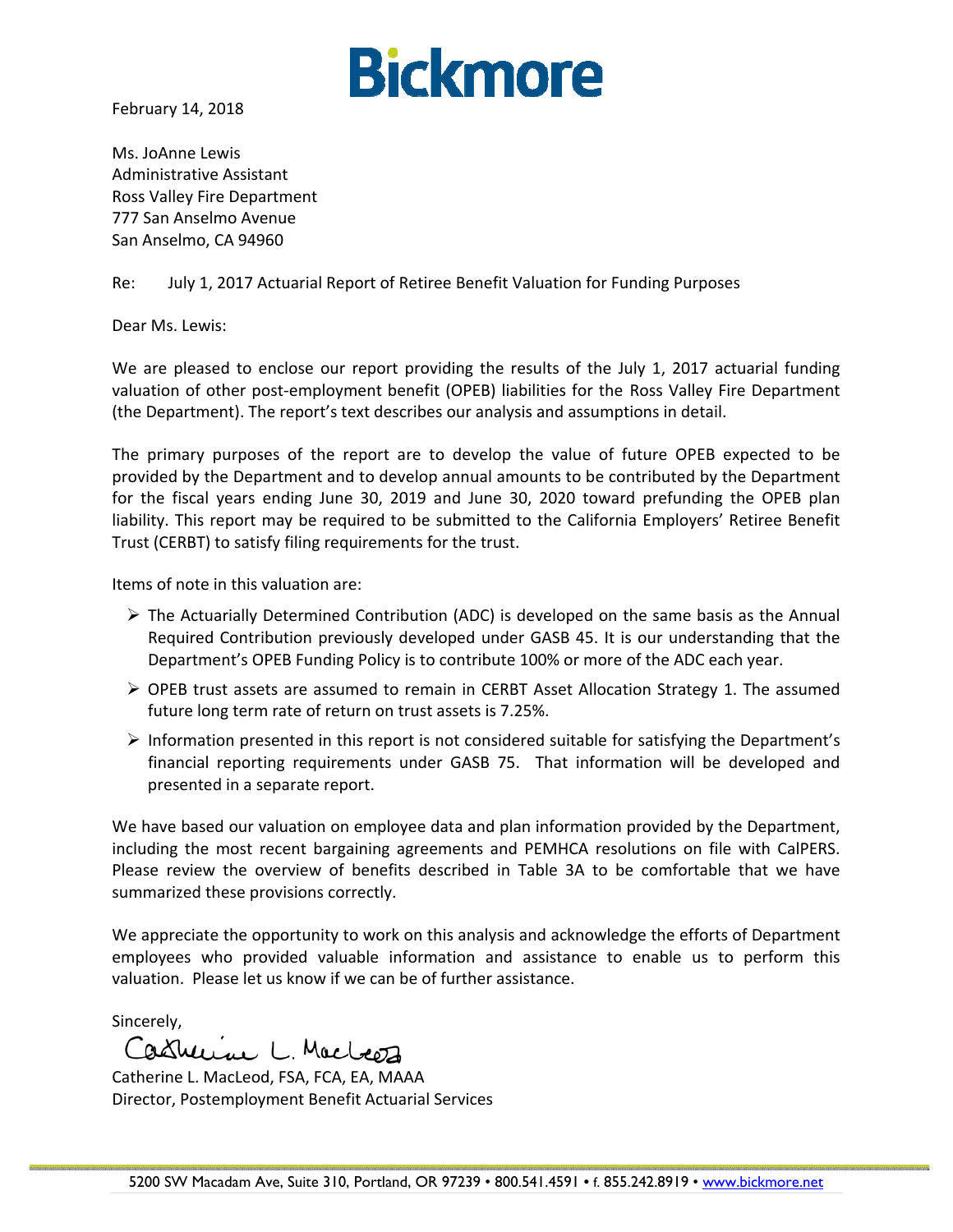

# Ross Valley Fire Department

# Actuarial Valuation of the Other Post-Employment Benefit Programs As of July 1, 2017

Submitted February 2018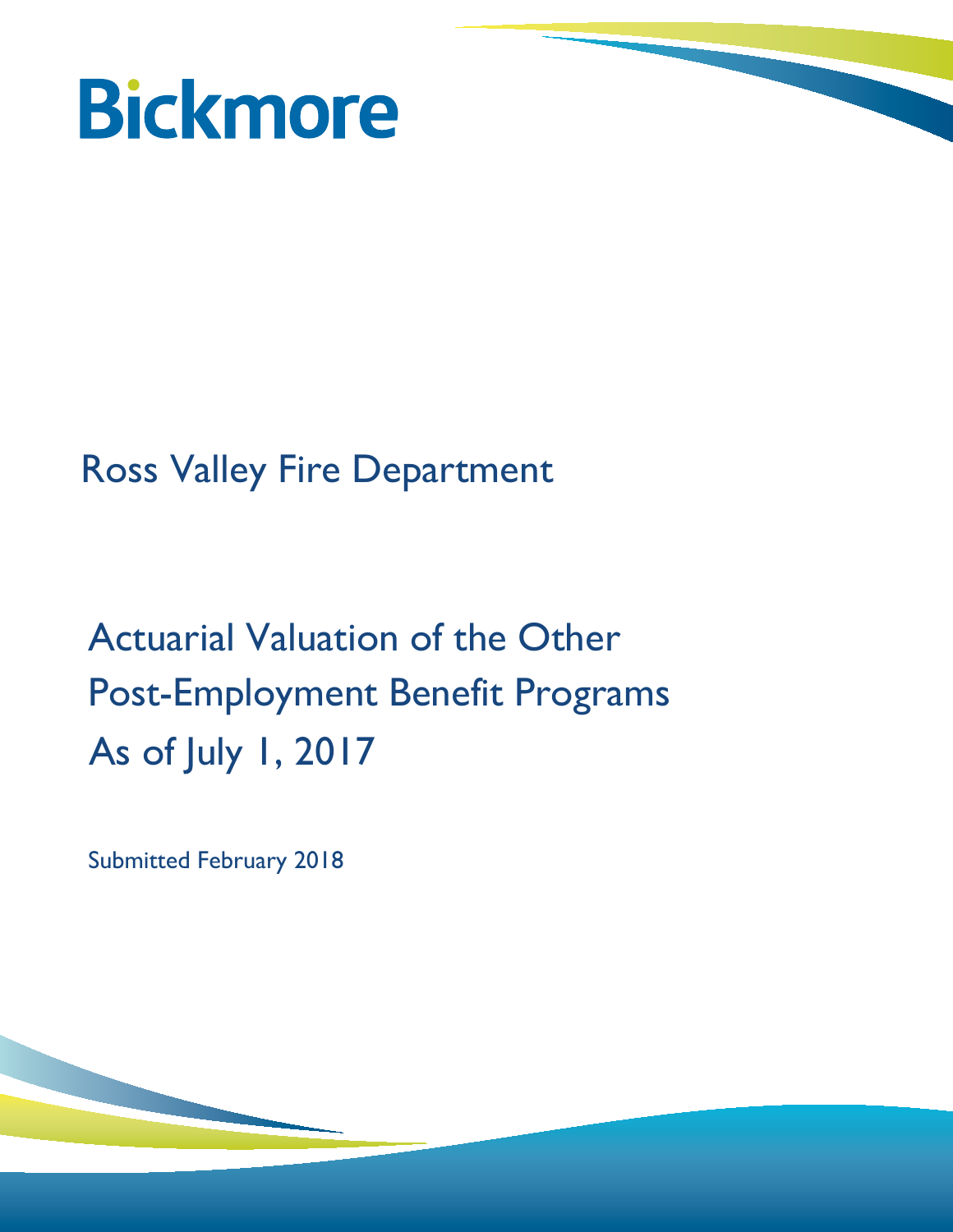### **Table of Contents**

| А. |                                                                       |  |  |  |  |  |  |
|----|-----------------------------------------------------------------------|--|--|--|--|--|--|
| В. |                                                                       |  |  |  |  |  |  |
|    |                                                                       |  |  |  |  |  |  |
| C. |                                                                       |  |  |  |  |  |  |
| D. |                                                                       |  |  |  |  |  |  |
|    |                                                                       |  |  |  |  |  |  |
| E. |                                                                       |  |  |  |  |  |  |
|    | Actuarially Determined Contributions and Department Funding Policy  8 |  |  |  |  |  |  |
|    |                                                                       |  |  |  |  |  |  |
|    |                                                                       |  |  |  |  |  |  |
| F. |                                                                       |  |  |  |  |  |  |
|    |                                                                       |  |  |  |  |  |  |
|    |                                                                       |  |  |  |  |  |  |
| G. |                                                                       |  |  |  |  |  |  |
|    |                                                                       |  |  |  |  |  |  |
|    |                                                                       |  |  |  |  |  |  |
|    |                                                                       |  |  |  |  |  |  |
|    |                                                                       |  |  |  |  |  |  |
|    |                                                                       |  |  |  |  |  |  |
|    |                                                                       |  |  |  |  |  |  |
|    |                                                                       |  |  |  |  |  |  |
|    |                                                                       |  |  |  |  |  |  |
|    |                                                                       |  |  |  |  |  |  |
|    |                                                                       |  |  |  |  |  |  |
|    |                                                                       |  |  |  |  |  |  |
|    |                                                                       |  |  |  |  |  |  |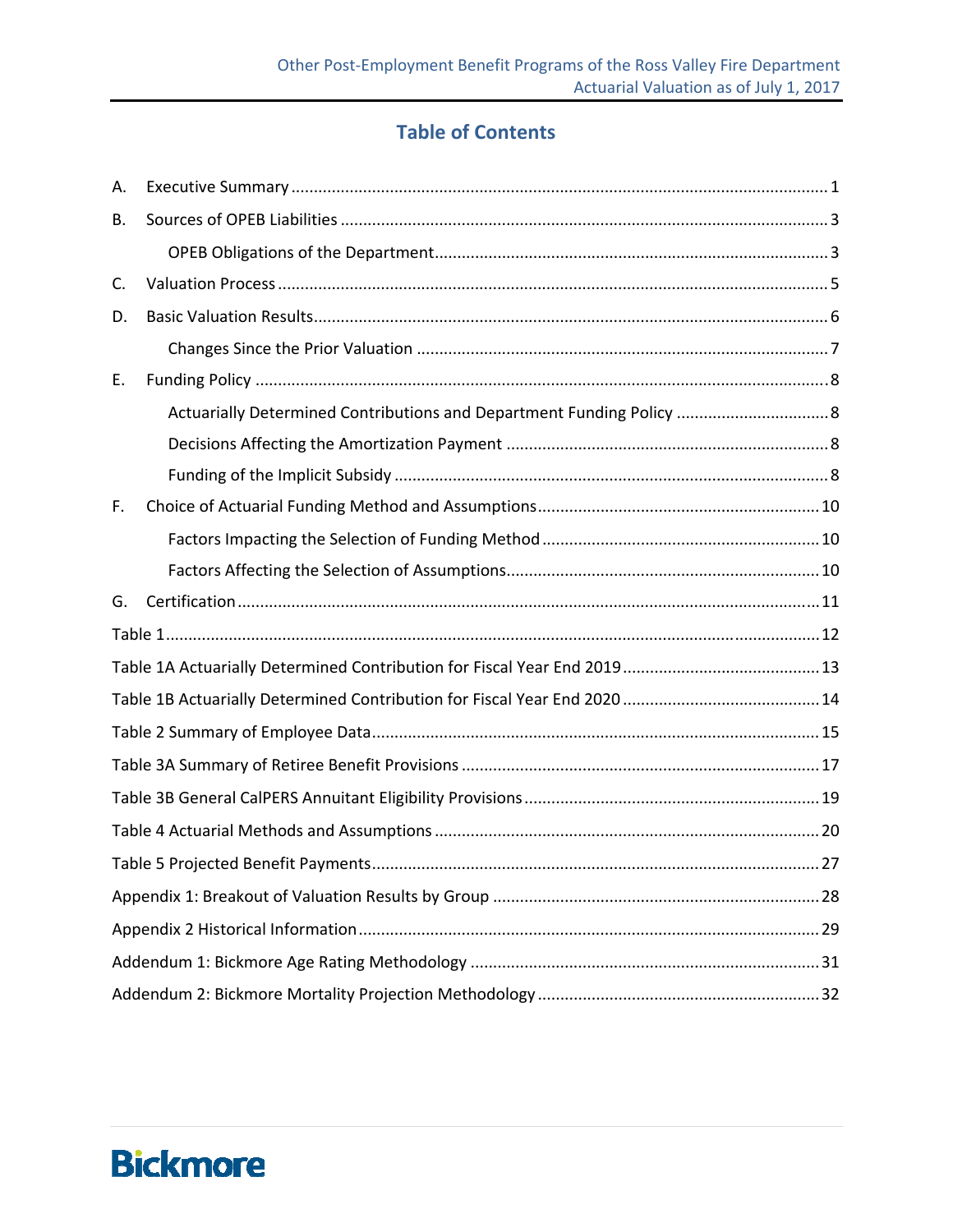#### **A. Executive Summary**

This report presents the results of the July 1, 2017 actuarial valuation of the Ross Valley Fire Department (the Department) other post-employment benefit (OPEB) programs. The primary purpose of this valuation is to assess the OPEB liabilities of the Department and develop contribution levels for the funding of these benefits. Some of the results of this valuation may be applied to develop the information to be reported in the Department's financial statements, but such information will require additional calculations and will be provided in a separate report.

This report reflects the valuation of two distinct types of OPEB liability:

- An "explicit subsidy" exists when the employer contributes directly toward retiree healthcare premiums*.* In this program, benefits include a monthly subsidy toward medical insurance premiums for eligible retirees. Future excise taxes expected to be paid for "high cost" retiree coverage are also explicit costs and are included with explicit liabilities.
- An "implicit subsidy" exists when the premiums charged for retiree coverage are lower than the expected retiree claims for that coverage. The Department's OPEB program includes implicit subsidy liabilities for retiree life insurance coverage and for medical coverage for retirees prior to coverage under Medicare.

Trust assets are currently invested in the CERBT with Asset Allocation Strategy 1 and the Department expects these funds to yield 7.25% per year over the long term. The Department's current OPEB funding policy is to contribute 100% of the Actuarially Determined Contributions (ADC) each year, with the ADC developed in the same manner as the Annual Required Contribution (ARC) was developed under GASB 45. Accordingly, with the Department's approval, this valuation was prepared using a 7.25% discount rate, the same rate assumed in the prior valuation. Please note that use of this rate is an assumption and not a guarantee of future investment performance.

Exhibits presented in this report reflect our understanding that the results of this July 1, 2017 valuation will be applied in determining the Actuarially Determined Contributions for its fiscal years ending June 30, 2019 and 2020. Contributions are the sum of the current year's Normal Cost plus amortization of the current Unfunded Actuarial Accrued Liability over a remaining fixed period, adjusted with interest to fiscal year end.

| Subsidy                              | <b>Explicit</b> | <b>Implicit</b> | <b>Total</b> |           |
|--------------------------------------|-----------------|-----------------|--------------|-----------|
| Discount Rate                        | 7.25%l          |                 | 7.25%        | 7.25%     |
| <b>Actuarial Accrued Liability</b>   | $7,055,253$ \$  |                 | 1,987,650    | 9,042,903 |
| <b>Actuarial Value of Assets</b>     | 1,980,280       |                 | 178,247      | 2,158,527 |
| Unfunded Actuarial Accrued Liability | 5,074,973       |                 | 1,809,403    | 6,884,376 |
| <b>Funded Ratio</b>                  | 28.1%           |                 | 9.0%         | 23.9%     |

The Actuarial Accrued Liability and Plan Assets as of July 1, 2017 are shown below:

The liabilities shown in the report reflect assumptions regarding continued future employment, rates of retirement and survival, and elections by future retirees to elect coverage for themselves and their dependents. Please note that this valuation has been prepared on a closed group basis; no provision is generally made for new employees until the valuation date following their employment.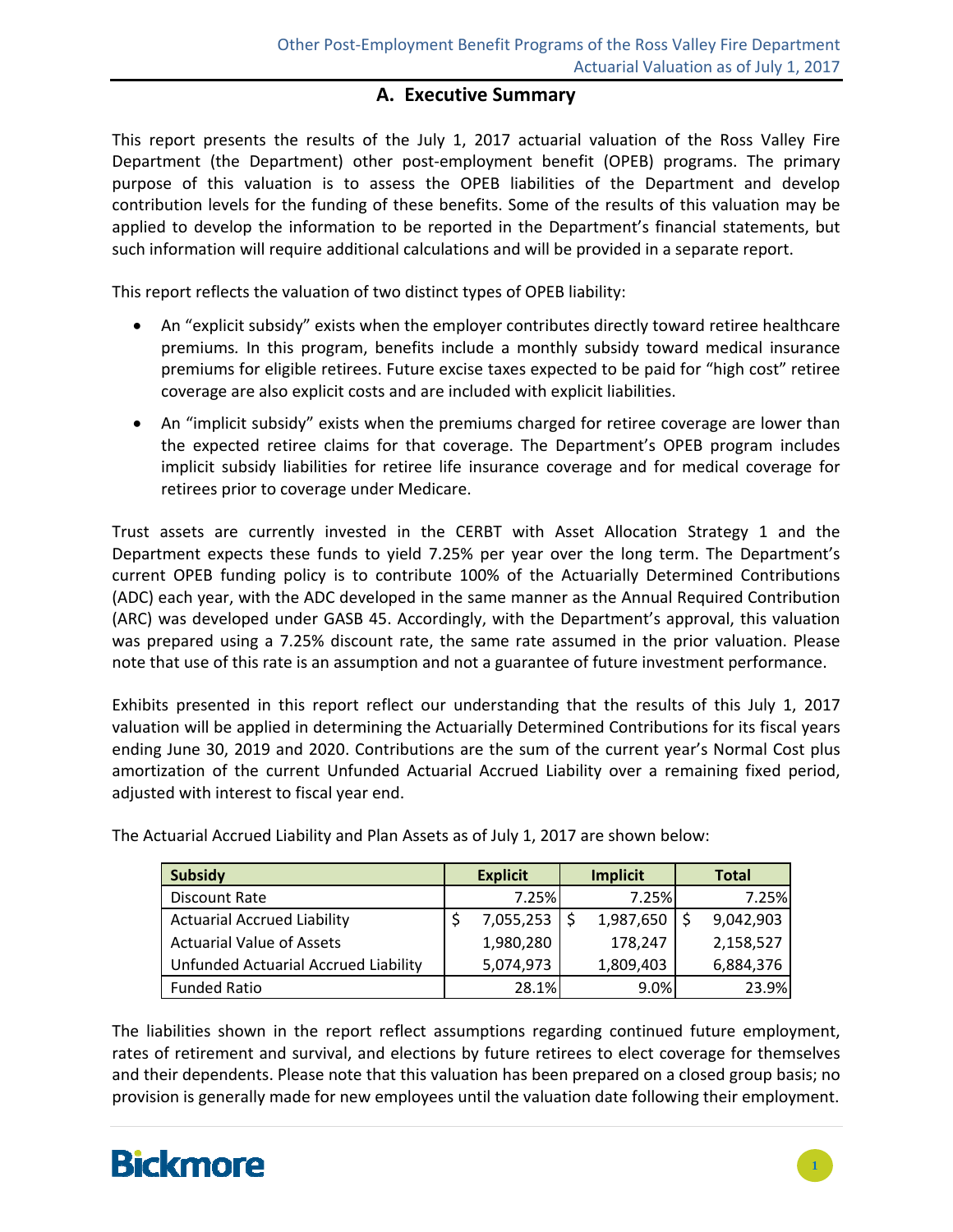#### **Executive Summary (Concluded)**

The Actuarially Determined Contribution for the fiscal year ending June 30, 2019 is shown below. Detailed results are shown in tables beginning on page 13 and additional information is provided in the Appendices.

| <b>Subsidy</b>                                      | <b>Explicit</b>          | <b>Implicit</b> | <b>Total</b> |
|-----------------------------------------------------|--------------------------|-----------------|--------------|
| Actuarially Determined Contribution FYE 2019        | 535,248                  | 192,497         | 727,745      |
| Expected employer paid benefits for retirees        | 345,210                  |                 | 345,210      |
| Current year's implicit subsidy credit              | $\overline{\phantom{a}}$ | 124,832         | 124,832      |
| Expected contribution to OPEB trust                 | 190,038                  | 67,665          | 257,703      |
| Total District contributions expected FYE 2019   \$ | 535,248                  | 192,497         | 727,745      |

Current valuation results are compared to prior valuation results on page 6, followed by a discussion of changes. An actuarial valuation is a projection and to the extent that actual experience is not what we assumed, future results will be different. Future differences may arise from:

- A significant change in the number of covered or eligible plan members;
- A significant increase or decrease in the future medical premium rates;
- A change in the subsidy provided by the Department toward retiree medical premiums;
- Longer life expectancies of retirees;
- Significant changes in expected retiree healthcare claims by age, relative to healthcare claims for active employees and their dependents; and
- Higher or lower returns on plan assets or contribution levels other than were assumed.

Details of our valuation process are provided on the succeeding pages. Information required for financial reporting under GASB 75 will be provided in a separate report once the data needed to develop those results becomes available.

The next actuarial valuation is scheduled to be prepared as of July 1, 2019. If there are any significant changes in the employee data, benefits provided or the funding policy, please contact us to discuss whether an earlier valuation is appropriate.

#### **Important Notices**

This report is intended to be used only to present the actuarial information relating to the Department's other postemployment benefits and to provide the annual contribution information with respect to the Department's current OPEB funding policy. The results of this report may not be appropriate for other purposes, including financial reporting purposes under GASB 75, where other assumptions, methodology and/or actuarial standards of practice may be required or more suitable. Some issues in this report may involve analysis of applicable law or regulations. The Department should consult counsel on these matters; Bickmore does not practice law and does not intend anything in this report to constitute legal advice.

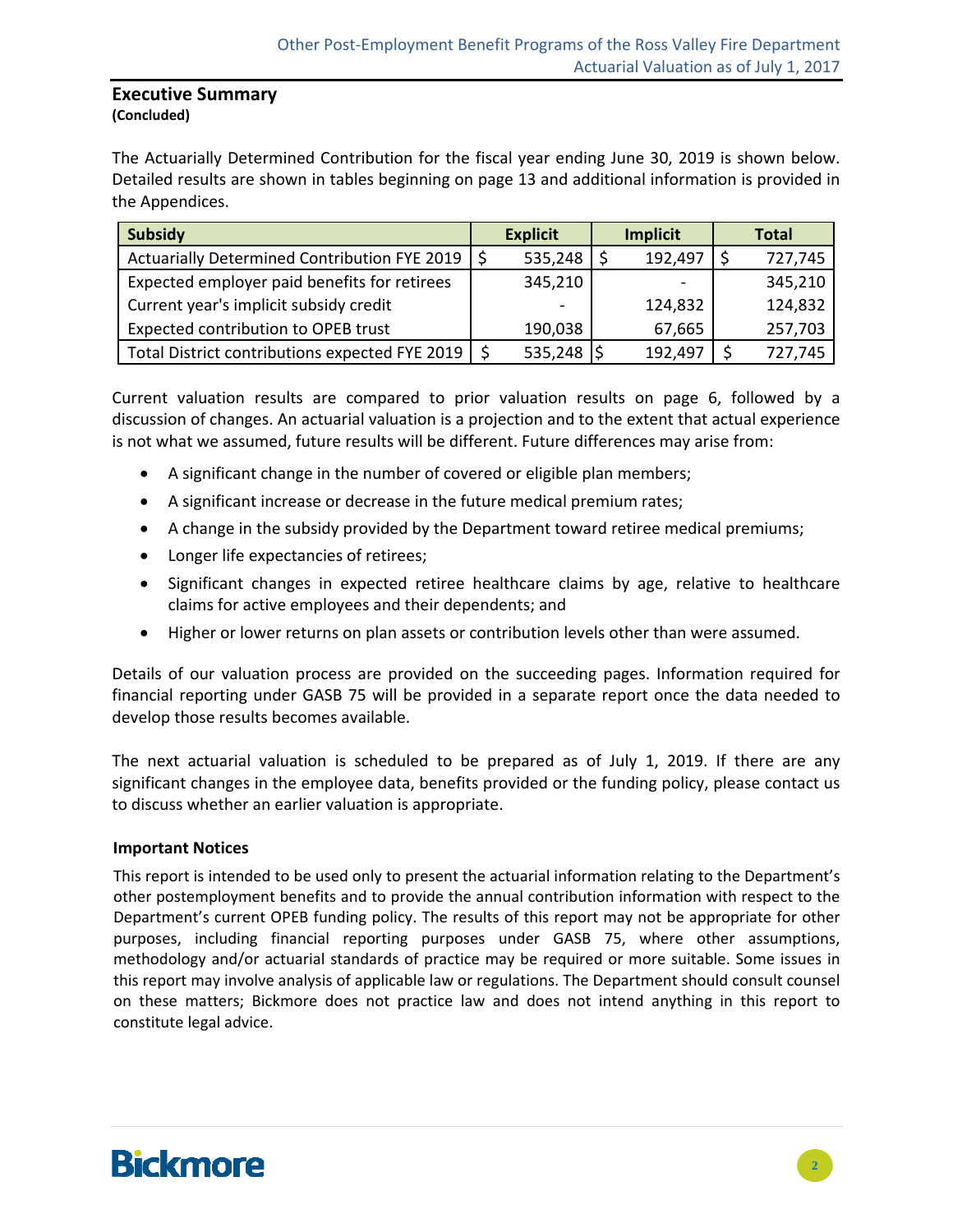#### **B. Sources of OPEB Liabilities**

#### **General Types of OPEB**

Post-employment benefits other than pensions (OPEB) comprise a part of compensation that employers offer for services received. The most common OPEB are medical, prescription drug, dental, vision, and/or life insurance coverage. Other OPEB may include outside group legal, long‐ term care, or disability benefits outside of a pension plan. OPEB does not generally include COBRA, vacation, sick leave (unless converted to defined benefit OPEB), or other direct retiree payments.

A direct employer payment toward the cost of OPEB benefits is referred to as an "explicit subsidy". Upcoming excise tax exposure under the Affordable Care Act for retirees covered by high cost plans is another potential source of OPEB liability for the Department.

In addition, if claims experience of employees and retirees are pooled when determining premiums, the retirees pay a premium based on a pool of members that, on average, are younger and healthier. For certain types of coverage, such as medical insurance, this results in an "implicit" subsidy" of retiree premiums by active employee premiums since the retiree premiums are lower than they would have been if retirees were insured separately. Actuarial Standards of Practice generally require an implicit subsidy of retiree premium rates be valued as an OPEB liability. The implicit subsidy liability was first recognized in the July 1, 2015 actuarial valuation. The same methodology was applied to develop the implicit subsidy liability in this July 1, 2017 valuation.

*This chart shows the sources of funds needed to cover expected medical claims for pre‐Medicare*

|         | <b>Expected retiree claims</b>       |                                               |                  |  |  |  |  |  |
|---------|--------------------------------------|-----------------------------------------------|------------------|--|--|--|--|--|
| 0<br>d  | Premium charged for retiree coverage | Covered by higher<br>active premiums          |                  |  |  |  |  |  |
| S.<br>ρ | Retiree portion of premium           | Agency portion of premium<br>Explicit subsidy | Implicit subsidy |  |  |  |  |  |

retirees. From this illustration, we can see that regardless of how much or little of the premium is paid by the *Department, this does not impact the amount of the implicit subsidy.*

#### **OPEB Obligations of the Department**

The Department provides continuation of medical coverage to its retiring employees, which may create one or more of the following types of OPEB liabilities:

- **Explicit subsidy liabilities**: The Department contributes directly toward the retiree medical premiums, as described in Table 3A. Liabilities for these benefits are included in this valuation.
- **Implicit subsidy liabilities**: Employees are covered by the CalPERS medical program, where the same monthly premiums are charged for active employees and for pre- Medicare retirees. In addition to whatever portion of retiree premiums are paid directly by the Department, we valued the difference between projected retiree claims and the premiums projected to be charged for retiree coverage. To develop this difference with respect to medical (and prescription drug) coverage, we followed the methodology outlined in Table 4 and described further in Addendum 1: Bickmore Age Rating Methodology.

Different monthly premiums are charged for Medicare‐eligible members and CalPERS has confirmed that only the claims experience of these Medicare eligible members is considered in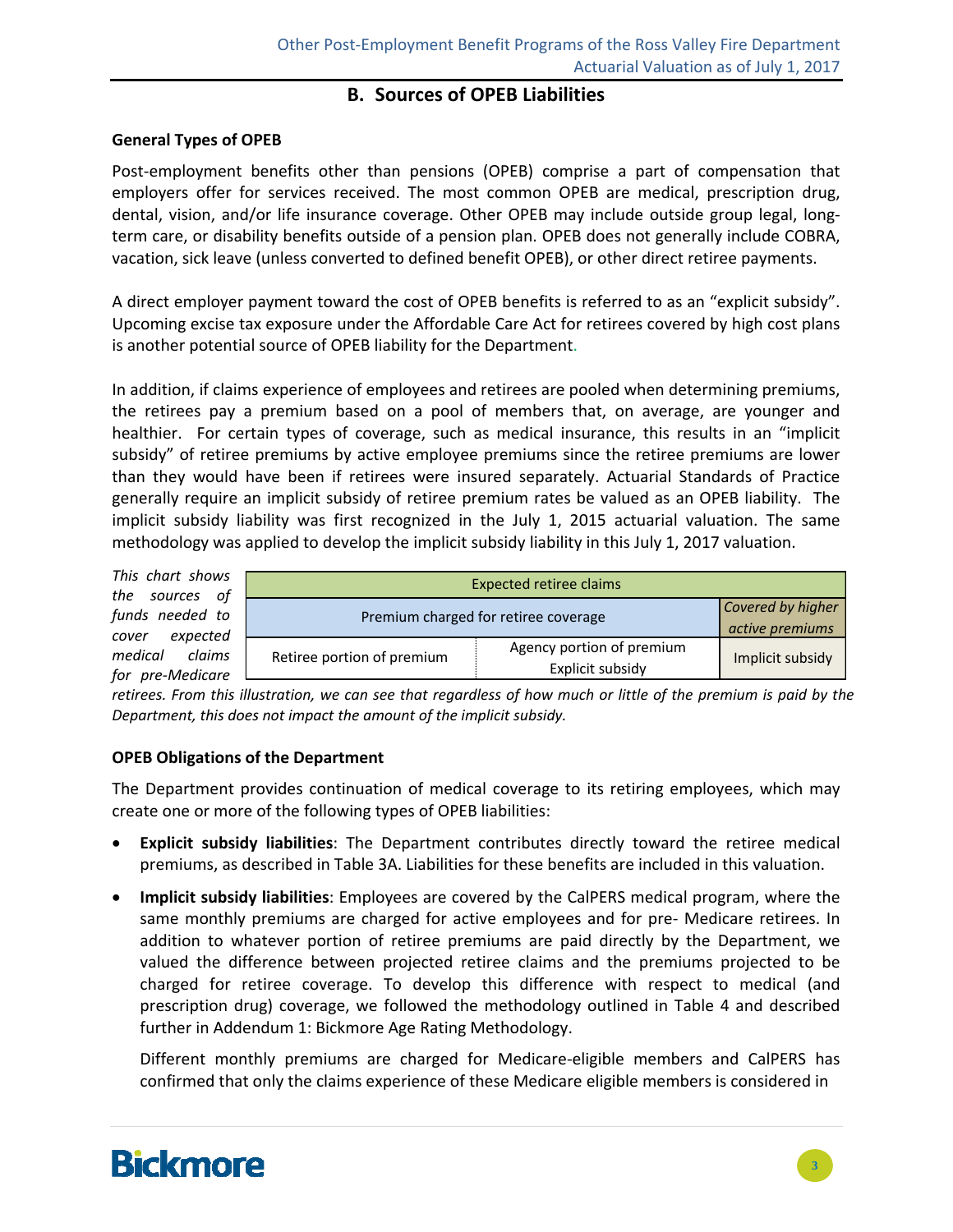#### **Sources of OPEB Liability (Concluded)**

#### *Implicit subsidy Liabilities – continued*

setting these premium rates. We have assumed that this premium structure is adequate to cover the expected claims of these retirees and believe that there is no implicit subsidy of premiums for these members by active employees.

 **Excise tax liability for retirees in "high cost" plans:** The Patient Protection and Affordable Care Act (ACA) includes a 40% excise tax on high-cost employer-sponsored health coverage. The tax was to be effective in 2018, however, implementation has been delayed by subsequent legislation until 2020. The tax applies to the aggregate cost of an employee's applicable coverage that exceeds a dollar limit. While there are discussions in Congress of eliminating or again delaying this tax, this report assumes that it will take effect as current law provides.

For those current and future retirees assumed to retain coverage in the Department's medical program, we determined the excess, if any, of projected annual plan premiums for the retiree and his or her covered dependents over the projected applicable excise tax threshold beginning in 2020. The excise tax burden will ultimately fall on either the Department or a combination of Department and plan participants. If the Department is able to and ultimately does pass the retiree tax burden to retirees, then no part of the excise tax reflected in this report would be retained by the Department. *This report assumes that 100% of any excise tax liability for high cost retiree coverage will be borne by the Department.*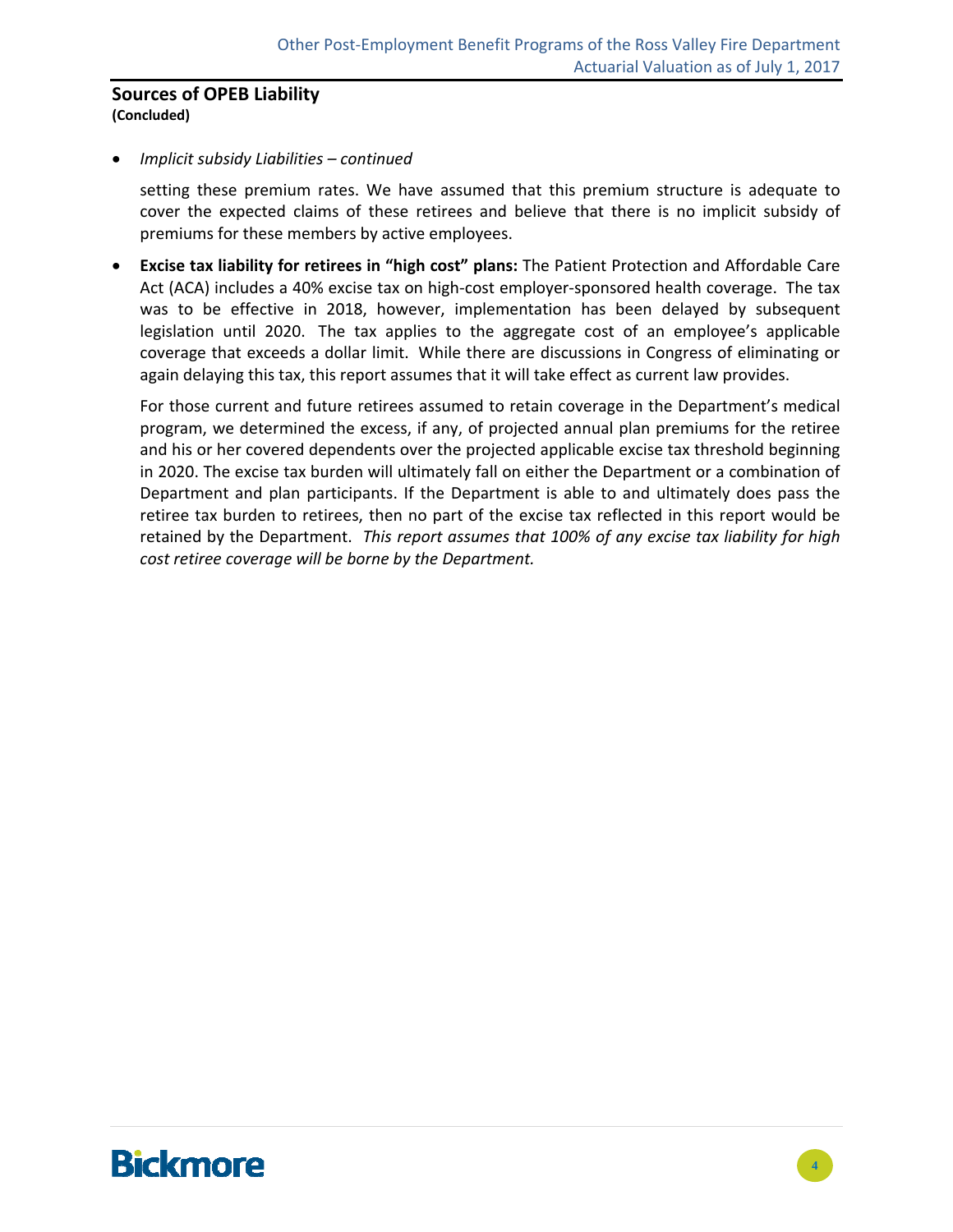#### **C. Valuation Process**

The valuation has been based on employee census data and benefits initially submitted to us by the Department in September 2017 and clarified in various related communications. A summary of the employee data is provided in Table 2 and a summary of the benefits provided under the Plan is provided in Table 3A. While individual employee records have been reviewed to verify that they are reasonable in various respects, the data has not been audited and we have otherwise relied on the Department as to its accuracy. The valuation described below has been performed in accordance with the actuarial methods and assumptions described in Table 4.

In projecting benefit values and liabilities, we first determine an expected premium or benefit stream over the employee's future retirement. Benefits may include both direct employer payments (explicit subsidies) and/or an implicit subsidy, arising when retiree premiums are expected to be subsidized by active employee premiums. The projected benefit streams reflect assumed trends in the cost of those benefits and assumptions as to the expected date(s) when benefits will end. We then apply assumptions regarding:

- The probability that each individual employee will or will not continue in service with the Department to receive benefits.
- To the extent assumed to retire from the Department, the probability of various possible retirement dates for each retiree, based on current age, service and employee type; and
- The likelihood that future retirees will or will not elect retiree coverage (and benefits) for themselves and/or their dependents.

We then calculate a present value of these benefits by discounting the value of each future expected benefit payment, multiplied by the assumed expectation that it will be paid, back to the valuation date using the discount rate. These benefit projections and liabilities have a very long time horizon. Final payments for currently active employees may not be made for 60 years or more.

The resulting present value for each employee is allocated as a level percent of payroll each year over the employee's career using the entry age normal cost method and the amounts for each individual are then summed to get the results for the entire plan. This creates a cost expected to increase each year as payroll increases. Amounts attributed to prior fiscal years form the "actuarial accrued liability" (AAL). The amount of future OPEB cost allocated for active employees in the current year is referred to as the "normal cost". The remaining active cost to be assigned to future years is called the "present value of future normal costs". In summary:

| <b>Actuarial Accrued Liability</b>         | Past Years' Cost Allocations          | <b>Actives and Retirees</b> |
|--------------------------------------------|---------------------------------------|-----------------------------|
| plus Normal Cost                           | <b>Current Year's Cost Allocation</b> | Actives only                |
| plus Present Value of Future Normal Costs  | <b>Future Years' Cost Allocations</b> | Actives only                |
| equals Present Value of Projected Benefits | <b>Total Benefit Costs</b>            | <b>Actives and Retirees</b> |

Where contributions have been made to an irrevocable OPEB trust, the accumulated value of trust assets is applied to offset the AAL. In this valuation, we set the Actuarial Value of Assets equal to the market value of assets invested in in the Department's CERBT account. The June 30, 2017 market value of assets was \$2,158,527. The portion of the AAL not covered by assets is referred to as the unfunded actuarial accrued liability (UAAL).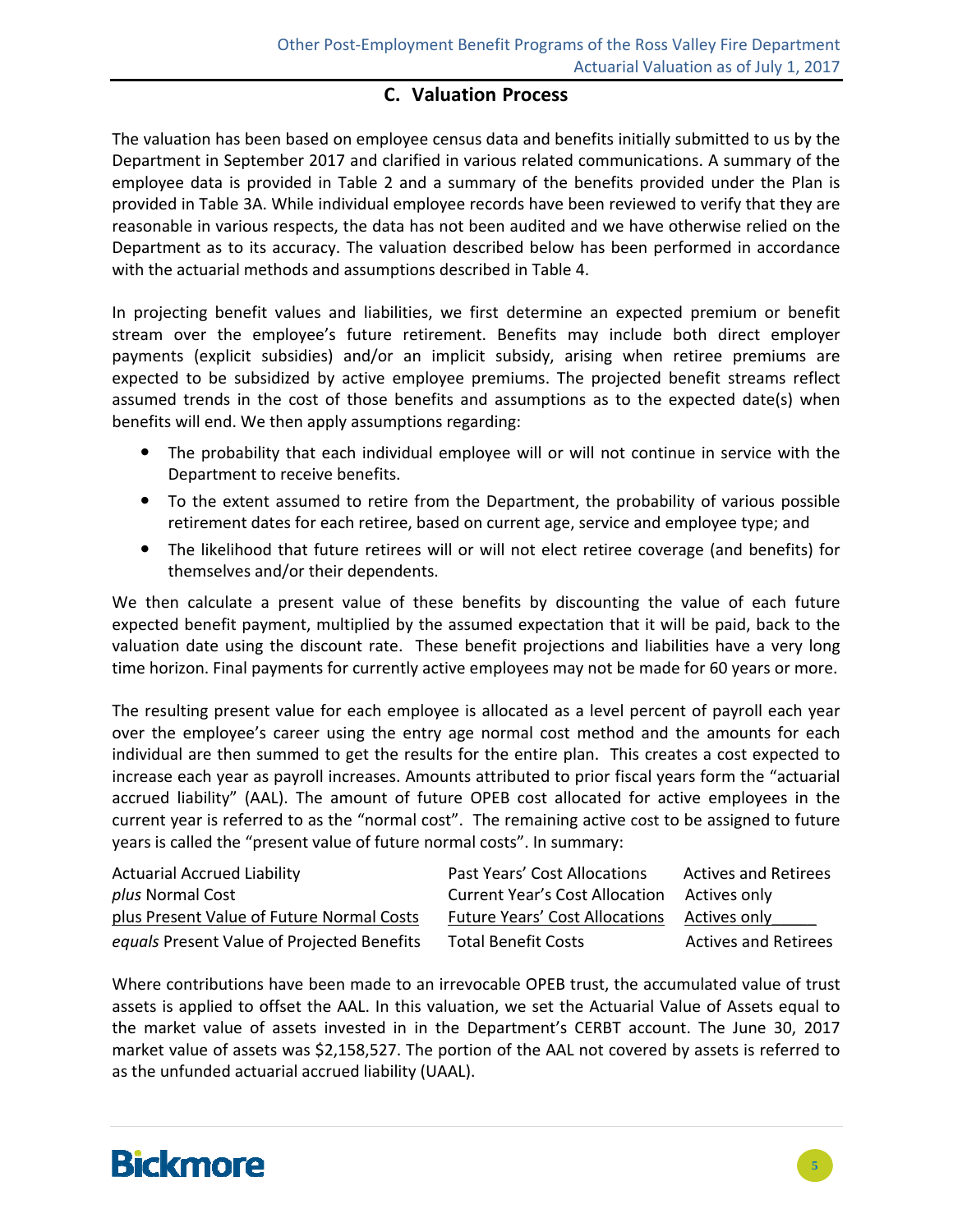### **D. Basic Valuation Results**

The following chart compares the results of the July 1, 2017 valuation of OPEB liabilities to the results of the July 1, 2015 valuation.

| <b>Funding Policy</b>                                | <b>Prefunding Basis</b>             |           |                 |                  |                 |                 |
|------------------------------------------------------|-------------------------------------|-----------|-----------------|------------------|-----------------|-----------------|
| <b>Valuation date</b>                                |                                     | 7/1/2015  |                 |                  | 7/1/2017        |                 |
| Subsidy                                              | Explicit                            | Implicit  | Total           | Explicit         | Implicit        | Total           |
| Discount rate                                        | 7.25%                               | 7.25%     | 7.25%           | 7.25%            | 7.25%           | 7.25%           |
| <b>Number of Covered Employees</b>                   |                                     |           |                 |                  |                 |                 |
| Actives                                              | 32                                  | 32        | 32              | 30               | 30              | 30              |
| Retirees                                             | 36                                  | 13        | 36              | 33               | 12              | 33              |
| <b>Total Participants</b>                            | 68                                  | 45        | 68              | 63               | 42              | 63              |
| <b>Actuarial Present Value of Projected Benefits</b> |                                     |           |                 |                  |                 |                 |
| <b>Actives</b>                                       | $3,671,171$ $\left.\right\vert \xi$ | 1,326,031 | 4,997,202<br>S. | 4,340,509<br>\$. | \$<br>1,596,632 | 5,937,141<br>\$ |
| Retirees                                             | 4,125,713                           | 889,925   | 5,015,638       | 4,121,910        | 925,835         | 5,047,745       |
| <b>Total APVPB</b>                                   | 7,796,884                           | 2,215,956 | 10,012,840      | 8,462,419        | 2,522,467       | 10,984,886      |
| <b>Actuarial Accrued Liability (AAL)</b>             |                                     |           |                 |                  |                 |                 |
| Actives                                              | 2,302,173                           | 815,792   | 3,117,965       | 2,933,343        | 1,061,815       | 3,995,158       |
| Retirees                                             | 4,125,713                           | 889,925   | 5,015,638       | 4,121,910        | 925,835         | 5,047,745       |
| <b>Total AAL</b>                                     | 6,427,886                           | 1,705,717 | 8,133,603       | 7,055,253        | 1,987,650       | 9,042,903       |
| <b>Actuarial Value of Assets</b>                     | 1,361,065                           |           | 1,361,065       | 1,980,280        | 178,247         | 2,158,527       |
| <b>Unfunded AAL (UAAL)</b>                           | 5,066,821                           | 1,705,717 | 6,772,538       | 5,074,973        | 1,809,403       | 6,884,376       |
| <b>Normal Cost</b>                                   | 130,461                             | 47,609    | 178,070         | 142,451          | 51,896          | 194,347         |
| Percent funded                                       | 21.2%                               | 0.0%      | 16.7%           | 28.1%            | 9.0%            | 23.9%           |
| Reported covered payroll                             | 3,965,148                           | 3,965,148 | 3,965,148       | 3,963,937        | 3,963,937       | 3,963,937       |
| UAAL as percent of payroll                           | 127.8%                              | 43.0%     | 170.8%          | 128.0%           | 45.6%           | 173.7%          |

Note: The Explicit Subsidy AAL as of July 1, 2017 includes about \$97,000 in projected excise tax liability for retirees expected to be covered by "high cost" plans under the Affordable Care Act. The Actuarial Value of Assets allocated to Implicit is equal to the ARC for Implicit for the fiscal year ending June 30, 2017.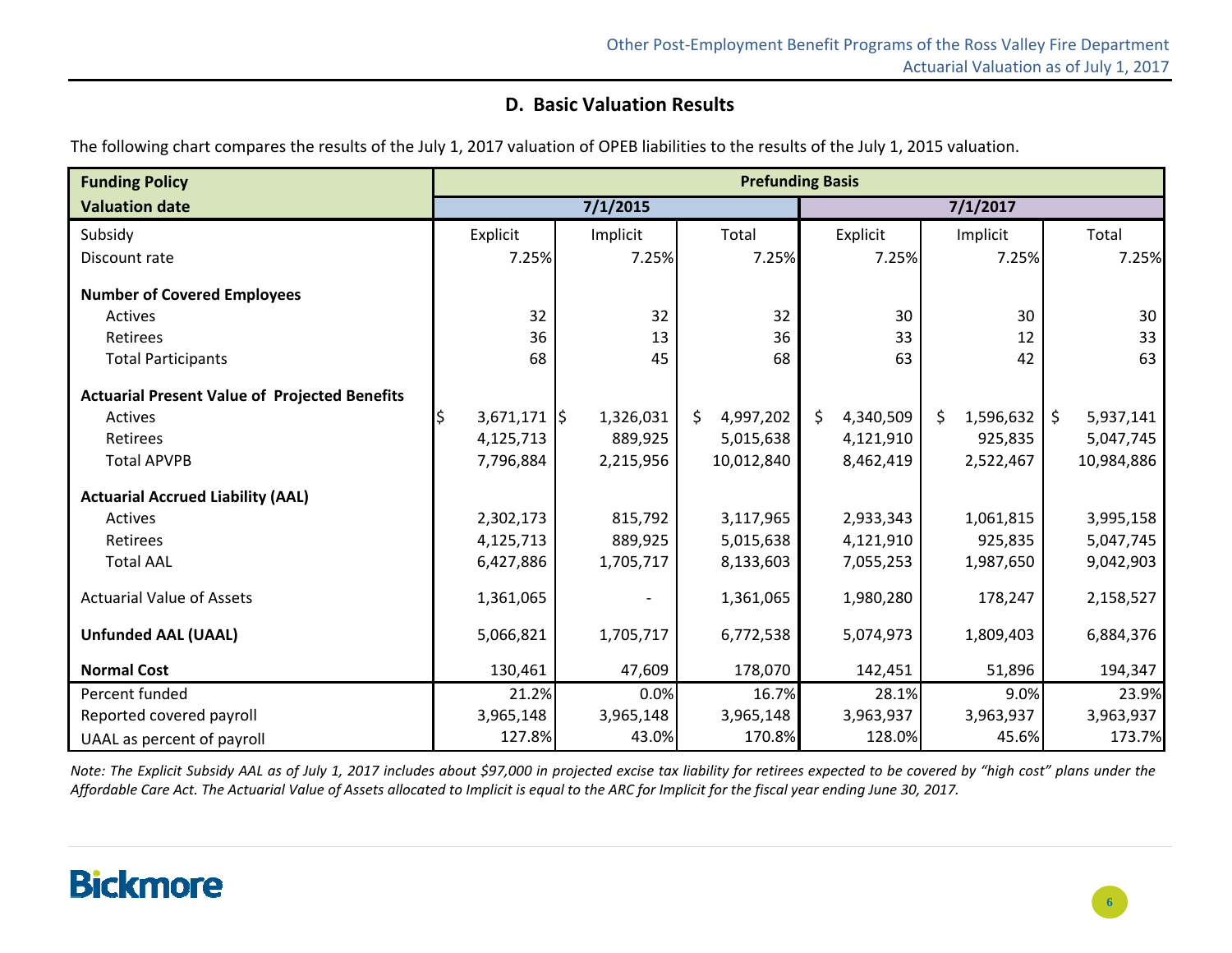#### **Basic Valuation Results (Concluded)**

#### **Changes Since the Prior Valuation**

Even if all of our previous assumptions were met exactly as projected, liabilities generally increase over time as active employees get closer to the date their benefits are expected to begin. Given the uncertainties involved and the long term nature of these projections, our prior assumptions are not likely ever to be exactly realized. This is particularly true when the program covers fewer than 100 members. Nonetheless, it is helpful to review why results are different than we anticipated.

In comparing results shown in the exhibit on the preceding page, we can see that the Unfunded Actuarial Accrued Liability (UAAL) decreased substantially between July 1, 2015 and July 1, 2017. The chart below summarizes the primary factors affecting the valuations results:

|                                                                 | <b>Increase</b> |
|-----------------------------------------------------------------|-----------------|
|                                                                 | (decrease)      |
| <b>Source of Change</b>                                         | in UAAL         |
| Change in assumed spouse coverage for future retirees           | 250,000<br>\$   |
| Extended the age at which Dependent Coverage is assumed to end  | 5,000           |
| Update in assumed Healthcare Trend                              | 809,000         |
| Update in projection of future mortality improvement            | (76,000)        |
| Retirees' status changed from Service to Disability Retirement  | (20,000)        |
| Expected increase in the UAAL for the passage of time           | 65,000          |
| Favorable plan experience, relative to that previously assumed* | (922,000)       |
| Total change in UAAL from July 2015 to July 2017                | \$<br>111,000   |

\**The majority of this favorable experience is attributable to (a) considerably lower than expected premium increases for the most popular medical plans before and/or after eligibility for Medicare; (b) two retirees previously receiving fully paid coverage who voluntarily discontinued this coverage through the District; and (c) the higher than expected Department contributions to the trust for the fiscal year ending June 30, 2017.*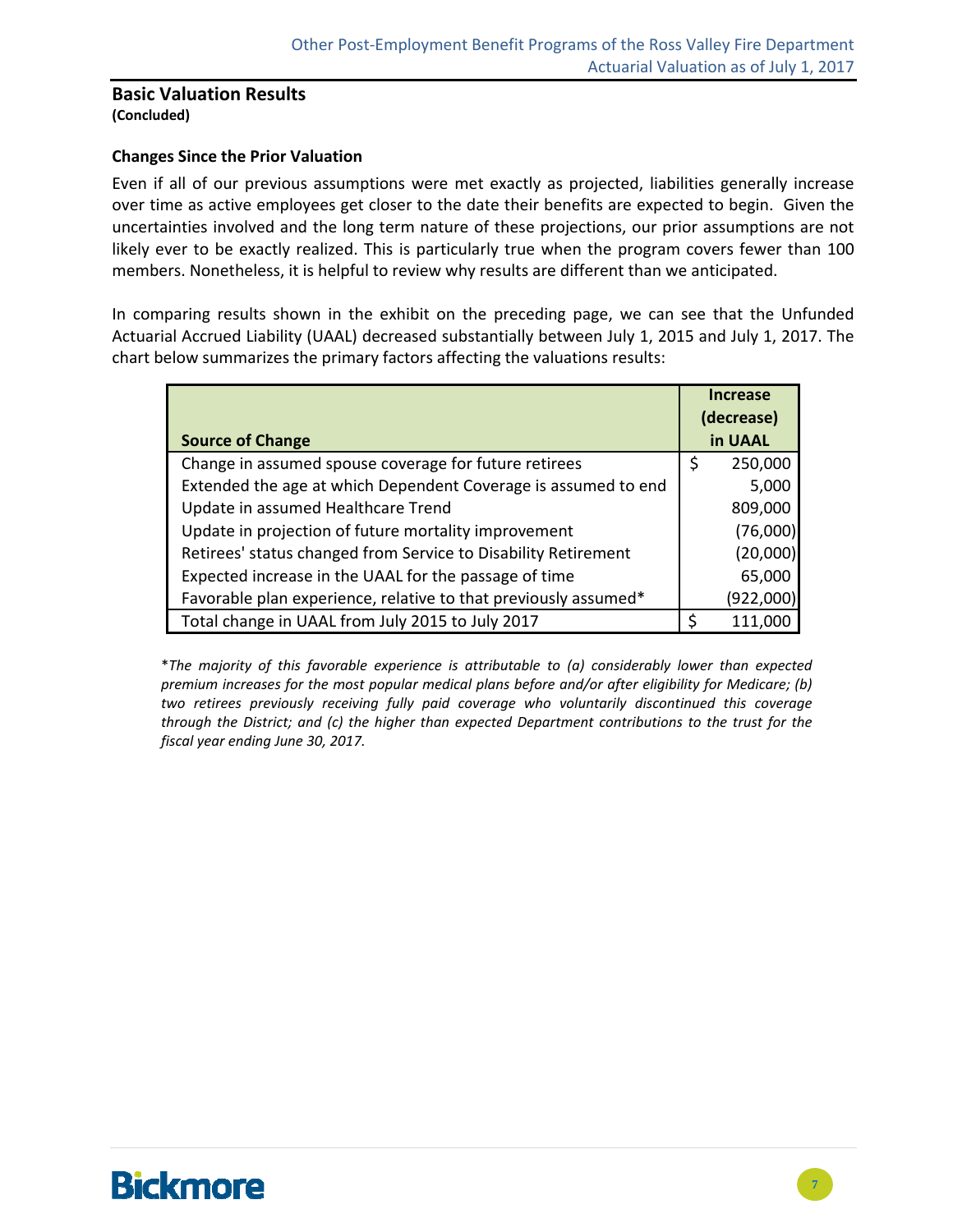#### **E. Funding Policy**

#### **Actuarially Determined Contributions and Department Funding Policy**

The Actuarially Determined Contribution (ADC) consists of two basic components, which have been adjusted with interest to the Department's fiscal year end:

- The amounts attributed to service performed in the current fiscal year (the normal cost) and
- Amortization of the unfunded actuarial accrued liability (UAAL).

The ADC developed in this report includes amortization of the unfunded AAL over a closed 30‐year period initially effective July 1, 2009. The remaining period applicable in determining the ADC for the fiscal year ending June 30, 2019 is 21 years. Amortization payments are determined on a level percent of pay basis. $<sup>1</sup>$ </sup>

The Department's Funding Policy is to contribute 100% or more of the ADC each year. The amounts calculated for the fiscal years ending June 30, 2019 and June 30, 2020 are shown in Tables 1A and 1B.

#### **Decisions Affecting the Amortization Payment**

The period and method for amortizing the AAL can significantly affect the ADC. There are the main facets to determining the amortization payment:

- *The amortization period*: The Department can select the number of years over which the unfunded AAL will be amortized. The entire UAAL can be amortized over a single remaining period or different portions of the UAAL can be amortized over different periods. It has been the Department's practice to amortize the entire UAAL over a single remaining period.
- *Open or closed amortization period*: The number of years in the amortization period may be set to decrease annually by one year ("closed" basis) or may be continued at the original number of years (non‐declining, or "open" basis).
- *Increasing or level payments:* Once the period has been set and determined to be closed or open, the payment amounts may be determined (a) as a level percentage of payroll, designed to increase over time as payroll increases, or (b) as a level dollar amount much like a conventional mortgage, so that this component of the ADC does not increase over time.

#### **Funding of the Implicit Subsidy**

The implicit subsidy liability created when expected retiree medical claims exceed the retiree premiums was described earlier in Section B. In practical terms, when the Department pays the premiums for active employees each year, their premiums include an amount expected to be transferred to cover the portion of the retirees' claims not covered by their premiums. This transfer represents the current year's implicit subsidy. We have estimated each current year's implicit subsidy and recommend netting this amount against the funding requirement for the implicit subsidy (see the "Expected Employer OPEB Contributions" section in Tables 1A and 1B).



 $1$  Where the UAAL is amortized on a level percent of pay basis, if all assumptions are met, the UAAL may increase, rather than decrease, in the earlier years of the amortization period.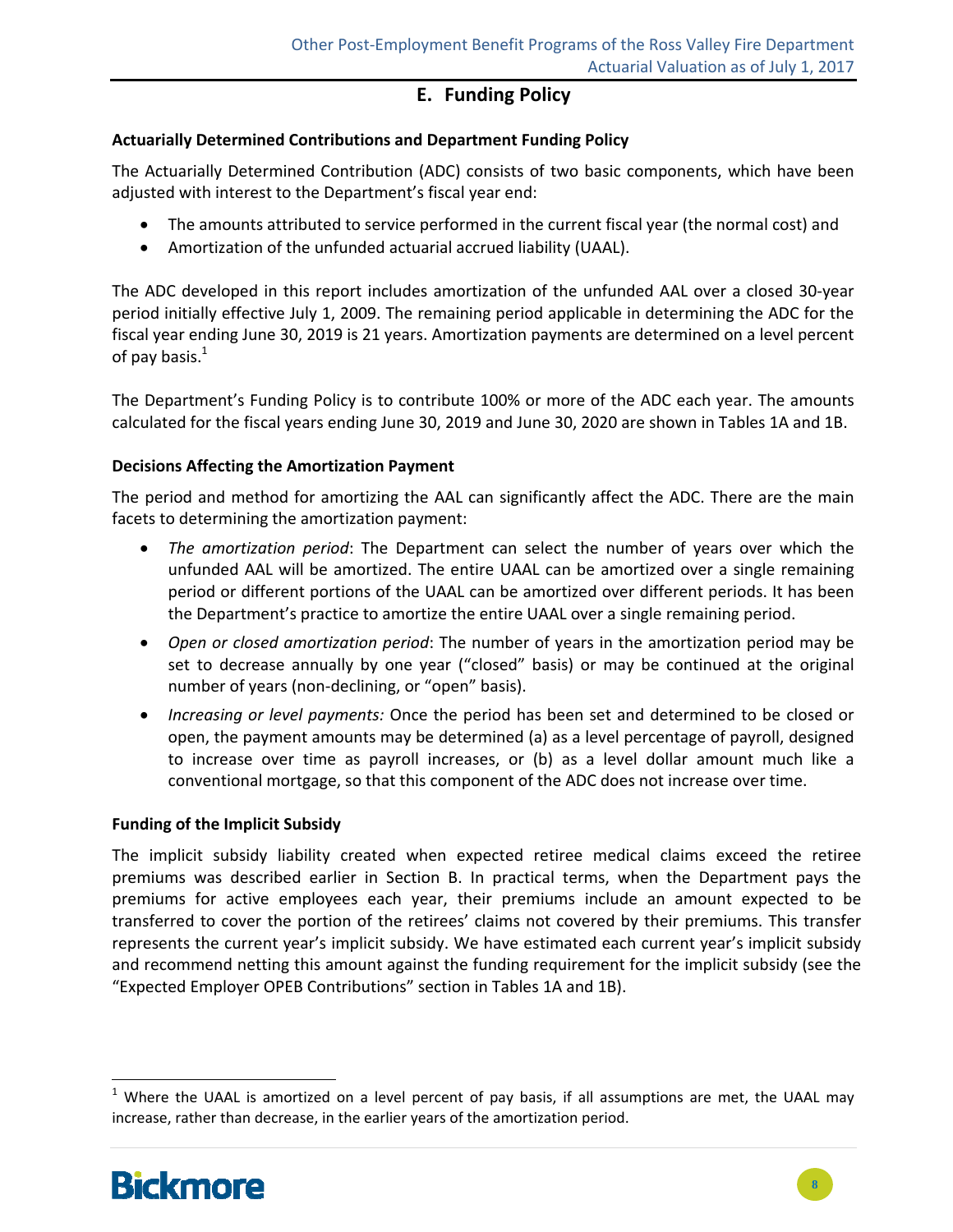#### **Funding Policy (Concluded)**

The following hypothetical example illustrates this treatment:

| <b>Hypothetical Illustration</b>                   | <b>For Active</b> | <b>For Retired</b> |                  |  |              |
|----------------------------------------------------|-------------------|--------------------|------------------|--|--------------|
| <b>Of Implicit Subsidy Recognition</b>             | <b>Employees</b>  |                    | <b>Employees</b> |  | <b>Total</b> |
| Annual Agency Contribution Toward Premiums         | 737,000 \$        |                    | 319,000          |  | 1,056,000    |
| Current Year's Implicit Subsidy Adjustment         | (112,000)         |                    | 112.000          |  |              |
| Adjusted contributions reported in Financial Stmts | 625,000           |                    | 431,000          |  | 1,056,000    |

While total Department contributions paid toward active and retired employee healthcare premiums in this example are the same, by shifting the recognition of the current year's implicit subsidy from actives to retirees, this amount may be recognized as a contribution toward OPEB.

Some agencies prefer to prefund the total OPEB liability; others prefer to prefund only the explicit (direct) subsidy portion of the liability. Some possible options include:

- Prefunding 100% of the ADC relating to both the explicit subsidy and implicit subsidy liabilities. *Exhibits in this report reflect our assumption that the Department will follow this approach.*
- Prefunding 100% of the ADC relating to both the explicit subsidy and implicit subsidy liabilities, but intentionally allocate the entire trust contribution to more quickly pay‐off the explicit subsidy liability, rather than allocating any toward the implicit subsidy liability.

Note that the **total** ADC determined under this approach is identical to that for the approach described above. The only different is in the allocation of assets between explicit and implicit subsidy liabilities.

- Prefunding 100% of the ARC developed for the explicit subsidy liability, but not prefund the implicit subsidy liability.
- Ad hoc contributions *not* specifically determined on an actuarial basis designed to fund the total OPEB liability over a reasonable and finite period of time.

We are available to review these options further with the Department.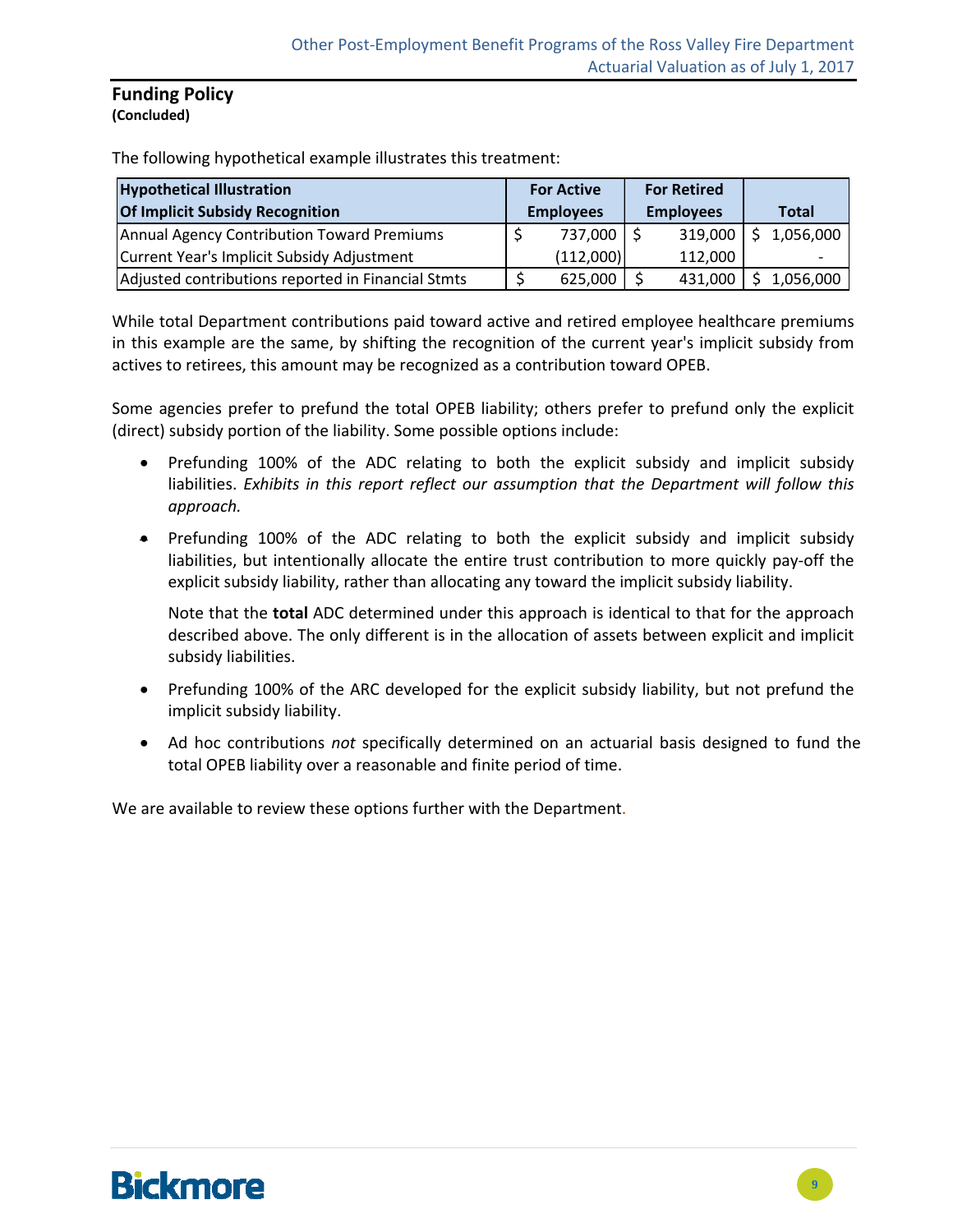#### **F. Choice of Actuarial Funding Method and Assumptions**

The ultimate real cost of an employee benefit plan is the value of all benefits and other expenses of the plan over its lifetime. These expenditures are dependent only on the terms of the plan and the administrative arrangements adopted, and as such are not affected by the actuarial funding method. The actuarial funding method attempts to spread recognition of these expected costs on a level basis over the life of the plan, and as such sets the "incidence of cost". Methods that produce higher initial annual (prefunding) costs will produce lower annual costs later. Conversely, methods that produce lower initial costs will produce higher annual costs later relative to the other methods.

#### **Factors Impacting the Selection of Funding Method**

While the goal is to match recognition of retiree medical expense with the periods during which the benefit is earned, the funding methods differ because they focus on different financial measures in attempting to level the incidence of cost. Appropriate selection of a funding method contributes to creating intergenerational equity between generations of taxpayers.

We believe it is most appropriate for the plan sponsor to adopt a theory of funding and consistently apply the funding method representing that theory. This valuation was prepared using the entry age normal cost method with normal cost determined on a level percent of pay basis. The entry age normal cost method is one of the most commonly used of the funding methods permitted by GASB 45. It is the only funded method permitted under GASB 75.

#### **Factors Affecting the Selection of Assumptions**

Special considerations apply to the selection of actuarial funding methods and assumptions for the Department. The actuarial assumptions used in this report were chosen, for the most part, to be the same as the actuarial assumptions used for the most recent actuarial valuations of the retirement plans covering Department employees. Other assumptions, such as healthcare trend, age related healthcare claims, retiree participation rates and spouse/dependent coverage, were selected based on demonstrated plan experience and/or our best estimate of expected future experience. We will continue to gather information and monitor these assumptions for future valuations, as more experience develops.

In selecting appropriate discount rate(s), GASB states that the rate(s) should be based on the projected long‐term yield of investments expected to be deployed to pay the benefits. Based on the expected contribution level, and the assumed returns on OPEB trust assets described earlier, we used a 7.25% discount rate in this valuation.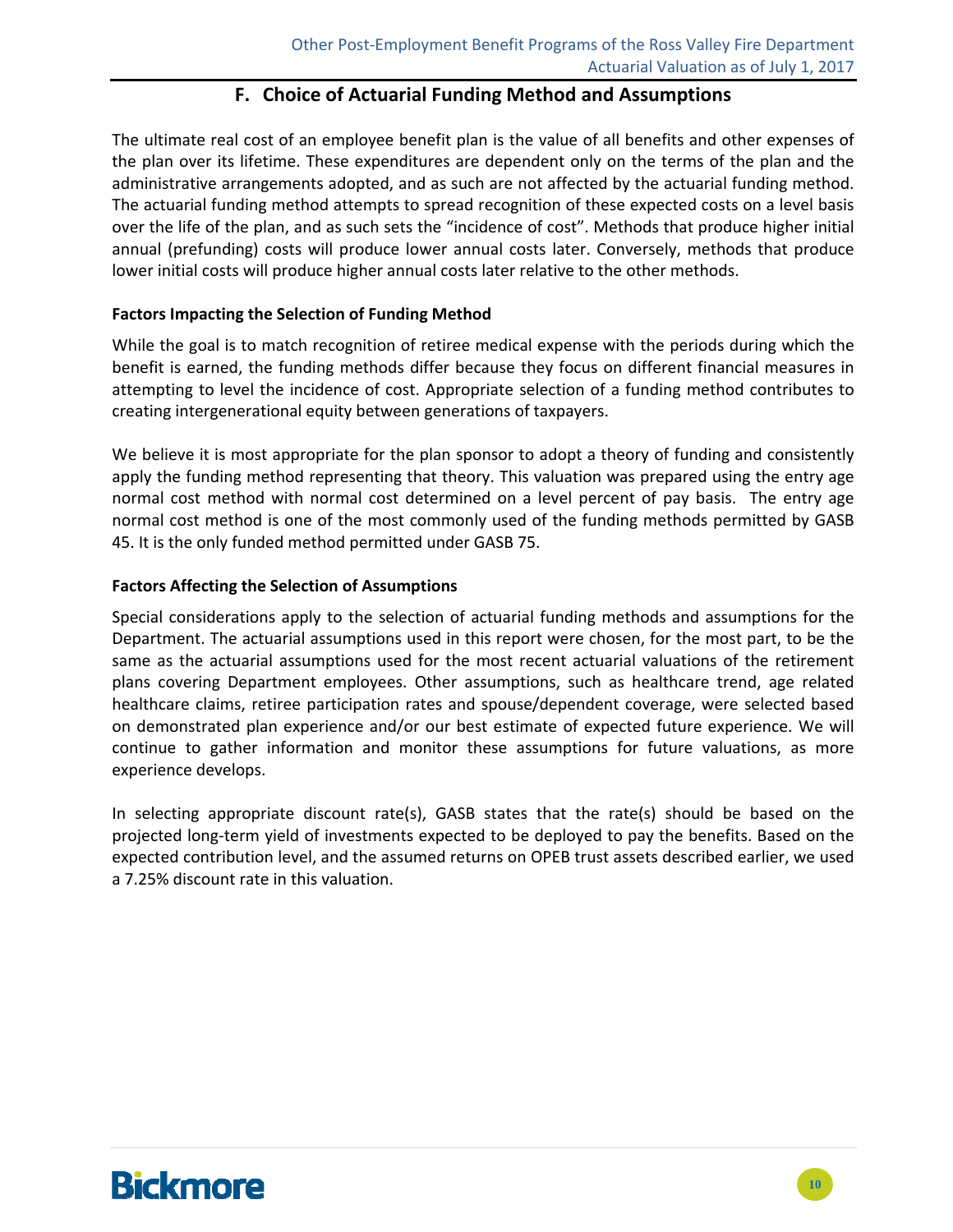#### **G. Certification**

This report presents the results of our actuarial valuation of the other post-employment benefits provided by the Ross Valley Fire Department. The purpose of this valuation was to determine the plan's funded status as of the valuation date and to develop actuarially determined contribution levels to be used by the Department toward funding plan benefits.

We certify that, to the best of our knowledge, the report is complete and accurate, based upon the data and plan provisions provided to us by the Department. We believe the assumptions and method used are reasonable and appropriate for purposes of this report. The results may not be appropriate for other purposes.

Each of the undersigned individuals is a Fellow in the Society of Actuaries and Member of the American Academy of Actuaries who satisfies the Academy Qualification Standards for rendering this opinion.

Signed: February 14, 2018

Catherine L. MacLeod, FSA, FCA, EA, MAAA Francis M. Schauer Jr., FSA, FCA, EA

Castruin L. Macleoz Jravis M. Phomar,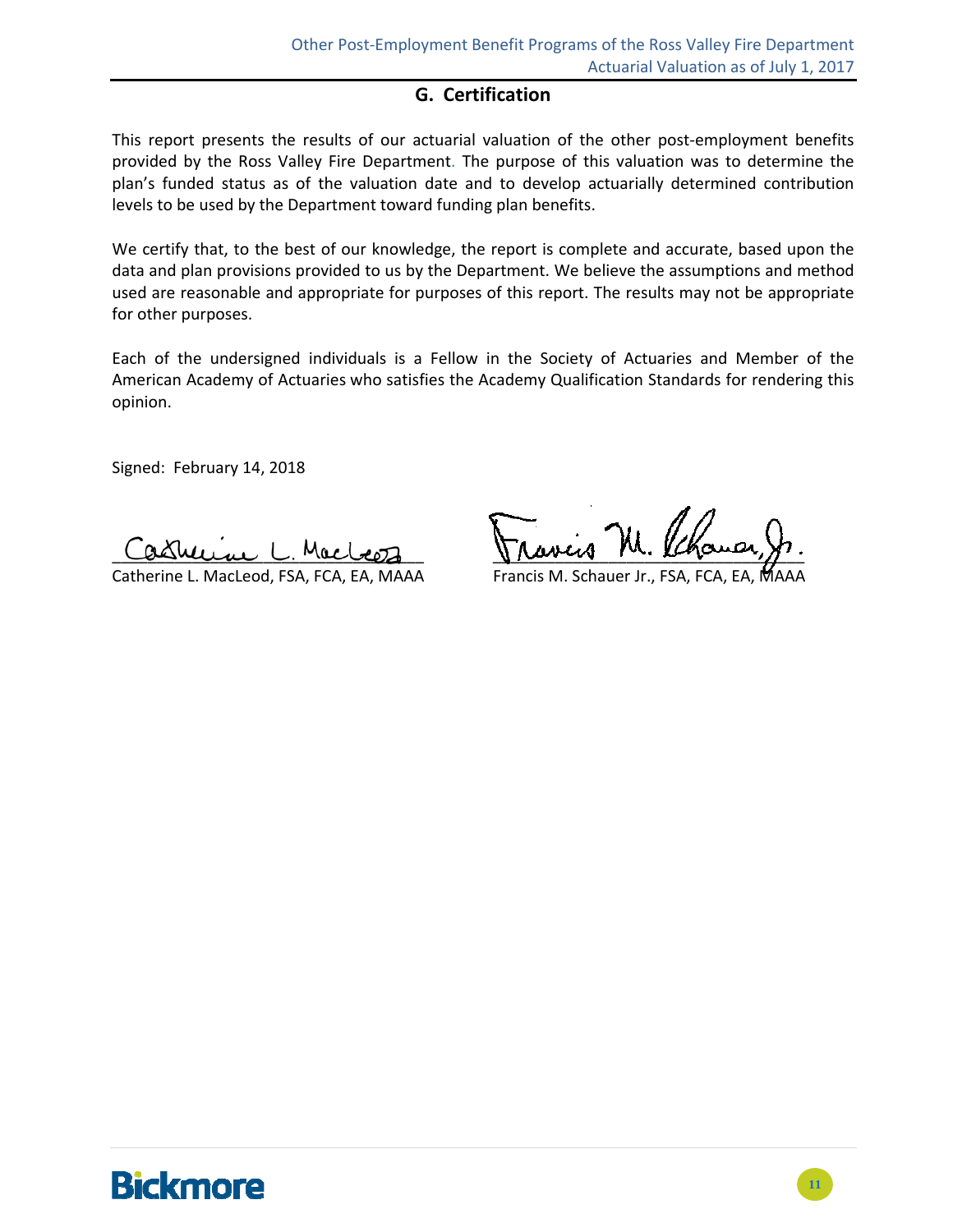#### **Table 1**

**Results for fiscal year ending 2017**: The Annual Required Contributions for the Department's fiscal years ending June 30, 2017 and June 30, 2018 were developed from the results of the July 2015 valuation.

**Actuarially Determined Contributions for fiscal years 2019 and 2020:** The basic results of our July 1, 2017 valuation of OPEB liabilities for the Department were summarized in Section D. Those results are applied to develop the actuarially determined contribution (ADC) for the fiscal years ending June 30, 2019 and June 30, 2020.

As noted earlier in this report, the development of the ADC reflects the assumption that the Department will contribute at least 100% of this amount each year, with contributions comprised of:

- ‐ Direct payments to insurers toward retiree premiums,
- ‐ Each current year's implicit subsidy, and
- ‐ Contributions to the OPEB trust.

**GASB 75 Calculations**: GASB Statement 75 will impact the liabilities and/or expenses developed for reporting in the Department's financial statements. Those calculations will be provided in separate reports for each fiscal year.

**Employees reflected in future years' costs:** The counts of active employees and retirees shown in Tables 1A and 1B are the same as the counts of active and retired employees on the valuation date. While we do not adjust these counts between valuation dates, the liabilities and costs developed for those years already anticipate the likelihood that some active employees may leave employment forfeiting benefits, some may retire and elect benefits and coverage for some of the retired employees may cease. Because this valuation has been prepared on a closed group basis, no potential future employees are included. We will incorporate any new employees in the next valuation, in the same way we included new employees hired after July 2015 in this July 2017 valuation.

Note that the number of active and retired employees expected to create an implicit subsidy OPEB liability are lower than the number of those which create an explicit subsidy liability. CalPERS medical premiums for retirees over age 65 and covered by Supplemental Medicare plans are not subsidized by active employee medical premiums, so do not create an implicit subsidy liability.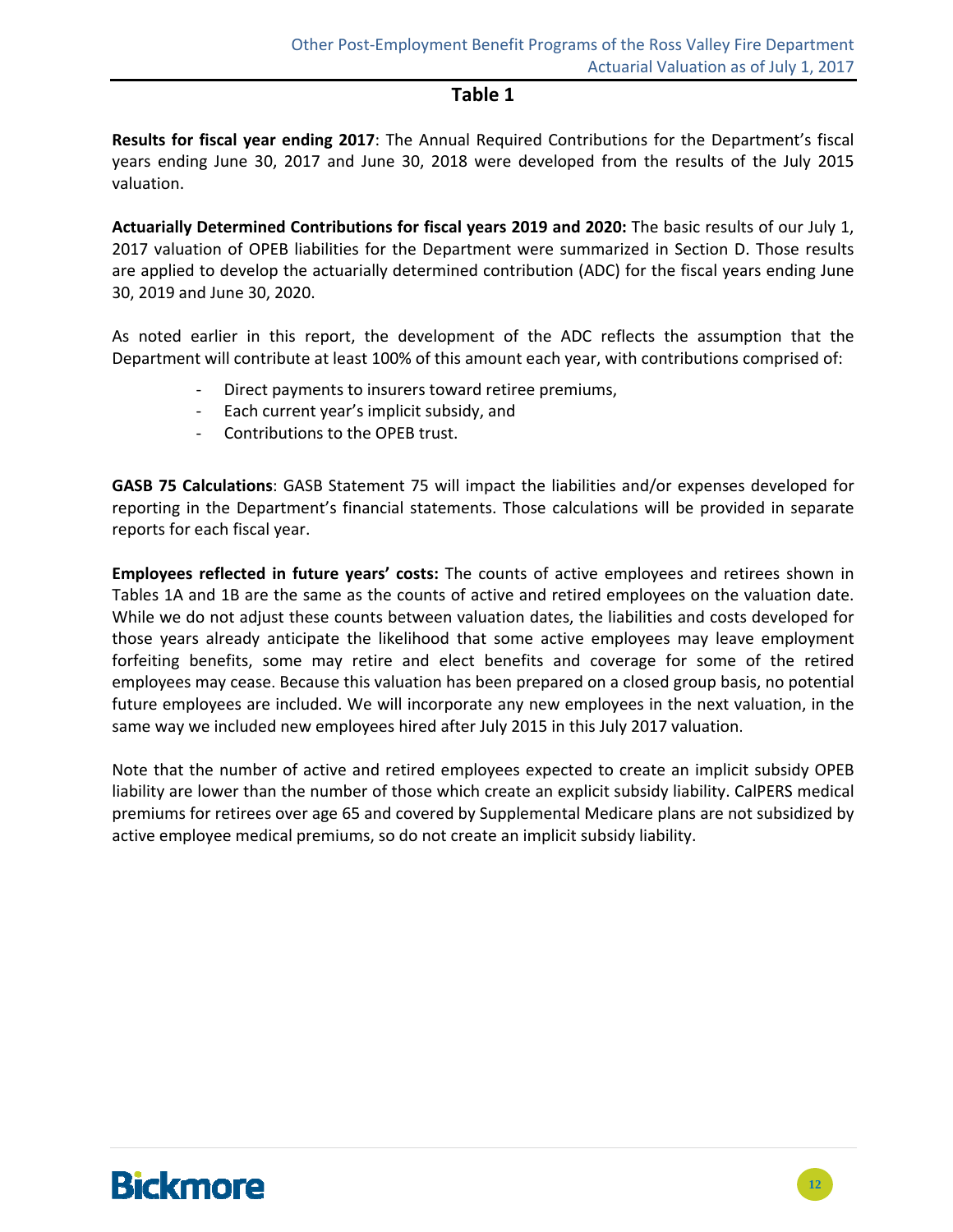#### **Table 1A**

### **Actuarially Determined Contribution for Fiscal Year End 2019**

This table develops the valuation results applicable to the Department's fiscal year ending June 30, 2019, based on the July 1, 2017 valuation results and on the Department's current funding policy.

| <b>Funding Policy</b>                                | <b>Prefunding Basis</b> |                 |                      |  |
|------------------------------------------------------|-------------------------|-----------------|----------------------|--|
| <b>Valuation date</b>                                |                         | 7/1/2017        |                      |  |
| Subsidy                                              | Explicit                | Implicit        | Total                |  |
| For fiscal year ending                               | 6/30/2019               | 6/30/2019       | 6/30/2019            |  |
| Expected long-term return on assets                  | 7.25%                   | 7.25%           | 7.25%                |  |
| Discount rate                                        | 7.25%                   | 7.25%           | 7.25%                |  |
| <b>Number of Covered Employees</b>                   |                         |                 |                      |  |
| Actives                                              | 30                      | 30              | 30                   |  |
| <b>Retirees</b>                                      | 33                      | 12              | 33                   |  |
| <b>Total Participants</b>                            | 63                      | 42              | 63                   |  |
| <b>Actuarial Present Value of Projected Benefits</b> |                         |                 |                      |  |
| Actives                                              | \$<br>4,648,298         | \$<br>1,711,495 | $\zeta$<br>6,359,793 |  |
| Retirees                                             | 4,108,389               | 887,555         | 4,995,944            |  |
| <b>Total APVPB</b>                                   | 8,756,687               | 2,599,050       | 11,355,737           |  |
| <b>Actuarial Accrued Liability (AAL)</b>             |                         |                 |                      |  |
| Actives                                              | 3,291,891               | 1,193,562       | 4,485,453            |  |
| <b>Retirees</b>                                      | 4,108,389               | 887,555         | 4,995,944            |  |
| <b>Total AAL</b>                                     | 7,400,280               | 2,081,117       | 9,481,397            |  |
| <b>Actuarial Value of Assets</b>                     | 2,317,724               | 263,151         | 2,580,875            |  |
| <b>Unfunded AAL (UAAL)</b>                           | 5,082,556               | 1,817,966       | 6,900,522            |  |
| <b>UAAL Amortization method</b>                      | Level % of Pay          | Level % of Pay  | Level % of Pay       |  |
| Remaining amortization period (years)                | 21                      | 21              | 21                   |  |
| <b>Amortization Factor</b>                           | 14.4397                 | 14.4397         | 14.4397              |  |
| <b>Actuarially Determined Contribution (ADC)</b>     |                         |                 |                      |  |
| <b>Normal Cost</b>                                   | 147,081                 | 53,583          | 200,664              |  |
| Amortization of UAAL                                 | 351,985                 | 125,901         | 477,886              |  |
| Interest to fiscal year end                          | 36,182                  | 13,013          | 49,195               |  |
| <b>Total ADC</b>                                     | 535,248                 | 192,497         | 727,745              |  |
| Projected covered payroll                            | \$<br>4,092,765         | \$<br>4,092,765 | \$<br>4,092,765      |  |
| Normal Cost as a percent of payroll                  | 3.6%                    | 1.3%            | 4.9%                 |  |
| ADC as a percent of payroll                          | 13.1%                   | 4.7%            | 17.8%                |  |
| <b>Expected Employer OPEB Contributions</b>          |                         |                 |                      |  |
| Estimated payments on behalf of retirees             | \$<br>345,210           | \$              | \$<br>345,210        |  |
| Estimated current year's implicit subsidy            |                         | 124,832         | 124,832              |  |
| <b>Estimated contribution to OPEB trust</b>          | 190,038                 | 67,665          | 257,703              |  |
| <b>Total Expected Employer Contribution</b>          | 535,248                 | 192,497         | 727,745              |  |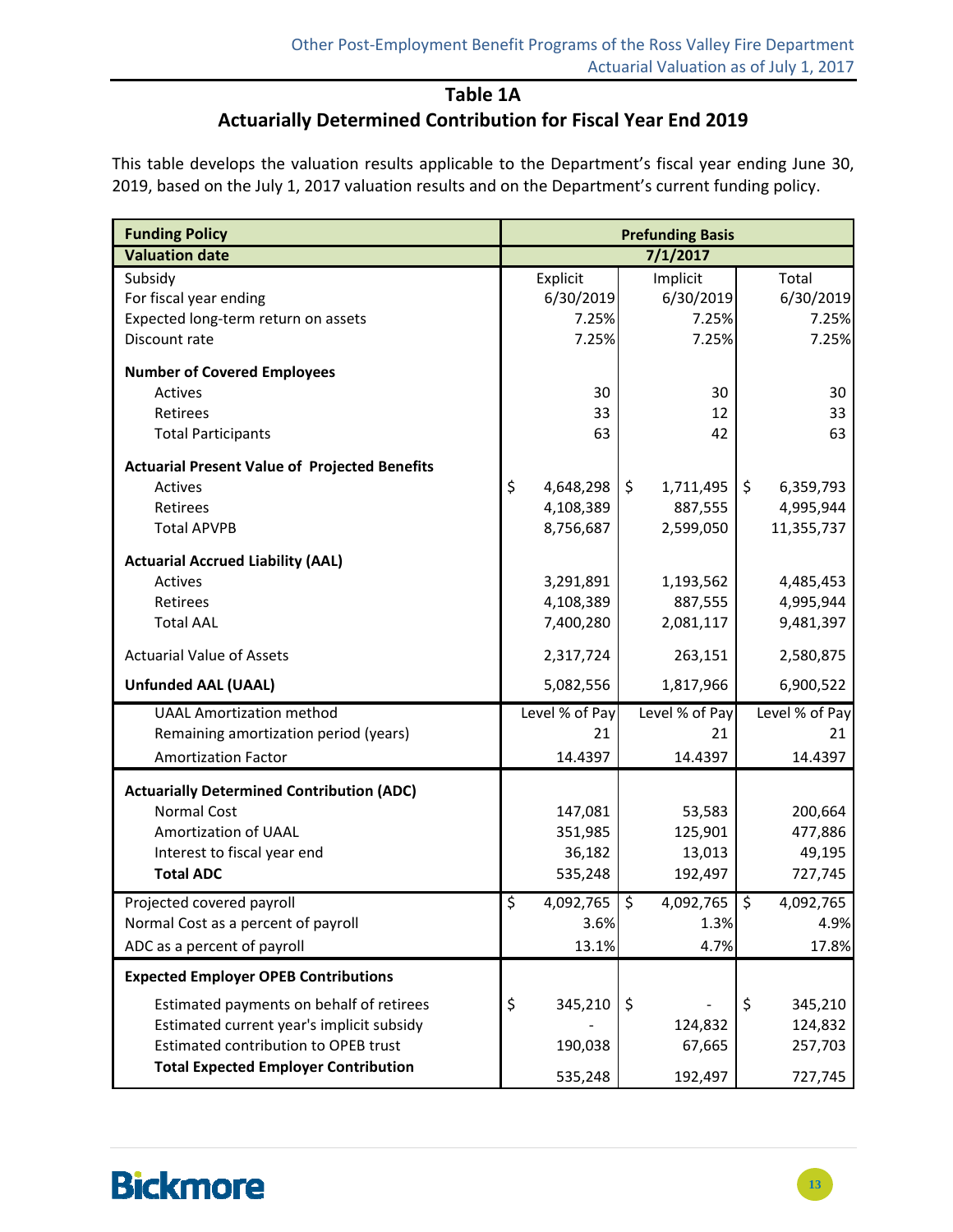#### **Table 1B**

### **Actuarially Determined Contribution for Fiscal Year End 2020**

This table develops the valuation results applicable to the Department's fiscal year ending June 30, 2020, based on the July 1, 2017 valuation results and on the Department's current funding policy.

| <b>Funding Policy</b>                                | <b>Prefunding Basis</b> |                 |                             |  |  |
|------------------------------------------------------|-------------------------|-----------------|-----------------------------|--|--|
| <b>Valuation date</b>                                |                         | 7/1/2017        |                             |  |  |
| Subsidy                                              | Explicit                | Implicit        | Total                       |  |  |
| For fiscal year ending                               | 6/30/2020               | 6/30/2020       | 6/30/2020                   |  |  |
| Expected long-term return on assets                  | 7.25%                   | 7.25%           | 7.25%                       |  |  |
| Discount rate                                        | 7.25%                   | 7.25%           | 7.25%                       |  |  |
| <b>Number of Covered Employees</b>                   |                         |                 |                             |  |  |
| Actives                                              | 30                      | 30              | 30                          |  |  |
| Retirees                                             | 33                      | 12              | 33                          |  |  |
| <b>Total Participants</b>                            | 63                      | 42              | 63                          |  |  |
| <b>Actuarial Present Value of Projected Benefits</b> |                         |                 |                             |  |  |
| Actives                                              | \$<br>4,967,668         | \$<br>1,832,756 | \$<br>6,800,424             |  |  |
| Retirees                                             | 4,078,669               | 829,893         | 4,908,562                   |  |  |
| <b>Total APVPB</b>                                   | 9,046,337               | 2,662,649       | 11,708,986                  |  |  |
| <b>Actuarial Accrued Liability (AAL)</b>             |                         |                 |                             |  |  |
| Actives                                              | 3,670,665               | 1,334,741       | 5,005,406                   |  |  |
| Retirees                                             | 4,078,669               | 829,893         | 4,908,562                   |  |  |
| <b>Total AAL</b>                                     | 7,749,334               | 2,164,634       | 9,913,968                   |  |  |
| <b>Actuarial Value of Assets</b>                     | 2,675,797               | 349,894         | 3,025,691                   |  |  |
| <b>Unfunded AAL (UAAL)</b>                           | 5,073,537               | 1,814,740       | 6,888,277                   |  |  |
| <b>UAAL Amortization method</b>                      | Level % of Pay          | Level % of Pay  | Level % of Pay              |  |  |
| Remaining amortization period (years)                | 20                      | 20              | 20                          |  |  |
| <b>Amortization Factor</b>                           | 13.9942                 | 13.9942         | 13.9942                     |  |  |
| <b>Actuarially Determined Contribution (ADC)</b>     |                         |                 |                             |  |  |
| <b>Normal Cost</b>                                   | 151,861                 | 55,324          | 207,185                     |  |  |
| Amortization of UAAL                                 | 362,545                 | 129,678         | 492,223                     |  |  |
| Interest to fiscal year end                          | 37,294                  | 13,413          | 50,707                      |  |  |
| <b>Total ADC</b>                                     | 551,700                 | 198,415         | 750,115                     |  |  |
| Projected covered payroll                            | \$<br>4,225,780         | \$<br>4,225,780 | \$<br>$\sqrt{4}$ , 225, 780 |  |  |
| Normal Cost as a percent of payroll                  | 3.6%                    | 1.3%            | 4.9%                        |  |  |
| ADC as a percent of payroll                          | 13.1%                   | 4.7%            | 17.8%                       |  |  |
| <b>Expected Employer OPEB Contributions</b>          |                         |                 |                             |  |  |
| Estimated payments on behalf of retirees             | \$<br>378,372 \$        |                 | l\$<br>378,372              |  |  |
| Estimated current year's implicit subsidy            |                         | 151,069         | 151,069                     |  |  |
| <b>Estimated contribution to OPEB trust</b>          | 173,328                 | 47,346          | 220,674                     |  |  |
| <b>Total Expected Employer Contribution</b>          | 551,700                 | 198,415         | 750,115                     |  |  |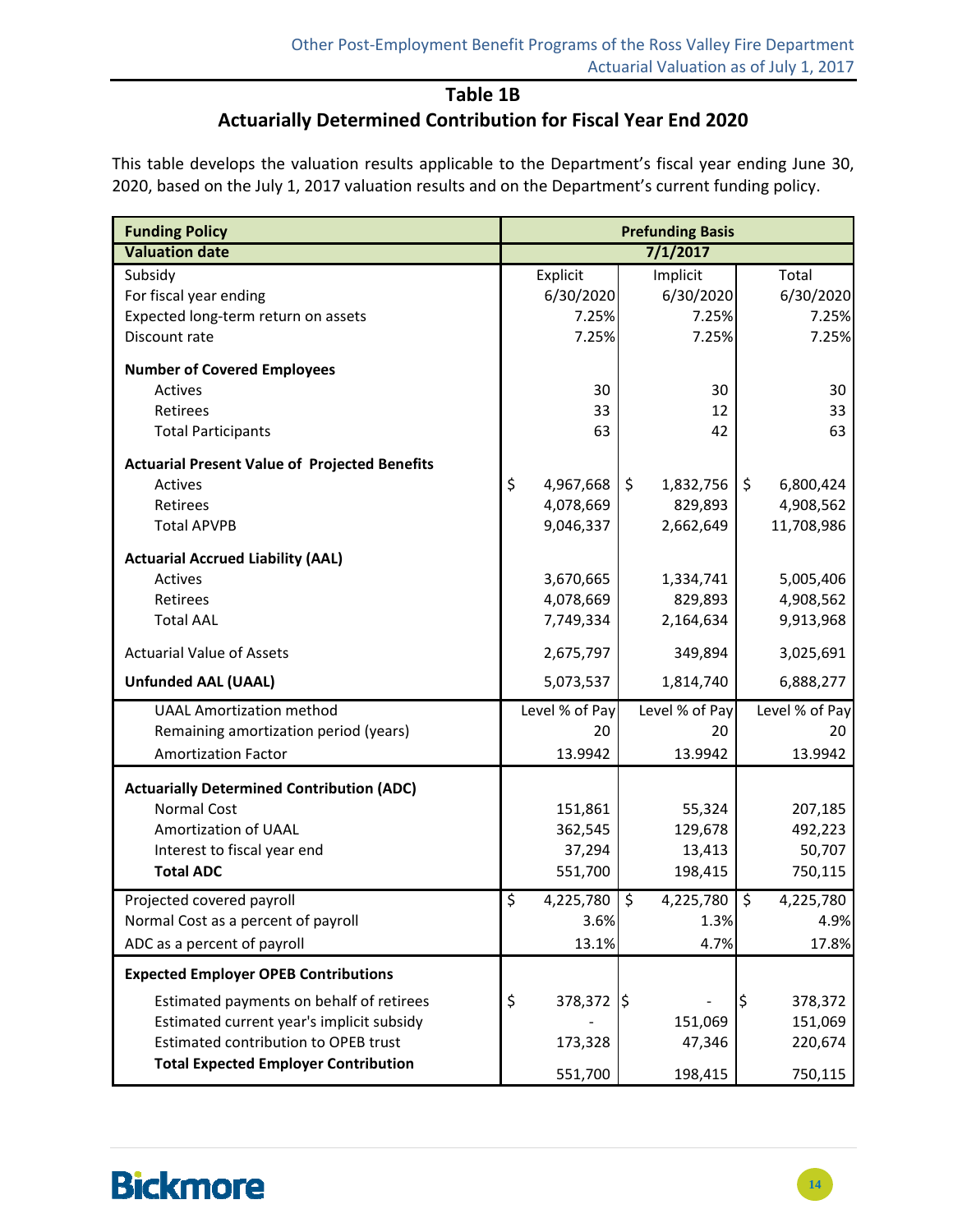### **Table 2 Summary of Employee Data**

|                    | <b>Distribution of Benefits-Eligible Active Employees</b> |                |                  |                |                  |              |                |                |  |
|--------------------|-----------------------------------------------------------|----------------|------------------|----------------|------------------|--------------|----------------|----------------|--|
|                    |                                                           |                |                  |                |                  |              |                |                |  |
| <b>Current Age</b> | Under 1                                                   | $1$ to $4$     | $5$ to 9         | 10 to 14       | 15 to 19         | 20 & Up      | <b>Total</b>   | <b>Percent</b> |  |
| Under 25           |                                                           |                |                  |                |                  |              | 0              | 0%             |  |
| 25 to 29           |                                                           | $\overline{2}$ |                  |                |                  |              | $\overline{2}$ | 7%             |  |
| 30 to 34           |                                                           |                | 3                | $\overline{2}$ |                  |              | 5              | 17%            |  |
| 35 to 39           |                                                           | $\mathbf{1}$   | $\mathbf 1$      |                | $\mathbf{1}$     |              | 3              | 10%            |  |
| 40 to 44           |                                                           |                | 3                | 4              | $\overline{2}$   | 1            | 10             | 33%            |  |
| 45 to 49           |                                                           | 1              | $\mathbf{1}$     | $\mathbf{1}$   | $\overline{2}$   | 3            | 8              | 27%            |  |
| 50 to 54           |                                                           |                |                  |                | 1                | $\mathbf{1}$ | $\overline{2}$ | 7%             |  |
| 55 to 59           |                                                           |                |                  |                |                  |              | $\Omega$       | 0%             |  |
| 60 to 64           |                                                           |                |                  |                |                  |              | $\Omega$       | 0%             |  |
| 65 to 69           |                                                           |                |                  |                |                  |              | $\Omega$       | 0%             |  |
| 70 & Up            |                                                           |                |                  |                |                  |              | $\Omega$       | 0%             |  |
| <b>Total</b>       | $\Omega$                                                  | 4              | 8                | 7              | 6                | 5            | 30             | 100%           |  |
| Percent            | 0%                                                        | 13%            | 27%              | 23%            | 20%              | 17%          | 100%           |                |  |
|                    |                                                           |                | <b>July 2015</b> |                | <b>July 2017</b> |              |                |                |  |

The Department reported 30 active employees in the data provided to us for the July 2017 valuation. Of these, 29 are currently participating in the medical program and 1 is waiving coverage at this time.

| Valuation                        | July 2015        | <b>July 2017</b> |
|----------------------------------|------------------|------------------|
| Annual Covered Payroll           | 3,965,148<br>- S | 3,963,937        |
| Average Attained Age for Actives | 40.4             | 41.7             |
| Average Years of Service         | 11.9             | 14.4             |

There are also 26 retirees and 6 surviving spouses receiving benefits under this program. There is one additional retiree, who recently discontinued coverage, but is assumed to re-enroll in the Department's coverage at age 65. The following chart summarizes the ages of current retirees and beneficiaries included in this valuation.

| <b>Retirees by Age</b> |                |                |  |  |  |  |  |  |
|------------------------|----------------|----------------|--|--|--|--|--|--|
| <b>Current Age</b>     | <b>Total</b>   | <b>Percent</b> |  |  |  |  |  |  |
| Below 50               | 1              | 3%             |  |  |  |  |  |  |
| 50 to 54               | $\overline{2}$ | 6%             |  |  |  |  |  |  |
| 55 to 59               | 8              | 24%            |  |  |  |  |  |  |
| 60 to 64               | $\overline{2}$ | 6%             |  |  |  |  |  |  |
| 65 to 69               | 6              | 18%            |  |  |  |  |  |  |
| 70 to 74               | 4              | 12%            |  |  |  |  |  |  |
| 75 to 79               | 4              | 12%            |  |  |  |  |  |  |
| 80 & up                | 6              | 18%            |  |  |  |  |  |  |
| <b>Total</b>           | -33            | 100%           |  |  |  |  |  |  |
| Average Age:           | 68.7           |                |  |  |  |  |  |  |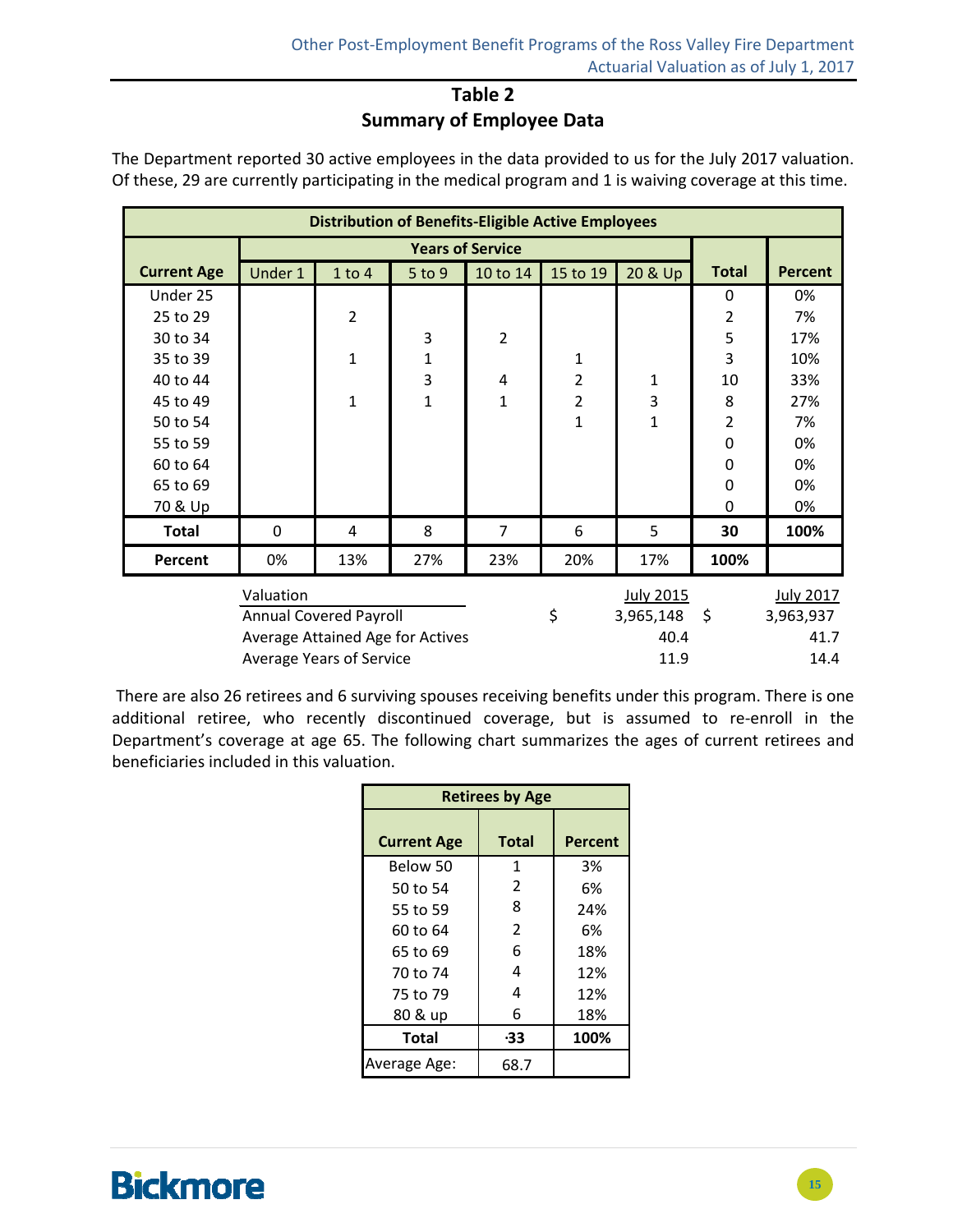#### **Table 2- Summary of Employee Data (Concluded)**

The chart below reconciles the number of actives and retirees included in the July 1, 2015 valuation of the Department plan with those included in the July 1, 2017 valuation:

| <b>Reconciliation of District Plan Members Between Valuation Dates</b> |                |                |           |                   |                  |              |  |  |  |
|------------------------------------------------------------------------|----------------|----------------|-----------|-------------------|------------------|--------------|--|--|--|
|                                                                        |                |                |           | Covered           | Covered          |              |  |  |  |
|                                                                        | Covered        | <b>Waiving</b> | Covered   | <b>Disabled</b>   | <b>Surviving</b> |              |  |  |  |
| <b>Status</b>                                                          | <b>Actives</b> | Actives        | Retirees* | <b>Retirees</b>   | <b>Spouses</b>   | <b>Total</b> |  |  |  |
| Number reported as of June 30, 2015                                    | 32             | 0              | 18        | 10                | 8                | 68           |  |  |  |
| New retiree, elected coverage                                          | (2)            |                |           |                   |                  |              |  |  |  |
| New retiree, waiving coverage                                          |                |                |           |                   |                  |              |  |  |  |
| Deceased                                                               | (1)            |                | (2)       |                   | (2)              | (5)          |  |  |  |
| <b>Dropped Coverage</b>                                                |                |                | ∗         | $\left( 1\right)$ |                  |              |  |  |  |
| Data corrections                                                       |                |                | (5)       | 5                 |                  |              |  |  |  |
| Number reported as of June 30, 2017                                    | 29             |                | 12        | 15                | 6                | 63           |  |  |  |

\*One previous retiree is currently waiving coverage but is assumed to re‐enroll in District coverage again at age 65, so has been included in the valuation.

There were no new employees hired between July 2015 and July 2017 and the number of active employees decreased by 3 (about 9%). This included 2 retirements and 1 death while in active service. One of the new retirees qualified for the higher (Tier 1) benefit level and the other qualified for the lower (Tier 2) benefit. Both elected to remain covered and are receiving retiree medical benefits. We revised the retirement type, from service to disability, for 5 retirees based on new information.

The Department's OPEB liability varies, based on the medical plan selected, the level of coverage (i.e., single, two‐party or family) and whether or not the retiree is currently covered by Medicare. This chart shows current medical plan elections.

| <b>Current Medical Plan Selections</b> |                |                 |                    |               |  |  |  |  |  |
|----------------------------------------|----------------|-----------------|--------------------|---------------|--|--|--|--|--|
|                                        |                | <b>Retirees</b> | <b>Retirees</b>    |               |  |  |  |  |  |
| <b>Benefit Level</b>                   | <b>Actives</b> | Under 65        | Over <sub>65</sub> | <b>Total</b>  |  |  |  |  |  |
| Blue Shield Access Bay Area            | 2              |                 | 3                  | 5             |  |  |  |  |  |
| Kaiser Bay Area                        | 21             | q               | 9                  | 39            |  |  |  |  |  |
| Kaiser Sacramento                      |                | 1               |                    |               |  |  |  |  |  |
| PERSCare Bay Area                      | 1              | 3               |                    | 4             |  |  |  |  |  |
| <b>PERSCare Northern Cal</b>           |                |                 |                    |               |  |  |  |  |  |
| <b>PERS Care Out of State</b>          |                |                 |                    |               |  |  |  |  |  |
| PERSChoice Bay Area                    | 5              | ς               |                    | q             |  |  |  |  |  |
| <b>PERSChoice Out of State</b>         |                | $\mathfrak{p}$  |                    | $\mathcal{P}$ |  |  |  |  |  |
| Waived                                 | 1              |                 |                    |               |  |  |  |  |  |
| <b>Total</b>                           | 30             | 20              | 13                 | 63            |  |  |  |  |  |

Similarly, this chart shows the counts of active, pre‐Medicare and Medicare retirees who are covered

by the higher Tier 1 "Unequal Contribution Benefits" and those in Tier 2 who will receive only the PEMHCA minimum employer contribution (MEC) in retirement.

| <b>Participant By Benefit Level</b> |                |       |                    |              |  |  |  |  |
|-------------------------------------|----------------|-------|--------------------|--------------|--|--|--|--|
| Under<br><b>Retirees</b>            |                |       |                    |              |  |  |  |  |
| <b>Benefit Level</b>                | <b>Actives</b> | $65*$ | Over <sub>65</sub> | <b>Total</b> |  |  |  |  |
| Tier 1 (Unequal Benefits)           | 24             | 20    | 12                 | 56           |  |  |  |  |
| Tier 2 (PEMHCA MEC)                 |                | 0     |                    |              |  |  |  |  |
| <b>Total</b>                        | 30             | 20    | 13                 | 63           |  |  |  |  |

*\* Includes one retiree not currently participating but assumed to re‐enroll at age 6*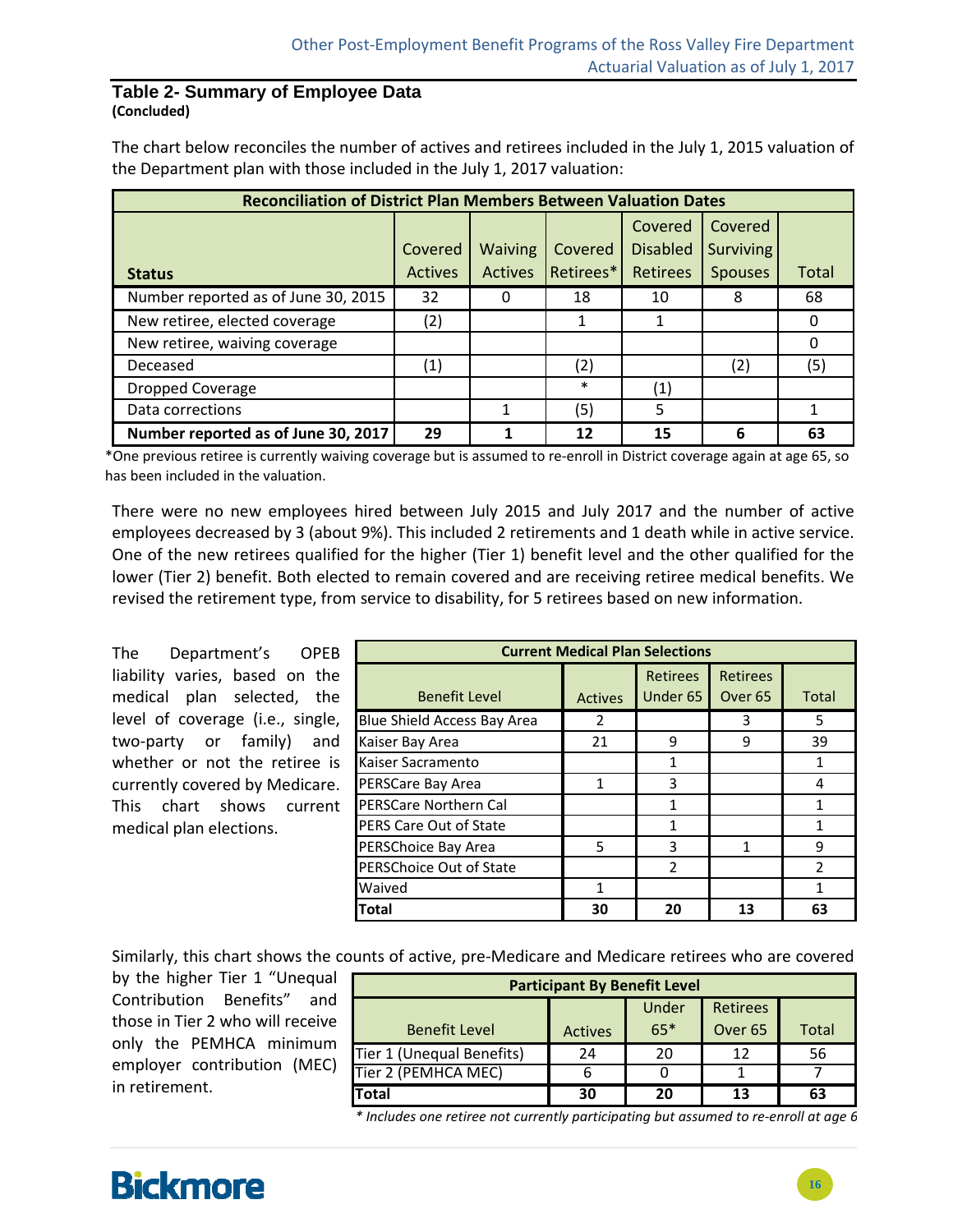#### **Table 3A**

#### **Summary of Retiree Benefit Provisions**

**OPEB provided:** The Department reported the following OPEB: retiree medical coverage.

**Access to coverage**: Medical coverage is currently provided through CalPERS as permitted under the Public Employees' Medical and Hospital Care Act (PEMHCA). This coverage requires the employee to satisfy the requirements for retirement under CalPERS: either (a) attainment of age 50 (age 52, if a miscellaneous employee new to PERS on or after January 1, 2013) with 5 years of State or public agency service or (b) an approved disability retirement.

The employee must begin his or her retirement warrant within 120 days of terminating employment with the Department to be eligible to continue medical coverage through the Department and be entitled to the employer subsidy described below. If an eligible employee is not already enrolled in the medical plan, he or she may enroll within 60 days of retirement or during any future open enrollment period. Coverage may be continued at the retiree's option for his or her lifetime. A surviving spouse and other eligible dependents may also continue coverage.

**Benefits provided:** As a condition of participation in the CalPERS medical program, the Department is obligated to contribute toward the cost of retiree medical coverage for the retiree's lifetime or until coverage is discontinued, as well as to a surviving spouse, if the spouse is entitled to survivor pension benefits.

- Under the terms of the Department's current PEMHCA resolution, executed in 2013, all employees who satisfy the requirements under "Access to Coverage" above and continue their medical coverage through the Department in retirement will receive the PEMHCA minimum employer contribution (MEC)<sup>2</sup>. The MEC is \$128 per month in 2017 and increases to \$133 per month in 2018.
- Instead of the minimum contribution described above, employees first covered by the Ross Valley Firefighters Association or the Ross Valley Fire Chief Officers Association prior to April 1, 2013 and Miscellaneous employees hired prior to April 1, 2013 will be reimbursed an amount equal to the Department's share of CalPERS medical premiums as of January 1, 2013, increased annually by a maximum of \$100 per month, until such time as the Department's share is the same as the Department's share for active employees.

| Estimated 2017 "Unequal" Contributions for Tier 1 Retirees |                 |              |          |             |          |  |  |  |  |
|------------------------------------------------------------|-----------------|--------------|----------|-------------|----------|--|--|--|--|
|                                                            |                 |              |          |             | Employee |  |  |  |  |
|                                                            |                 | Employee and |          |             | and $2+$ |  |  |  |  |
|                                                            | Employee        | 1 Dependent* |          | Dependents* |          |  |  |  |  |
| Kaiser                                                     | 100% of premium | \$           | 1,446.99 | \$          | 1,559.77 |  |  |  |  |
| <b>BS Access</b>                                           | 100% of premium | \$           | 1,477.15 | \$.         | 1,582.44 |  |  |  |  |
| <b>PERS Choice</b>                                         | 100% of premium | \$           | 1,487.76 | \$          | 1,572.54 |  |  |  |  |
| PERSCare                                                   | 100% of premium | Ś            | 1,573.70 | -S          | 1,582.44 |  |  |  |  |

*\* The Department confirms it will increase these amounts by \$100 per month each year.*

<sup>&</sup>lt;sup>2</sup> The Department confirmed that it maintains a pre-tax flexible benefit (a.k.a. "Cafeteria plan) for active employees providing medical and other healthcare benefits in excess of the PEMHCA minimum. It is our understanding that these additional payments are not required to be provided to retired employees to meet PEMHCA requirements.

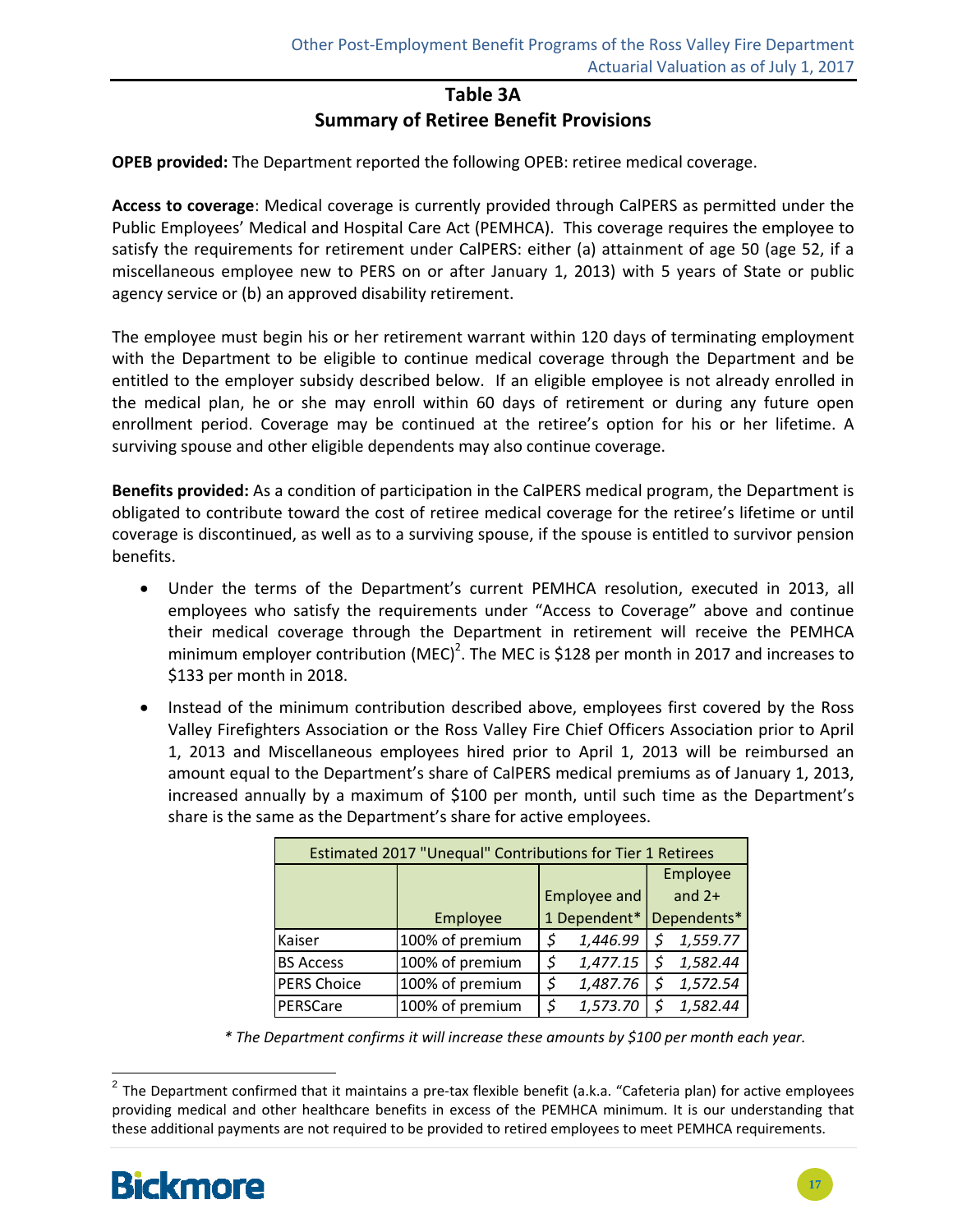#### **Table 3A – Summary of Retiree Benefit Provisions (Concluded)**

**Current premium rates:** The 2017 CalPERS monthly medical plan rates in the Bay Area rate group are shown in the table below. If different rates apply where the member resides outside of this area, those rates are reflected in the valuation, but not listed here. The additional CalPERS administration fee is assumed to be separately expensed each year and has not been projected as an OPEB liability in this valuation.

| Bay Area 2017 Health Plan Rates |                                     |          |                         |                                   |         |            |  |  |  |  |
|---------------------------------|-------------------------------------|----------|-------------------------|-----------------------------------|---------|------------|--|--|--|--|
|                                 | <b>Actives and Pre-Med Retirees</b> |          |                         | <b>Medicare Eligible Retirees</b> |         |            |  |  |  |  |
| Plan                            | Ee Only                             | Ee & 1   | Ee $& 2+$               | Ee Only                           | Ee & 2+ |            |  |  |  |  |
| Blue Shield Access+ HMO         | \$1,024.85                          |          | $$2,049.70$ $$2,664.61$ | Not Available                     |         |            |  |  |  |  |
| Kaiser HMO                      | 733.39                              | 1,466.78 | 1,906.81                | 300.48                            | 600.96  | \$1,040.99 |  |  |  |  |
| UnitedHealthcare HMO            | 1,062.26                            | 2,124.52 | 2,761.88                | 324.21                            | 648.42  | 1,285.78   |  |  |  |  |
| PERS Choice PPO                 | 830.30                              | 1,660.60 | 2,158.78                | 353.63                            | 707.26  | 1,205.44   |  |  |  |  |
| PERSCare PPO                    | 932.39                              | 1,864.78 | 2,424.21                | 389.76                            | 779.52  | 1,338.95   |  |  |  |  |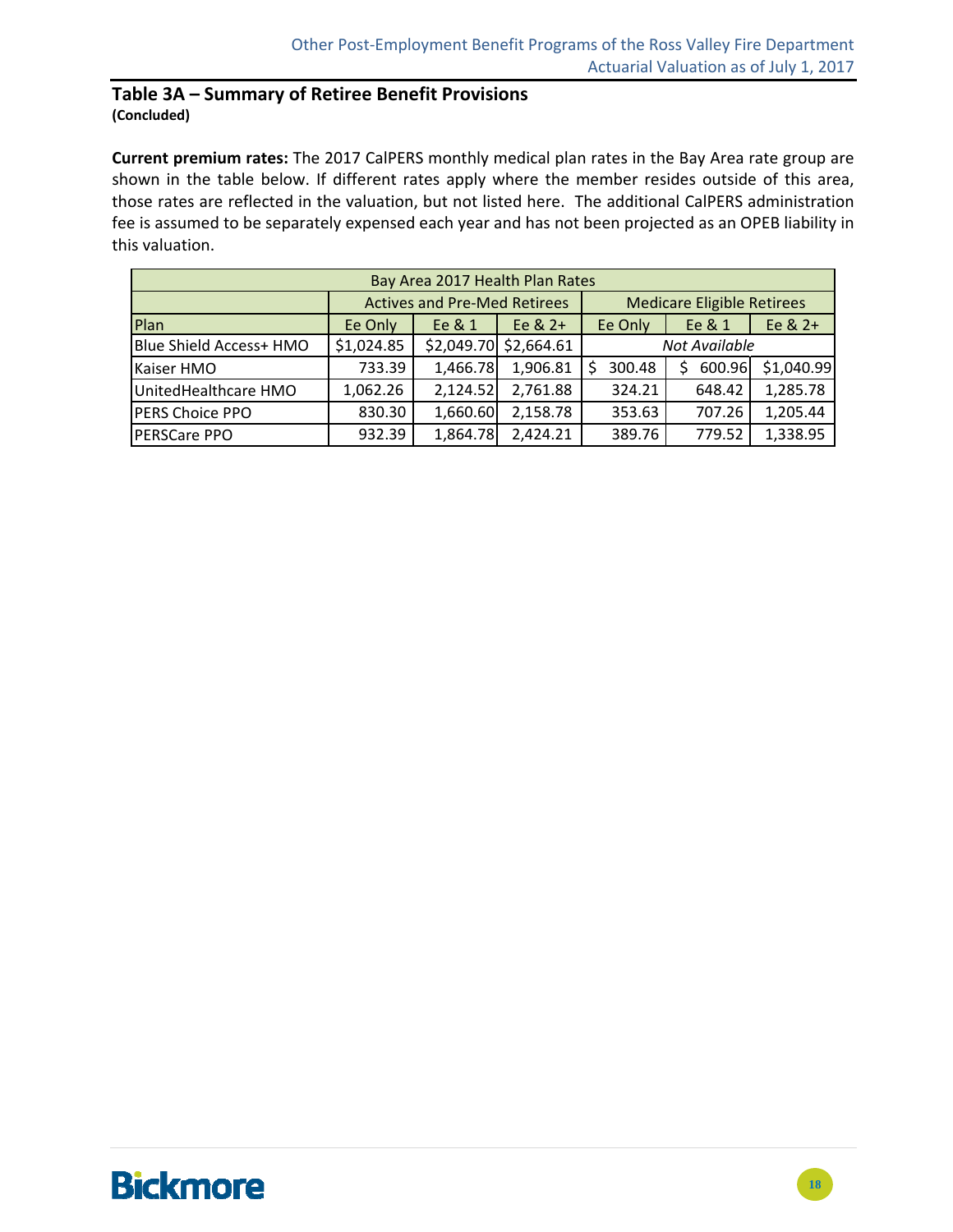#### **Table 3B**

### **General CalPERS Annuitant Eligibility Provisions**

The content of this section has been drawn from Section C, Summary of Plan Provisions, of the State of California OPEB Valuation as of June 30, 2015, issued January 2016, to the State Controller from Gabriel Roeder & Smith. It is provided here as a brief summary of general annuitant and survivor coverage.

#### Health Care Coverage

#### *Retired Employees*

A member is eligible to enroll in a CalPERS health plan if he or she retires within 120 days of separation from employment and receives a monthly retirement allowance. If the member meets this requirement, he or she may continue his or her enrollment at retirement, enroll within 60 days of retirement, or enroll during any Open Enrollment period. If a member is currently enrolled in a CalPERS health plan and wants to continue enrollment into retirement, the employee will notify CalPERS and the member's coverage will continue into retirement.

Eligibility Exceptions*:* Certain family members are not eligible for CalPERS health benefits:

- Children age 26 or older
- Children's spouses
- Former spouses
- Disabled children over age 26 who were never enrolled or were deleted from coverage
- Grandparents
- Parents
- Children of former spouses
- Other relatives

#### *Coordination with Medicare*

CalPERS retired members who qualify for premium‐free Part A, either on their own or through a spouse (current, former, or deceased), must sign up for Part B as soon as they qualify for Part A. A member must then enroll in a CalPERS sponsored Medicare plan. The CalPERS‐sponsored Medicare plan will pay for costs not paid by Medicare, by coordinating benefits.

#### *Survivors of an Annuitant*

If a CalPERS annuitant satisfied the requirement to retire within 120 days of separation, the survivor may be eligible to enroll within 60 days of the annuitant's death or during any future Open Enrollment period. Note: A survivor cannot add any new dependents; only dependents that were enrolled or eligible to enroll at the time of the member's death qualify for benefits.

Surviving registered domestic partners who are receiving a monthly annuity as a surviving beneficiary of a deceased employee or annuitant on or after January 1, 2002, are eligible to continue coverage if currently enrolled, enroll within 60 days of the domestic partner's death, or enroll during any future Open Enrollment period.

Surviving enrolled family members who do not qualify to continue their current coverage are eligible for continuation coverage under COBRA.

# **Bickmore**

**19**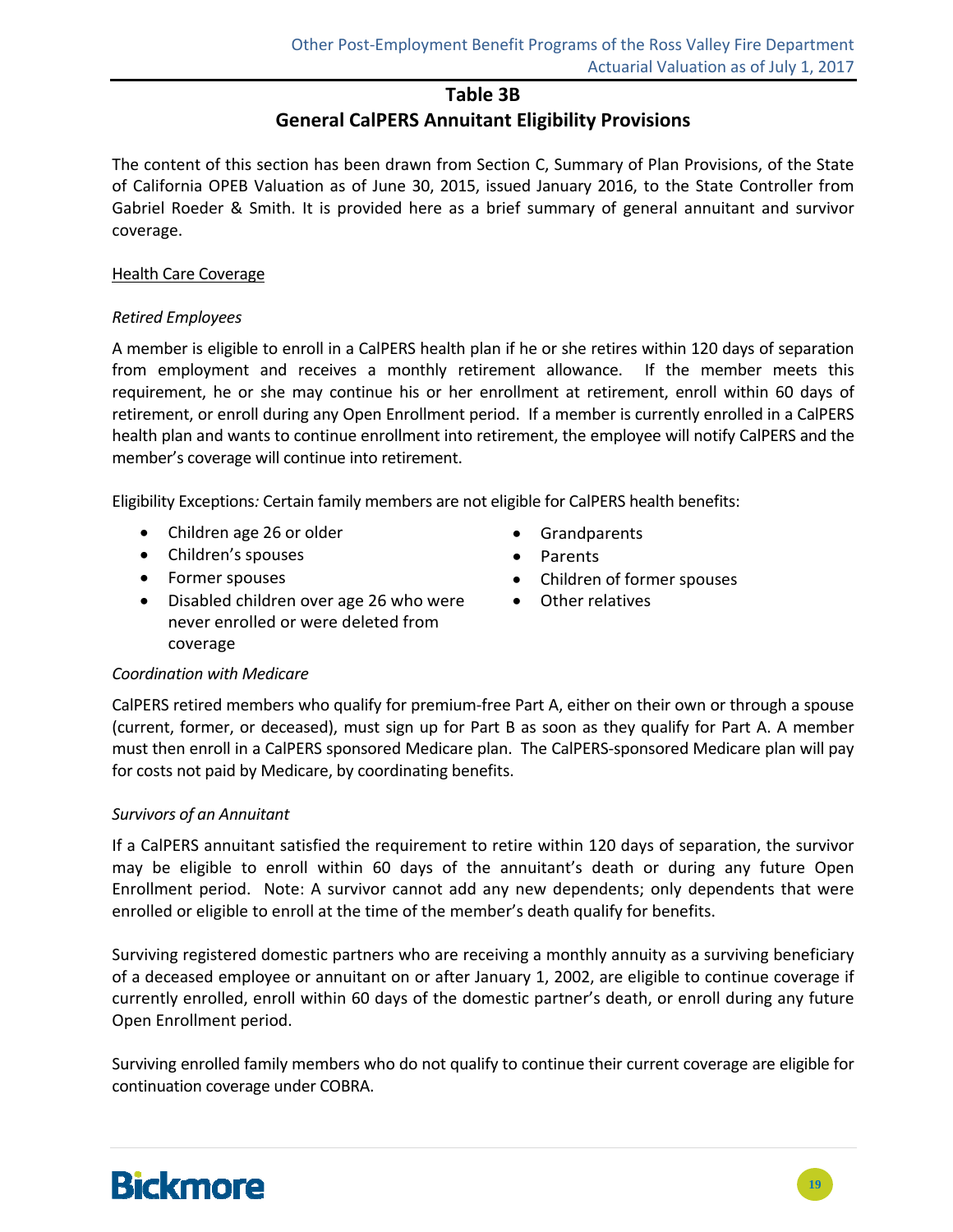### **Table 4 Actuarial Methods and Assumptions**

| <b>Valuation Date</b>         | July 1, 2017                                                                                                                                         |
|-------------------------------|------------------------------------------------------------------------------------------------------------------------------------------------------|
| <b>Funding Method</b>         | Entry Age Normal Cost, level percent of pay <sup>3</sup>                                                                                             |
| <b>Asset Valuation Method</b> | Market value of assets                                                                                                                               |
| Long Term Return on Assets    | 7.25%                                                                                                                                                |
| Discount Rate                 | 7.25%                                                                                                                                                |
| Participants Valued           | Only current active employees and retired participants and<br>covered dependents are valued. No future entrants are<br>considered in this valuation. |
| Salary Increase               | 3.25% per year, used only to allocate the cost of benefits<br>between service years                                                                  |
| <b>Assumed Wage Inflation</b> | 3.0% per year; used to determine amortization payments if<br>developed on a level percent of pay basis                                               |
| <b>General Inflation Rate</b> | 2.75% per year                                                                                                                                       |

*Demographic actuarial assumptions used in this valuation are those used in the June 30, 2016 valuations of the retirement plans covering Department employees, as based on the 2014 experience study of the California Public Employees Retirement System using data from 1997 to 2011, except for a different basis used to project future mortality improvements. Rates for selected age and service are shown below and on the following pages. The representative mortality rates were those published by* CalPERS in their 2014 study, adjusted to back out 20 years of Scale BB to central year 2008.

Mortality Before Retirement (before improvement applied)

Mortality Improvement Bickmore Scale 2017 applied generationally.

| <b>CalPERS Public Agency</b><br>Miscellaneous<br>Non-Industrial |                |         |  |     | <b>CalPERS Public Agency</b><br>Police & Fire Combined<br>Industrial & Non-Industrial |         |
|-----------------------------------------------------------------|----------------|---------|--|-----|---------------------------------------------------------------------------------------|---------|
| Age                                                             | Male<br>Female |         |  | Age | Male                                                                                  | Female  |
| 20                                                              | 0.00033        | 0.00021 |  | 20  | 0.00036                                                                               | 0.00025 |
| 30                                                              | 0.00052        | 0.00027 |  | 30  | 0.00062                                                                               | 0.00036 |
| 40                                                              | 0.00080        | 0.00053 |  | 40  | 0.00094                                                                               | 0.00068 |
| 50                                                              | 0.00165        | 0.00106 |  | 50  | 0.00181                                                                               | 0.00122 |
| 60                                                              | 0.00354        | 0.00223 |  | 60  | 0.00372                                                                               | 0.00241 |
| 70                                                              | 0.00709        | 0.00467 |  | 70  | 0.00731                                                                               | 0.00489 |
| 80                                                              | 0.01339        | 0.01036 |  | 80  | 0.01363                                                                               | 0.01060 |

 <sup>3</sup> The level percent of pay aspect of the funding method refers to how the normal cost is determined. Use of level percent of pay cost allocations in the funding method is separate from and has no effect on a decision regarding use of a level percent of pay or level dollar basis for determining amortization payments.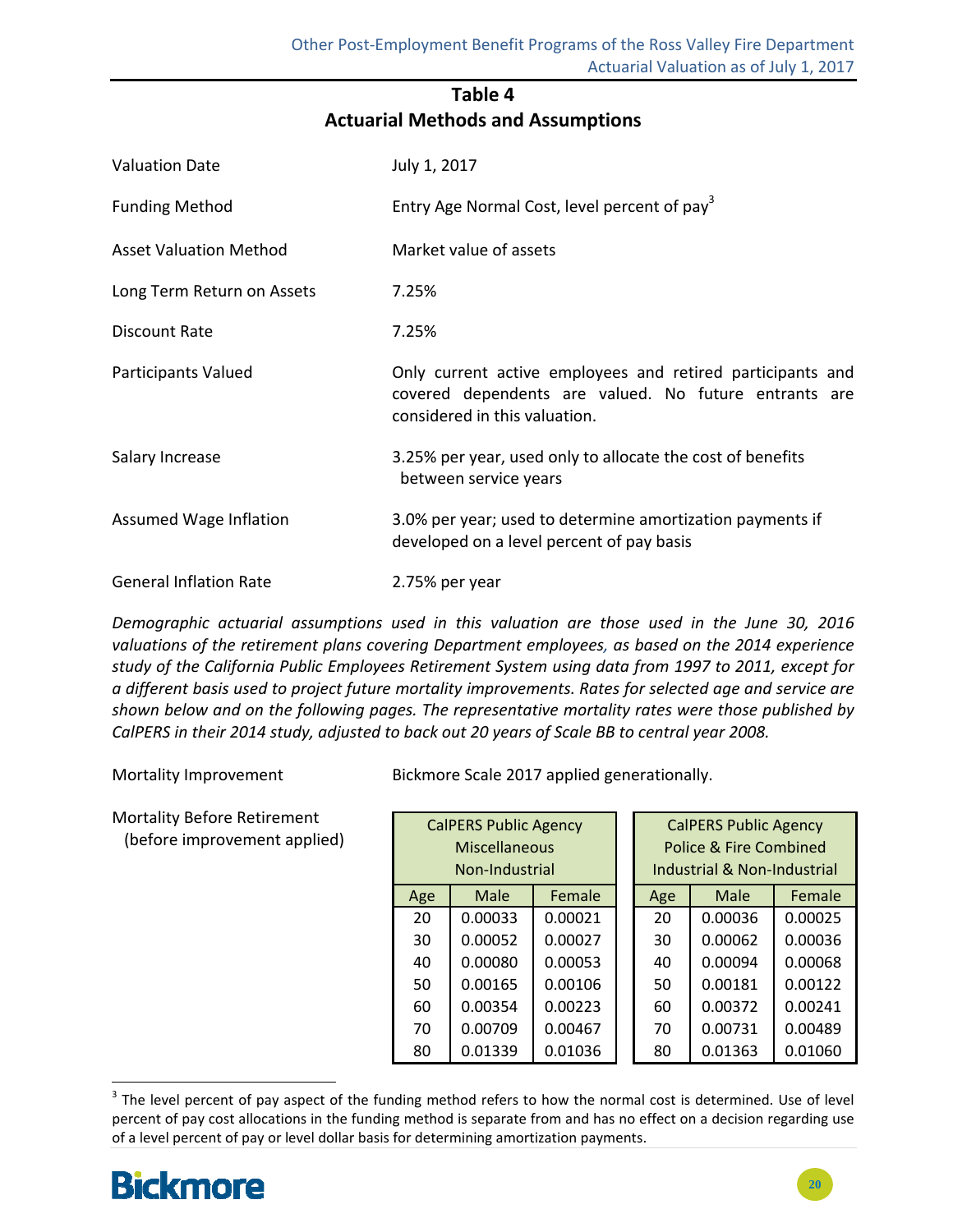#### **Table 4 ‐ Actuarial Methods and Assumptions (Continued)**

#### Mortality After Retirement

(before improvement applied)

|     | <b>CalPERS Public Agency</b> |         |  | <b>CalPERS Public Agency</b> |                 |         |                      |     | <b>CalPERS Public Agency</b> |         |
|-----|------------------------------|---------|--|------------------------------|-----------------|---------|----------------------|-----|------------------------------|---------|
|     | Healthy                      |         |  |                              | <b>Disabled</b> |         |                      |     | <b>Disabled</b>              |         |
|     | Miscellaneous, Police & Fire |         |  |                              | <b>Fire</b>     |         | <b>Miscellaneous</b> |     |                              |         |
| Age | Male                         | Female  |  | Age                          | Male            | Female  |                      | Age | Male                         | Female  |
| 40  | 0.00117                      | 0.00097 |  | 20                           | 0.00515         | 0.00323 |                      | 20  | 0.00641                      | 0.00395 |
| 50  | 0.00532                      | 0.00495 |  | 30                           | 0.00357         | 0.00239 |                      | 30  | 0.00736                      | 0.00455 |
| 60  | 0.00817                      | 0.00533 |  | 40                           | 0.00330         | 0.00252 |                      | 40  | 0.01008                      | 0.00642 |
| 70  | 0.01766                      | 0.01264 |  | 50                           | 0.00610         | 0.00541 |                      | 50  | 0.01784                      | 0.01230 |
| 80  | 0.05275                      | 0.03695 |  | 60                           | 0.00921         | 0.00660 |                      | 60  | 0.02634                      | 0.01510 |
| 90  | 0.16186                      | 0.12335 |  | 70                           | 0.02250         | 0.01800 |                      | 70  | 0.03890                      | 0.02815 |
| 100 | 0.34551                      | 0.31876 |  | 80                           | 0.06654         | 0.04995 |                      | 80  | 0.08230                      | 0.06015 |
| 110 | 1.00000                      | 1.00000 |  | 90                           | 0.16222         | 0.12394 |                      | 90  | 0.18469                      | 0.16082 |

#### Termination Rates

| <b>Miscellaneous Employees:</b> Sum of Vested Terminated & Refund Rates From |                                                     |        |        |        |        |        |  |  |  |
|------------------------------------------------------------------------------|-----------------------------------------------------|--------|--------|--------|--------|--------|--|--|--|
|                                                                              | CalPERS Experience Study Report Issued January 2014 |        |        |        |        |        |  |  |  |
| Attained                                                                     | <b>Years of Service</b>                             |        |        |        |        |        |  |  |  |
| Age                                                                          | 0                                                   | 3      | 5.     | 10     | 15     | 20     |  |  |  |
| 15                                                                           | 0.1812                                              | 0.0000 | 0.0000 | 0.0000 | 0.0000 | 0.0000 |  |  |  |
| 20                                                                           | 0.1742                                              | 0.1193 | 0.0946 | 0.0000 | 0.0000 | 0.0000 |  |  |  |
| 25                                                                           | 0.1674                                              | 0.1125 | 0.0868 | 0.0749 | 0.0000 | 0.0000 |  |  |  |
| 30                                                                           | 0.1606                                              | 0.1055 | 0.0790 | 0.0668 | 0.0581 | 0.0000 |  |  |  |
| 35                                                                           | 0.1537                                              | 0.0987 | 0.0711 | 0.0587 | 0.0503 | 0.0450 |  |  |  |
| 40                                                                           | 0.1468                                              | 0.0919 | 0.0632 | 0.0507 | 0.0424 | 0.0370 |  |  |  |
| 45                                                                           | 0.1400                                              | 0.0849 | 0.0554 | 0.0427 | 0.0347 | 0.0290 |  |  |  |

| Fire Safety Employees: Sum of Vested Terminated & Refund Rates From |          |                                     |        |        |        |        |  |  |  |  |  |  |
|---------------------------------------------------------------------|----------|-------------------------------------|--------|--------|--------|--------|--|--|--|--|--|--|
| CalPERS Experience Study Report Issued January 2014                 |          |                                     |        |        |        |        |  |  |  |  |  |  |
| Attained                                                            |          | <b>Years of Service</b>             |        |        |        |        |  |  |  |  |  |  |
| Age                                                                 | $\Omega$ | $\mathbf{3}$<br>15<br>20<br>5<br>10 |        |        |        |        |  |  |  |  |  |  |
| 15                                                                  | 0.0710   | 0.0000                              | 0.0000 | 0.0000 | 0.0000 | 0.0000 |  |  |  |  |  |  |
| 20                                                                  | 0.0710   | 0.0242                              | 0.0191 | 0.0000 | 0.0000 | 0.0000 |  |  |  |  |  |  |
| 25                                                                  | 0.0710   | 0.0242                              | 0.0191 | 0.0070 | 0.0000 | 0.0000 |  |  |  |  |  |  |
| 30                                                                  | 0.0710   | 0.0242                              | 0.0191 | 0.0070 | 0.0064 | 0.0000 |  |  |  |  |  |  |
| 35                                                                  | 0.0710   | 0.0242                              | 0.0191 | 0.0070 | 0.0064 | 0.0058 |  |  |  |  |  |  |
| 40                                                                  | 0.0710   | 0.0242                              | 0.0191 | 0.0070 | 0.0064 | 0.0058 |  |  |  |  |  |  |
| 45                                                                  | 0.0710   | 0.0242                              | 0.0191 | 0.0070 | 0.0064 | 0.0058 |  |  |  |  |  |  |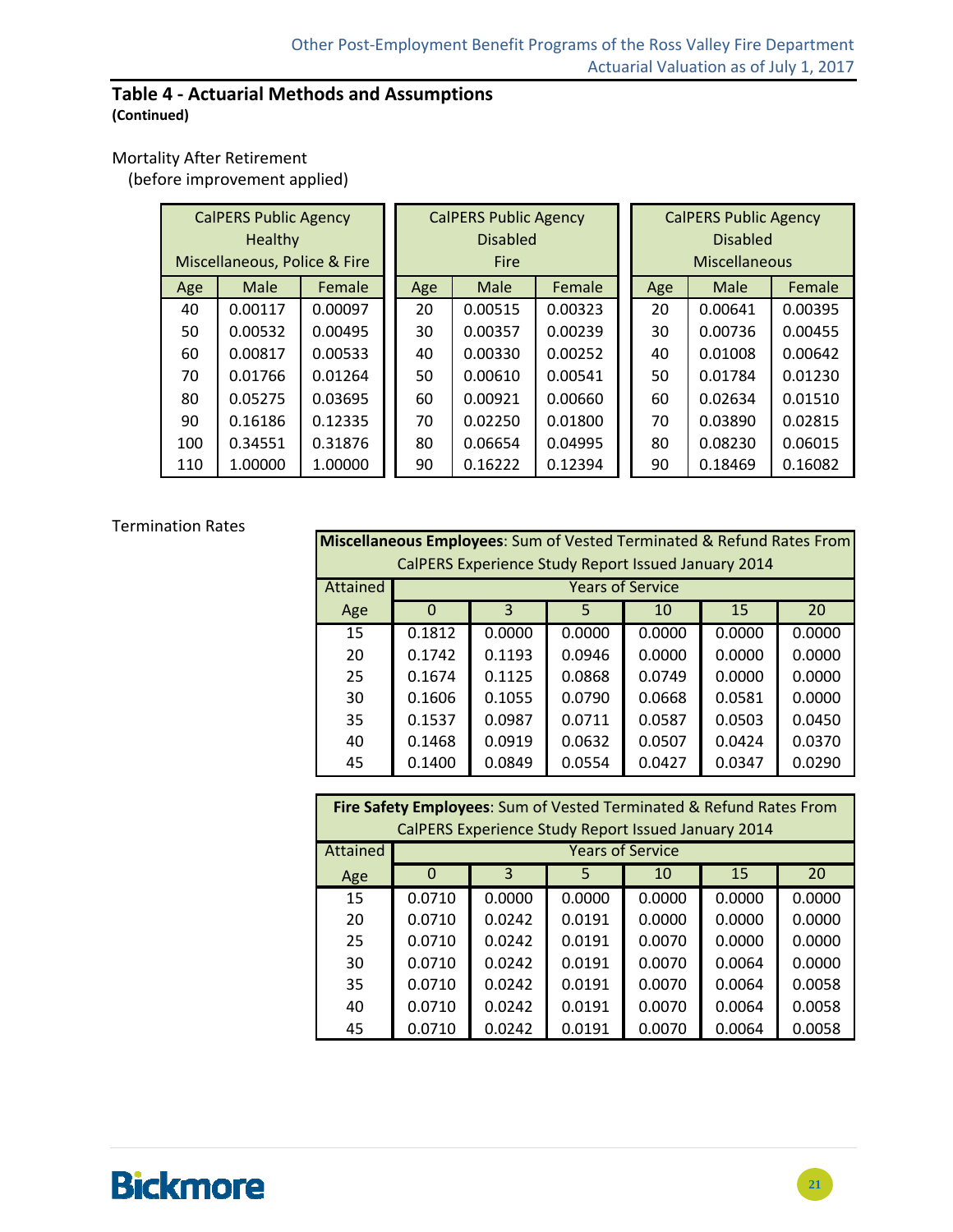### **Table 4 ‐ Actuarial Methods and Assumptions**

**(Continued)**

| The following miscellaneous retirement formulas apply: |                                       |  |  |  |  |
|--------------------------------------------------------|---------------------------------------|--|--|--|--|
| If hired on or after 1/1/2013, Classic:                | 2.7% @ 55<br>2.0% @ 62                |  |  |  |  |
|                                                        | If hired on or after 1/1/2013, PEPRA: |  |  |  |  |

The following fire safety retirement formulas apply:

| If hired on or after 1/1/2013, Classic: | 3.0% @ 55 |
|-----------------------------------------|-----------|
| If hired on or after 1/1/2013, PEPRA:   | 2.7% @ 57 |

Sample rates of assumed future retirements applicable to each of these retirement benefit formulas are shown in tables below and on the following page.

| Miscellaneous Employees: 2.7% at 55 formula<br>From CalPERS Experience Study Report Issued January 2014 |        |        |                         |        |        |        |  |
|---------------------------------------------------------------------------------------------------------|--------|--------|-------------------------|--------|--------|--------|--|
| Current                                                                                                 |        |        | <b>Years of Service</b> |        |        |        |  |
| Age                                                                                                     | 5      | 10     | 15                      | 20     | 25     | 30     |  |
| 50                                                                                                      | 0.0040 | 0.0090 | 0.0140                  | 0.0350 | 0.0550 | 0.0950 |  |
| 55                                                                                                      | 0.0760 | 0.1010 | 0.1250                  | 0.1650 | 0.2050 | 0.2650 |  |
| 60                                                                                                      | 0.0690 | 0.0930 | 0.1160                  | 0.1540 | 0.1920 | 0.2500 |  |
| 65                                                                                                      | 0.1340 | 0.1740 | 0.2150                  | 0.2700 | 0.3260 | 0.4010 |  |
| 70                                                                                                      | 0.1410 | 0.1830 | 0.2260                  | 0.2830 | 0.3410 | 0.4180 |  |
| 75 & over                                                                                               | 1.0000 | 1.0000 | 1.0000                  | 1.0000 | 1.0000 | 1.0000 |  |

| Miscellaneous "PEPRA" Employees: 2% at 62 formula        |        |        |                         |        |        |        |  |  |  |  |
|----------------------------------------------------------|--------|--------|-------------------------|--------|--------|--------|--|--|--|--|
| From CalPERS Experience Study Report Issued January 2014 |        |        |                         |        |        |        |  |  |  |  |
| Current                                                  |        |        | <b>Years of Service</b> |        |        |        |  |  |  |  |
| Age                                                      | 5      | 10     | 15                      | 20     | 25     | 30     |  |  |  |  |
| 52                                                       | 0.0103 | 0.0132 | 0.0160                  | 0.0188 | 0.0216 | 0.0244 |  |  |  |  |
| 55                                                       | 0.0440 | 0.0560 | 0.0680                  | 0.0800 | 0.0920 | 0.1040 |  |  |  |  |
| 60                                                       | 0.0616 | 0.0784 | 0.0952                  | 0.1120 | 0.1288 | 0.1456 |  |  |  |  |
| 65                                                       | 0.1287 | 0.1638 | 0.1989                  | 0.2340 | 0.2691 | 0.3042 |  |  |  |  |
| 70                                                       | 0.1254 | 0.1596 | 0.1938                  | 0.2280 | 0.2622 | 0.2964 |  |  |  |  |
| 75 & over                                                | 1.0000 | 1.0000 | 1.0000                  | 1.0000 | 1.0000 | 1.0000 |  |  |  |  |

| Fire Safety Employees: 3.0% at 55 formula |                                                                                     |        |        |        |        |        |  |  |  |  |
|-------------------------------------------|-------------------------------------------------------------------------------------|--------|--------|--------|--------|--------|--|--|--|--|
| Current                                   | From CalPERS Experience Study Report Issued January 2014<br><b>Years of Service</b> |        |        |        |        |        |  |  |  |  |
| Age                                       | 5                                                                                   | 10     | 15     | 20     | 25     | 30     |  |  |  |  |
| 50                                        | 0.0010                                                                              | 0.0010 | 0.0010 | 0.0060 | 0.0160 | 0.0690 |  |  |  |  |
| 53                                        | 0.0320                                                                              | 0.0320 | 0.0320 | 0.0490 | 0.0850 | 0.1490 |  |  |  |  |
| 56                                        | 0.0640                                                                              | 0.0640 | 0.0640 | 0.0970 | 0.1610 | 0.2380 |  |  |  |  |
| 59                                        | 0.0880                                                                              | 0.0880 | 0.0880 | 0.1310 | 0.2130 | 0.2990 |  |  |  |  |
| 62                                        | 0.0870                                                                              | 0.0870 | 0.0870 | 0.1280 | 0.2100 | 0.2950 |  |  |  |  |
| 65 & over                                 | 1.0000                                                                              | 1.0000 | 1.0000 | 1.0000 | 1.0000 | 1.0000 |  |  |  |  |

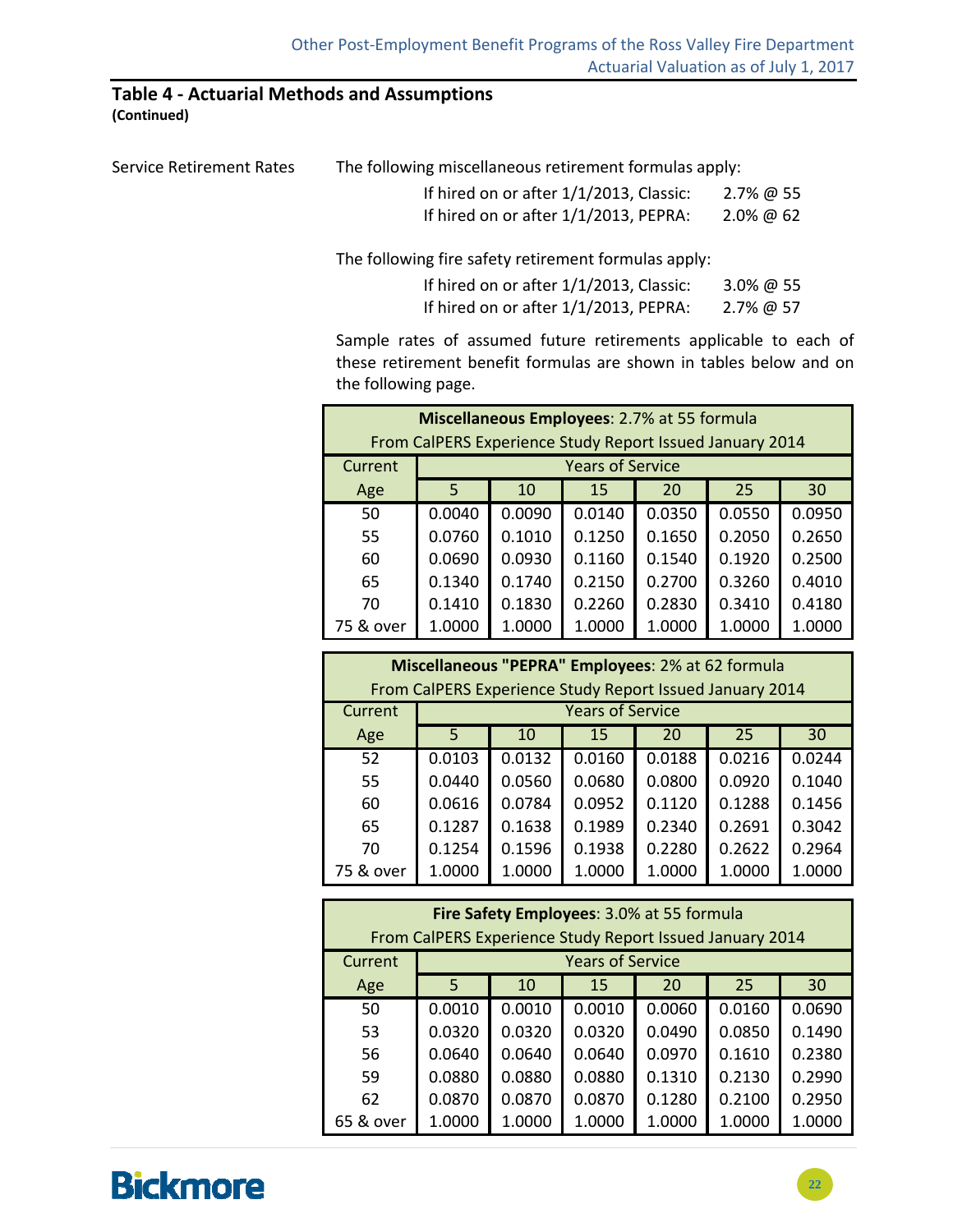#### **Table 4 ‐ Actuarial Methods and Assumptions (Continued)**

#### Service Retirement Rates – Concluded

| Fire Safety Employees: 2.7% at 57 formula<br>From CalPERS Experience Study Report Issued January 2014 |        |        |                         |        |        |        |  |  |  |  |
|-------------------------------------------------------------------------------------------------------|--------|--------|-------------------------|--------|--------|--------|--|--|--|--|
| Current                                                                                               |        |        | <b>Years of Service</b> |        |        |        |  |  |  |  |
| Age                                                                                                   | 5      | 10     | 15                      | 20     | 25     | 30     |  |  |  |  |
| 50                                                                                                    | 0.0065 | 0.0065 | 0.0065                  | 0.0065 | 0.0101 | 0.0151 |  |  |  |  |
| 53                                                                                                    | 0.0065 | 0.0065 | 0.0065                  | 0.0065 | 0.0101 | 0.0151 |  |  |  |  |
| 56                                                                                                    | 0.0442 | 0.0442 | 0.0442                  | 0.0442 | 0.0680 | 0.1018 |  |  |  |  |
| 59                                                                                                    | 0.0740 | 0.0740 | 0.0740                  | 0.0740 | 0.1140 | 0.1706 |  |  |  |  |
| 62                                                                                                    | 0.0729 | 0.0729 | 0.0729                  | 0.0729 | 0.1123 | 0.1681 |  |  |  |  |
| 65                                                                                                    | 0.1136 | 0.1136 | 0.1136                  | 0.1136 | 0.1749 | 0.2618 |  |  |  |  |
| 68 & over                                                                                             | 1.0000 | 1.0000 | 1.0000                  | 1.0000 | 1.0000 | 1.0000 |  |  |  |  |

#### Disability Retirement Rates

| <b>CalPERS Public Agency</b> |                                 |         |  |                                 | <b>CalPERS Public Agency</b>   |  |
|------------------------------|---------------------------------|---------|--|---------------------------------|--------------------------------|--|
|                              | <b>Miscellaneous Disability</b> |         |  | <b>Fire Combined Disability</b> |                                |  |
|                              | From Jan 2014 Experience        |         |  |                                 | From Jan 2014                  |  |
|                              | <b>Study Report</b>             |         |  |                                 | <b>Experience Study Report</b> |  |
| Age                          | Male                            | Female  |  | Age                             | Unisex                         |  |
| 20                           | 0.00017                         | 0.00010 |  | 20                              | 0.00017                        |  |
| 25                           | 0.00017                         | 0.00010 |  | 25                              | 0.00035                        |  |
| 30                           | 0.00019                         | 0.00024 |  | 30                              | 0.00084                        |  |
| 35                           | 0.00049                         | 0.00081 |  | 35                              | 0.00168                        |  |
| 40                           | 0.00122                         | 0.00155 |  | 40                              | 0.00310                        |  |
| 45                           | 0.00191                         | 0.00218 |  | 45                              | 0.00550                        |  |
| 50                           | 0.00213                         | 0.00229 |  | 50                              | 0.02821                        |  |
| 55                           | 0.00221                         | 0.00179 |  | 55                              | 0.04184                        |  |
| 60                           | 0.00222                         | 0.00135 |  | 60                              | 0.05974                        |  |

Healthcare Trend Medical plan premiums and claims costs by age are assumed to increase once each year. The increases over the prior year's levels are assumed to be effective on the dates shown below:

| <b>Effective</b> | Premium  | Effective | Premium  |
|------------------|----------|-----------|----------|
| January 1        | Increase | January 1 | Increase |
| 2018             | 8.00%    | 2022      | 6.00%    |
| 2019             | 7.50%    | 2023      | 5.50%    |
| 2020             | 7.00%    | 2024      | 5.00%    |
| 2021             | 6.50%    | & later   | 5.00%    |

The required PEMHCA minimum employer contribution (MEC) is assumed to increase annually by 4.5%.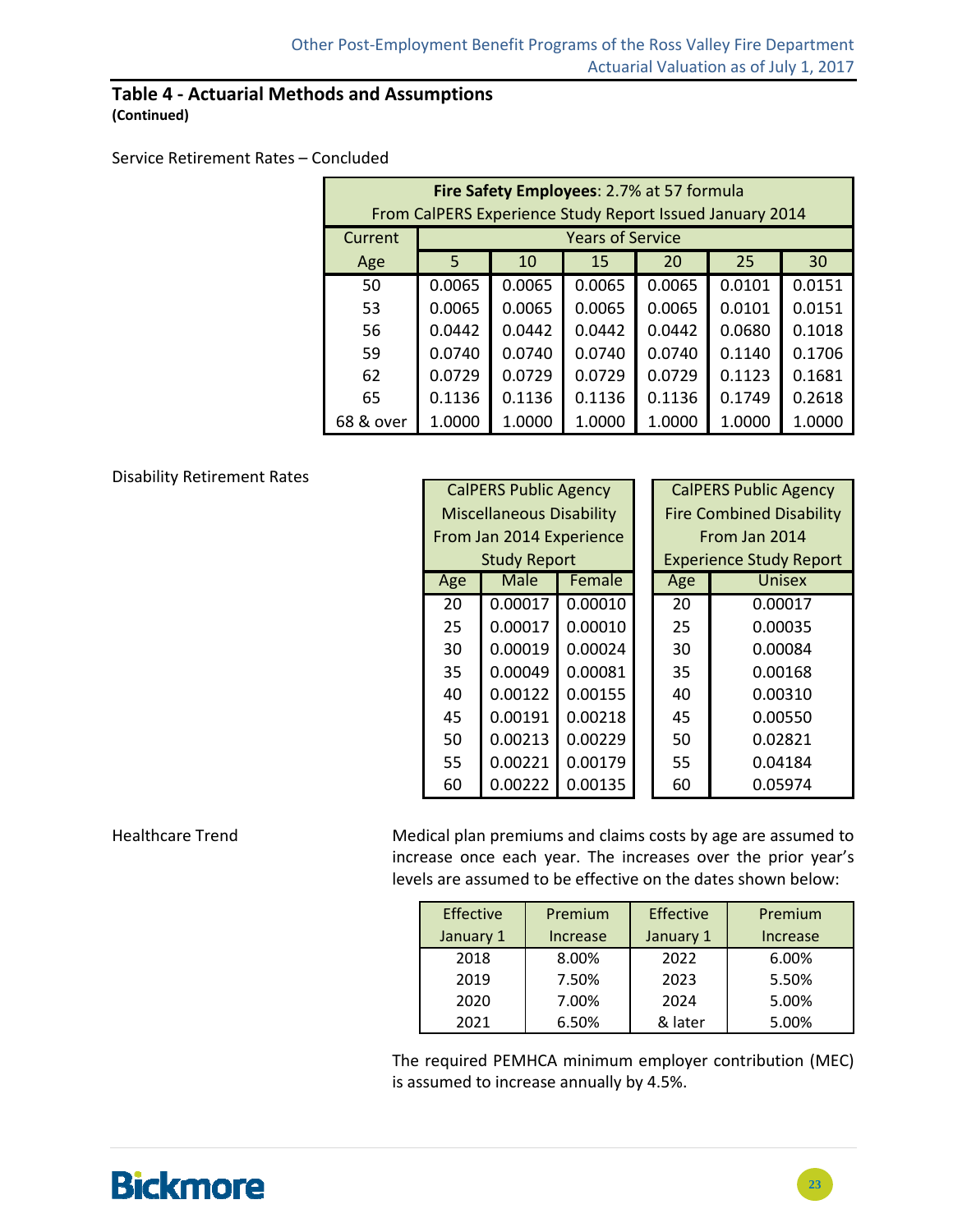### **Table 4 ‐ Actuarial Methods and Assumptions**

**(Continued)**

| Participation Rate            | Active employees: 100% of those hired prior to April 1, 2013<br>and 80% of those hired on or after that date are assumed to<br>continue their current medical plan election in retirement.                                                                                                                                                                        |            |                |  |  |  |
|-------------------------------|-------------------------------------------------------------------------------------------------------------------------------------------------------------------------------------------------------------------------------------------------------------------------------------------------------------------------------------------------------------------|------------|----------------|--|--|--|
|                               | Retired participants: Existing medical plan elections are<br>assumed to be continued until the retiree's death.                                                                                                                                                                                                                                                   |            |                |  |  |  |
| <b>Spouse Coverage</b>        | Active employees: 80% of those hired prior to April 1, 2013 and<br>60% of those hired after that date are assumed to be married<br>and to elect coverage for their spouse in retirement. Surviving<br>spouses are assumed to retain coverage until their death.<br>Husbands are assumed to be 3 years older than their wives.                                     |            |                |  |  |  |
|                               | Retired participants: Existing elections for spouse coverage are<br>assumed to be continued through retirement until the spouse's<br>death. Actual spouse ages are used, where known; if not,<br>husbands are assumed to be 3 years older than their wives.                                                                                                       |            |                |  |  |  |
| Dependent Coverage            | Active employees: 30% are assumed to cover dependents other<br>than a spouse under age 26 at retirement; eligibility for<br>coverage for the youngest dependent is assumed to end at the<br>retiree's age 65.                                                                                                                                                     |            |                |  |  |  |
|                               | Retired participants covering dependent children are assumed<br>to end such coverage when the youngest currently covered<br>dependent reaches age 26.                                                                                                                                                                                                             |            |                |  |  |  |
| <b>Medicare Eligibility</b>   | Absent contrary data, all individuals are assumed to be eligible<br>for Medicare Parts A and B at age 65.                                                                                                                                                                                                                                                         |            |                |  |  |  |
| Excise tax on high-cost plans | The expected value of excise taxes for high cost plan coverage<br>for retirees, now expected to be effective in the year 2020, was<br>included in this valuation. Annual threshold amounts for 2018<br>under the Affordable Care Act (ACA) are shown below. A 40%<br>excise tax rate was applied to the portion of premiums<br>projected to exceed the threshold. |            |                |  |  |  |
|                               | 2018 Thresholds                                                                                                                                                                                                                                                                                                                                                   | Ages 55-64 | All Other Ages |  |  |  |
|                               | Single                                                                                                                                                                                                                                                                                                                                                            | 11,850     | 10,200         |  |  |  |
|                               | Other than Single                                                                                                                                                                                                                                                                                                                                                 | 30,950     | 27,500         |  |  |  |

*Note: Thresholds for disability retirements are assumed to be set at a level high enough to prevent taxation on disabled retiree benefits.*

The actual 2018 limits may be higher, depending on cost increases prior to the effective date. The actual thresholds are scheduled to increase by CPI plus 1% in 2019 and by CPI annually thereafter.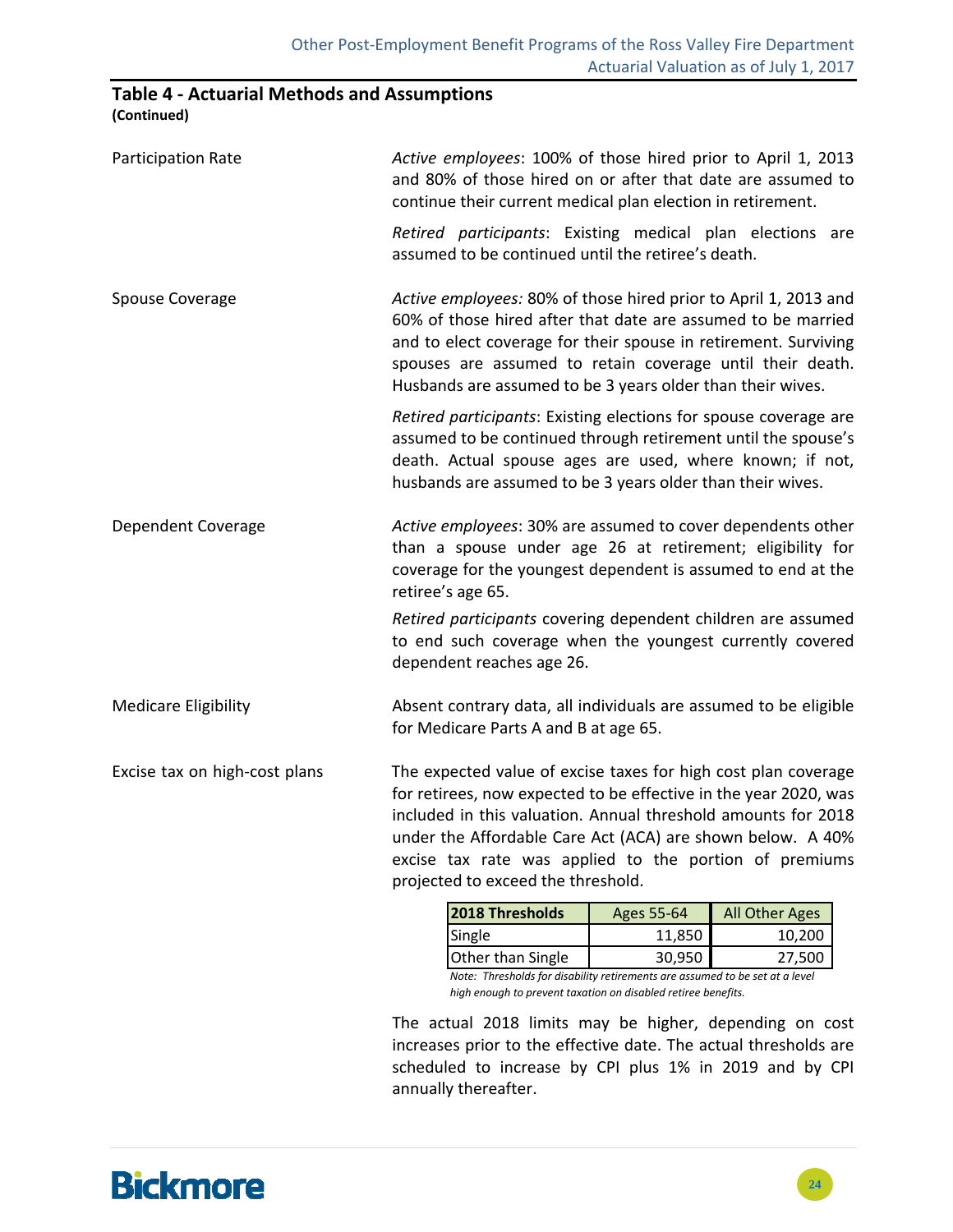#### **Table 4 ‐ Actuarial Methods and Assumptions (Continued)**

Development of Age‐related

 Medical Premiums Actual premium rates for retirees and their spouses were adjusted to an age‐related basis by applying medical claim cost factors developed from the data presented in the report, "Health Care Costs – From Birth to Death", sponsored by the Society of Actuaries. A description of the use of claims cost curves can be found in Bickmore's Age Rating Methodology provided in Addendum 1 to this report.

> Representative claims costs derived from the dataset provided by CalPERS for retirees not currently covered or not expected to be eligible for Medicare appear

| <b>Expected Monthly Claims by Medical Plan for Selected Ages</b> |             |         |         |               |         |         |  |  |  |  |
|------------------------------------------------------------------|-------------|---------|---------|---------------|---------|---------|--|--|--|--|
|                                                                  | <b>Male</b> |         |         |               |         |         |  |  |  |  |
| <b>Medical Plan</b>                                              |             | 50      | 53      | 56            | 59      | 62      |  |  |  |  |
| Blue Shield Access+: Bay Area                                    | \$          | 985     | \$1,161 | \$1,349       | \$1,546 | \$1,757 |  |  |  |  |
| Kaiser: Bay Area                                                 |             | 719     | 848     | 985           | 1,129   | 1,283   |  |  |  |  |
| Kaiser: Sacramento                                               |             | 685     | 808     | 939           | 1,076   | 1,223   |  |  |  |  |
| PERS Choice: Bay Area                                            |             | 745     | 878     | 1,020         | 1,169   | 1,329   |  |  |  |  |
| PERS Choice: Other Northern California                           |             | 776     | 915     | 1,063         | 1,218   | 1,385   |  |  |  |  |
| PERSCare: Bay Area                                               |             | 675     | 796     | 925           | 1,060   | 1,205   |  |  |  |  |
| PERSCare: Other Northern California                              |             | 599     | 707     | 821           | 941     | 1,069   |  |  |  |  |
| <b>PERSCare: Out of State</b>                                    |             | 431     | 509     | 591           | 677     | 770     |  |  |  |  |
| <b>Medical Plan</b>                                              |             |         |         | <b>Female</b> |         |         |  |  |  |  |
| Blue Shield Access+: Bay Area                                    |             | \$1,220 | \$1,340 | \$1,442       | \$1,558 | \$1,718 |  |  |  |  |
| Kaiser: Bay Area                                                 |             | 891     | 979     | 1,053         | 1,138   | 1,254   |  |  |  |  |
| Kaiser: Sacramento                                               |             | 849     | 933     | 1,004         | 1,085   | 1,196   |  |  |  |  |
| PERS Choice: Bay Area                                            |             | 923     | 1,013   | 1,091         | 1,178   | 1,299   |  |  |  |  |
| PERS Choice: Other Northern California                           |             | 962     | 1,056   | 1,136         | 1,228   | 1,354   |  |  |  |  |
| PERSCare: Bay Area                                               |             | 837     | 919     | 989           | 1,068   | 1,178   |  |  |  |  |
| PERSCare: Other Northern California                              |             | 743     | 816     | 878           | 948     | 1,045   |  |  |  |  |
| PERSCare: Out of State                                           |             | 535     | 587     | 632           | 683     | 753     |  |  |  |  |

All current and future Medicare‐eligible retirees are assumed to be covered by plans that are rated based solely on the experience of Medicare retirees. Therefore, no implicit subsidy is calculated for Medicare‐eligible retirees.

#### **Changes Since the Prior Valuation**:

Mortality improvement **Future rates of mortality were projected to improve on a** generational basis using Bickmore Scale 2017, rather than modified Scale MP‐2014; this new scale generally results in lower improvement (i.e. shorter life expectancy).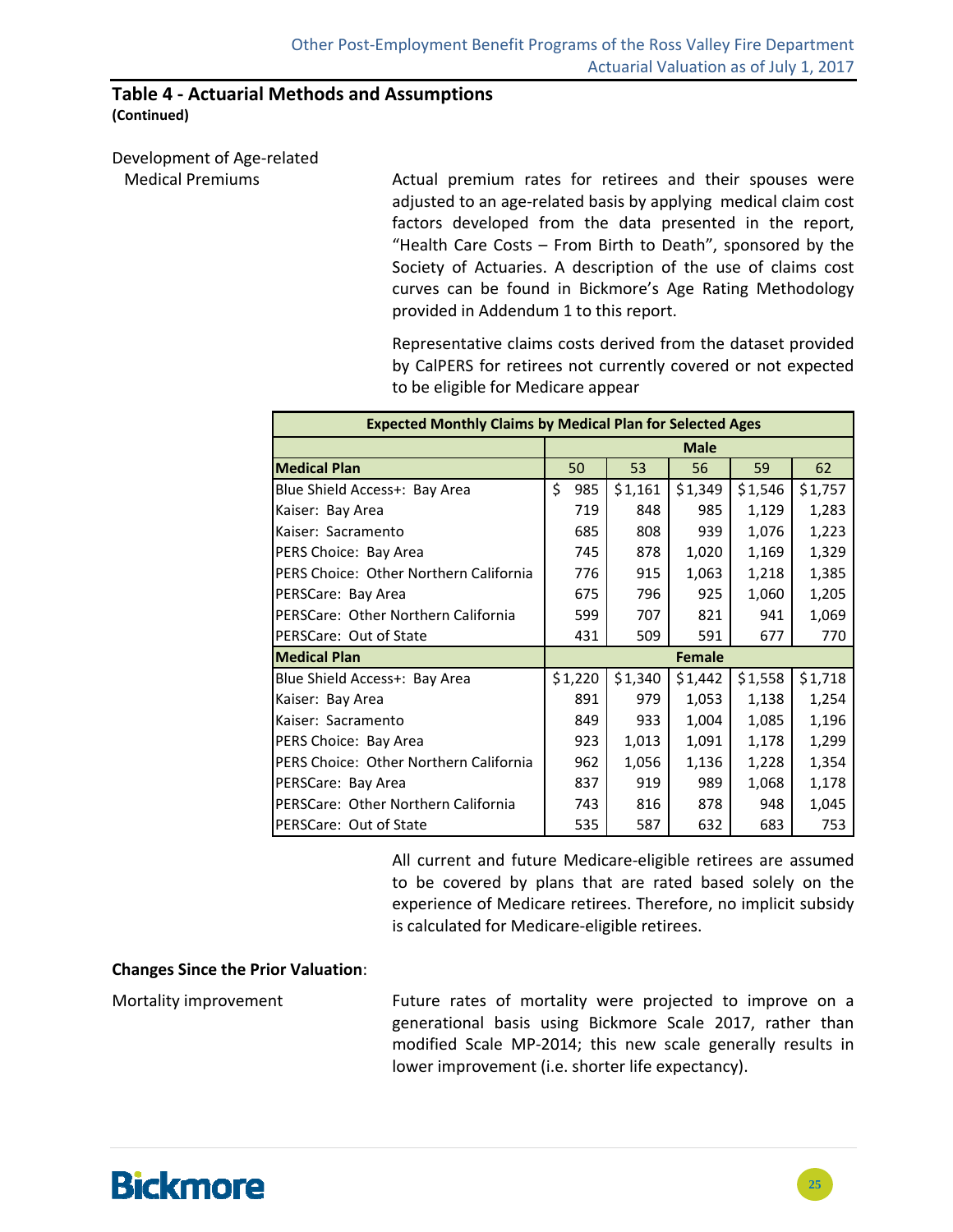#### **Table 4 ‐ Actuarial Methods and Assumptions (Concluded)**

| Healthcare trend   | Medical plan premiums are assumed to increase at somewhat<br>higher rates than assumed in the prior valuation, with the<br>ultimate trend of 5.0% per year, rather than 4.5% per year<br>assumed in the prior valuation.                                                          |
|--------------------|-----------------------------------------------------------------------------------------------------------------------------------------------------------------------------------------------------------------------------------------------------------------------------------|
| Spouse Coverage    | Based on a review of current retiree elections, we increased<br>the percentage of future retirees assumed to be married and<br>to elect coverage for their spouse in retirement, from 68% to<br>80% for future Tier 1 retirees and from 51% to 60% for future<br>Tier 2 retirees. |
| Dependent Coverage | Based on a review of current retiree data, we increased the age<br>at which dependent coverage for future Tier 1 retirees is<br>assumed to end, from 63 up to age 65.                                                                                                             |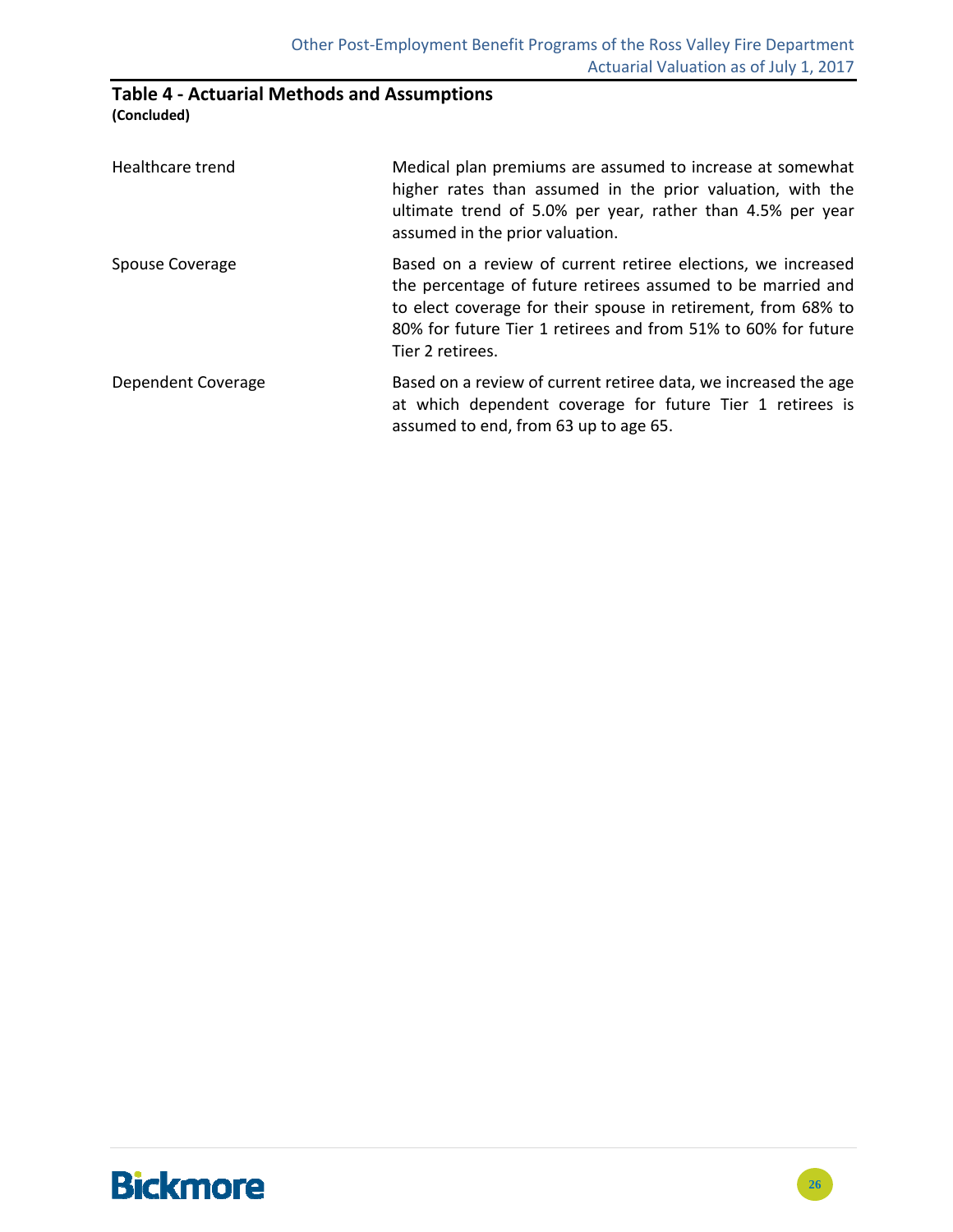### **Table 5**

#### **Projected Benefit Payments**

The following is an estimate of other post-employment benefits to be paid on behalf of current retirees and current employees expected to retire from the Department. Expected annual benefits have been projected on the basis of the actuarial assumptions outlined in Table 4.

These projections do not include any benefits expected to be paid on behalf of current active employees *prior to* retirement, nor do they include any benefits for potential *future employees* (i.e., those who might be hired in future years).

| <b>Projected Annual Benefit Payments</b> |                 |                         |               |                 |                         |               |               |  |
|------------------------------------------|-----------------|-------------------------|---------------|-----------------|-------------------------|---------------|---------------|--|
| <b>Fiscal Year</b>                       |                 | <b>Explicit Subsidy</b> |               |                 | <b>Implicit Subsidy</b> |               |               |  |
| <b>Ending</b>                            | <b>Current</b>  | <b>Future</b>           |               | <b>Current</b>  | <b>Future</b>           |               |               |  |
| June 30                                  | <b>Retirees</b> | <b>Retirees</b>         | <b>Total</b>  | <b>Retirees</b> | <b>Retirees</b>         | <b>Total</b>  | <b>Total</b>  |  |
| 2018                                     | Ś.<br>312,359   | \$<br>6,898             | \$<br>319,257 | Ś<br>110,853    | \$<br>893               | \$<br>111,746 | \$<br>431,003 |  |
| 2019                                     | 327,578         | 17,632                  | 345,210       | 122,010         | 2,822                   | 124,832       | 470,042       |  |
| 2020                                     | 347,983         | 30,389                  | 378,372       | 145,077         | 5,992                   | 151,069       | 529,441       |  |
| 2021                                     | 365,627         | 45,450                  | 411,077       | 145,671         | 10,733                  | 156,404       | 567,481       |  |
| 2022                                     | 368,070         | 64,047                  | 432,117       | 155,774         | 17,738                  | 173,512       | 605,629       |  |
| 2023                                     | 343,228         | 87,348                  | 430,576       | 119,437         | 28,086                  | 147,523       | 578,099       |  |
| 2024                                     | 346,454         | 115,890                 | 462,344       | 88,708          | 42,343                  | 131,051       | 593,395       |  |
| 2025                                     | 341,019         | 144,979                 | 485,998       | 102,541         | 59,050                  | 161,591       | 647,589       |  |
| 2026                                     | 333,221         | 177,606                 | 510,827       | 46,839          | 79,231                  | 126,070       | 636,897       |  |
| 2027                                     | 299,504         | 215,790                 | 515,294       | 54,585          | 103,766                 | 158,351       | 673,645       |  |
| 2028                                     | 286,860         | 250,189                 | 537,049       | 48,461          | 121,391                 | 169,852       | 706,901       |  |
| 2029                                     | 289,945         | 285,332                 | 575,277       | 36,401          | 140,311                 | 176,712       | 751,989       |  |
| 2030                                     | 278,939         | 332,003                 | 610,942       | 42,153          | 179,760                 | 221,913       | 832,855       |  |
| 2031                                     | 288,560         | 387,480                 | 676,040       | 48,436          | 196,536                 | 244,972       | 921,012       |  |
| 2032                                     | 289,257         | 430,239                 | 719,496       | 21,072          | 231,190                 | 252,262       | 971,758       |  |

The amounts shown in the Explicit Subsidy section reflect the expected payment by the Department toward retiree medical premiums in each of the years shown. The amounts are shown separately, and in total, for those retired on the valuation date ("current retirees") and those expected to retire after the valuation date ("future retirees").

The amounts shown in the Implicit Subsidy section reflect the expected excess of retiree medical (and prescription drug) claims over the premiums expected to be charged during the year for retirees' coverage. These amounts are also shown separately and in total for those currently retired on the valuation date and for those expected to retire in the future.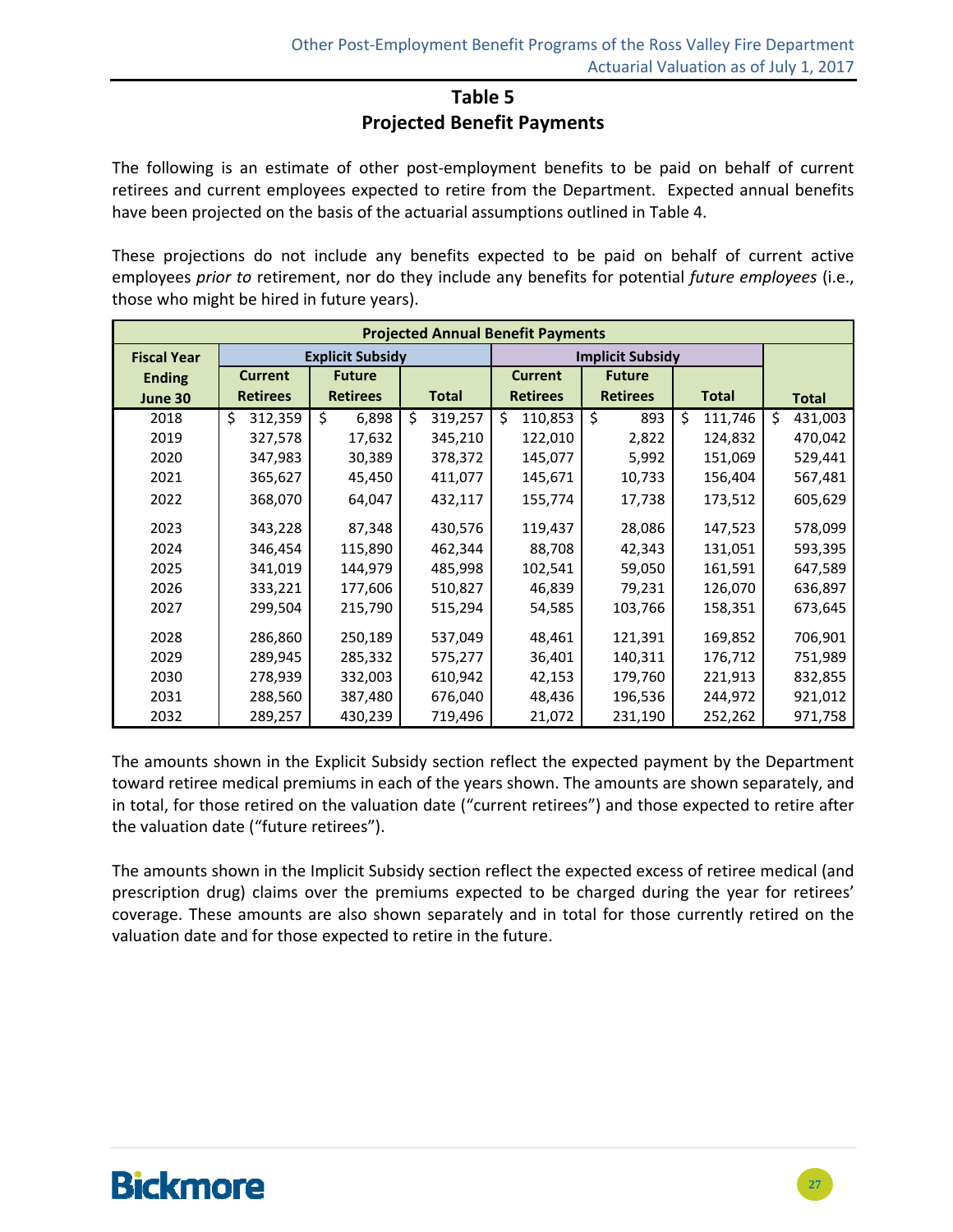| <b>Funding Approach</b>                              |                                   |                                               | <b>Prefunding Basis</b> |                                   |                                               |                 |
|------------------------------------------------------|-----------------------------------|-----------------------------------------------|-------------------------|-----------------------------------|-----------------------------------------------|-----------------|
|                                                      | <b>Retired before</b><br>7/1/2012 | <b>Active or Retired</b><br>on/after 7/1/2012 | <b>Total</b>            | <b>Retired before</b><br>7/1/2012 | <b>Active or Retired</b><br>on/after 7/1/2012 | <b>Total</b>    |
|                                                      |                                   | Fiscal Year Ending 6/30/2019                  |                         |                                   | Fiscal Year Ending 6/30/2020                  |                 |
| <b>Discount Rate</b>                                 | 7.25%                             | 7.25%                                         | 7.25%                   | 7.25%                             | 7.25%                                         | 7.25%           |
| <b>Number of Covered Employees</b>                   |                                   |                                               |                         |                                   |                                               |                 |
| Actives                                              |                                   | 30                                            | 30                      |                                   | 30                                            | 30              |
| Retirees                                             | 23                                | 10                                            | 33                      | 23                                | 10                                            | 33              |
| <b>Total Participants</b>                            | 23                                | 40                                            | 63                      | 23                                | 40                                            | 63              |
| <b>Actuarial Present Value of Projected Benefits</b> |                                   |                                               |                         |                                   |                                               |                 |
| Actives                                              | \$                                | 6,359,793<br>Ŝ.                               | \$<br>6,359,793         | $\overline{\phantom{a}}$          | \$<br>6,800,424                               | Ŝ.<br>6,800,424 |
| Retirees                                             | 2,548,379                         | 2,447,565                                     | 4,995,944               | 2,490,962                         | 2,417,600                                     | 4,908,562       |
| <b>Total APVPB</b>                                   | 2,548,379                         | 8,807,358                                     | 11,355,737              | 2,490,962                         | 9,218,024                                     | 11,708,986      |
| <b>Actuarial Accrued Liability</b>                   |                                   |                                               |                         |                                   |                                               |                 |
| Actives                                              |                                   | 4,485,453                                     | 4,485,453               |                                   | 5,005,406                                     | 5,005,406       |
| Retirees                                             | 2,548,379                         | 2,447,565                                     | 4,995,944               | 2,490,962                         | 2,417,600                                     | 4,908,562       |
| <b>Total AAL</b>                                     | 2,548,379                         | 6,933,018                                     | 9,481,397               | 2,490,962                         | 7,423,006                                     | 9,913,968       |
| <b>Actuarial Value of Assets</b>                     | 234,814                           | 2,346,061                                     | 2,580,875               | 181,503                           | 2,844,188                                     | 3,025,691       |
| <b>Unfunded Actuarial Accrued Liability</b>          | 2,313,565                         | 4,586,957                                     | 6,900,522               | 2,309,459                         | 4,578,818                                     | 6,888,277       |
| <b>Amortization Factor</b>                           | 14.4397                           | 14.4397                                       | 14.4397                 | 13.9942                           | 13.9942                                       | 13.9942         |
| <b>Actuarially Determined Contribution (ADC)</b>     |                                   |                                               |                         |                                   |                                               |                 |
| <b>Normal Cost</b>                                   |                                   | 200,664                                       | 200,664                 |                                   | 207,185                                       | 207,185         |
| Amortization of UAAL                                 | 160,223                           | 317,663                                       | 477,886                 | 165,029                           | 327,194                                       | 492,223         |
| Interest to 6/30                                     | 11,616                            | 37,579                                        | 49,195                  | 11,965                            | 38,742                                        | 50,707          |
| <b>ADC at Fiscal Year End</b>                        | 171,839                           | 555,906                                       | 727,745                 | 176,994                           | 573,121                                       | 750,115         |
| <b>Calculation of Expected Contribution</b>          |                                   |                                               |                         |                                   |                                               |                 |
| Estimated payments on behalf of retirees             | 190,092                           | 155,118                                       | 345,210                 | 202,622                           | 175,750                                       | 378,372         |
| Estimated current year's implicit subsidy            | 52,082                            | 72,750                                        | 124,832                 | 60,630                            | 90,439                                        | 151,069         |
| Estimated contribution to OPEB trust                 | (70, 335)                         | 328,038                                       | 257,703                 | (86, 258)                         | 306,932                                       | 220,674         |
| <b>Total Expected Employer Contribution</b>          | 171,839                           | 555,906                                       | 727,745                 | 176,994                           | 573,121                                       | 750,115         |

#### **Appendix 1: Breakout of Valuation Results by Group**

The July 1, 2017 asset value was allocated between groups in proportion to actual contributions by group reported to Bickmore by the Department since July 2012, plus allocated earnings through June 30, 2017. Actual July 1, 2017 assets were then projected by group to July 1, 2018 and July 1, 2019, based on the expected rate of return and contributions expected to be credited to the trust account prior to each such date.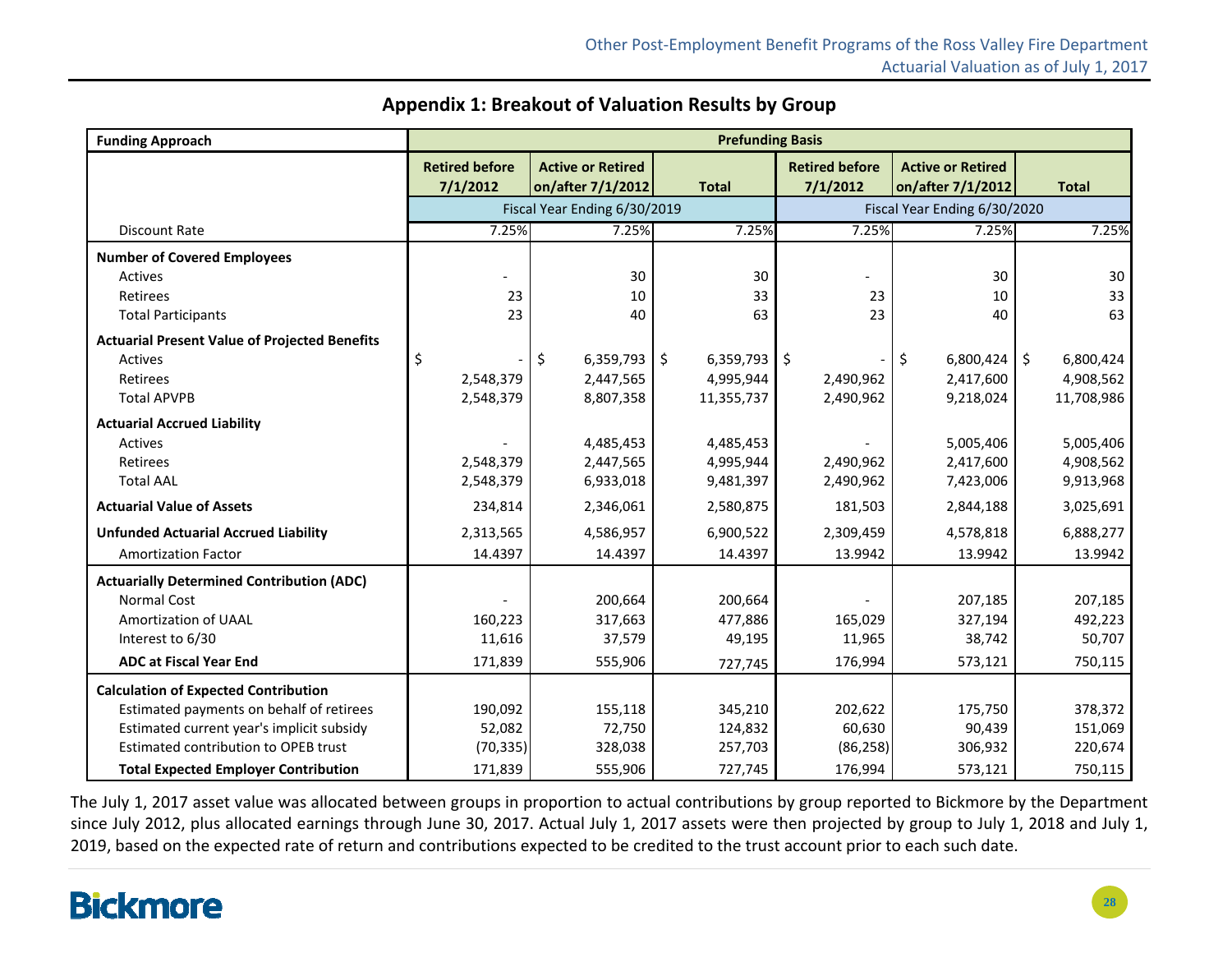### **Appendix 2 Historical Information**

In this section, we provide a review of valuation results from 2008 through 2017.

| <b>Schedule of Funding Progress</b> |           |                |           |           |           |           |        |         |           |               |
|-------------------------------------|-----------|----------------|-----------|-----------|-----------|-----------|--------|---------|-----------|---------------|
|                                     |           |                |           | Unfunded  |           |           |        |         |           | UAAL as a     |
|                                     | Actuarial |                | Actuarial |           | Actuarial |           |        |         |           | Percentage of |
| Actuarial                           | Value of  |                | Accrued   |           | Accrued   |           | Funded |         | Covered   | Covered       |
| Valuation                           | Assets    |                | Liability |           | Liability |           | Ratio  | Payroll |           | Payroll       |
| Date                                | (a)       |                | (b)       |           | $(b-a)$   |           | (a/b)  | (c)     |           | $((b-a)/c)$   |
| 1/1/2008                            | \$        | $\blacksquare$ | \$        | 3,880,724 | \$        | 3,880,724 | 0.0%   | \$.     | 2,334,351 | 166.2%        |
| 1/1/2010                            | \$        | -              | \$        | 4,144,877 | \$        | 4,144,877 | 0.0%   | \$      | 2,638,186 | 157.1%        |
| 7/1/2011                            | \$        | 312,209        | \$        | 5,117,093 | \$        | 4,804,884 | 6.1%   | \$      | 3,161,662 | 152.0%        |
| 7/1/2013                            | \$        | 771,411        | \$        | 5,864,413 | \$        | 5,093,002 | 13.2%  | \$      | 3,453,704 | 147.5%        |
| 7/1/2015                            | \$        | 1,361,065      | \$        | 8,133,603 | \$        | 6,772,538 | 16.7%  | \$      | 3,965,148 | 170.8%        |
| 7/1/2017                            | Ś.        | 2,158,527      | Ś         | 9,042,903 | Ś         | 6,884,376 | 23.9%  | \$      | 3,963,937 | 173.7%        |

1/1/2008 1/1/2010 7/1/2011 7/1/2013 7/1/2015 7/1/2017 \$‐ \$1,000,000 \$2,000,000 \$3,000,000 \$4,000,000 \$5,000,000 \$6,000,000 \$7,000,000 \$8,000,000 \$9,000,000 \$10,000,000 **Schedule of Funding Progress** Implicit AAL **Explicit AAL** ■ Actuarial Value of Assets

Significant changes during this period include:

- July 1, 2013: Addition of new JPA members
- July 1, 2015: First time recognition of the implicit subsidy liability relating to medical coverage; decrease in assumed discount rate
- July 1, 2017: Increase in assumed long term healthcare trend; increase in assumed spouse coverage for future retirees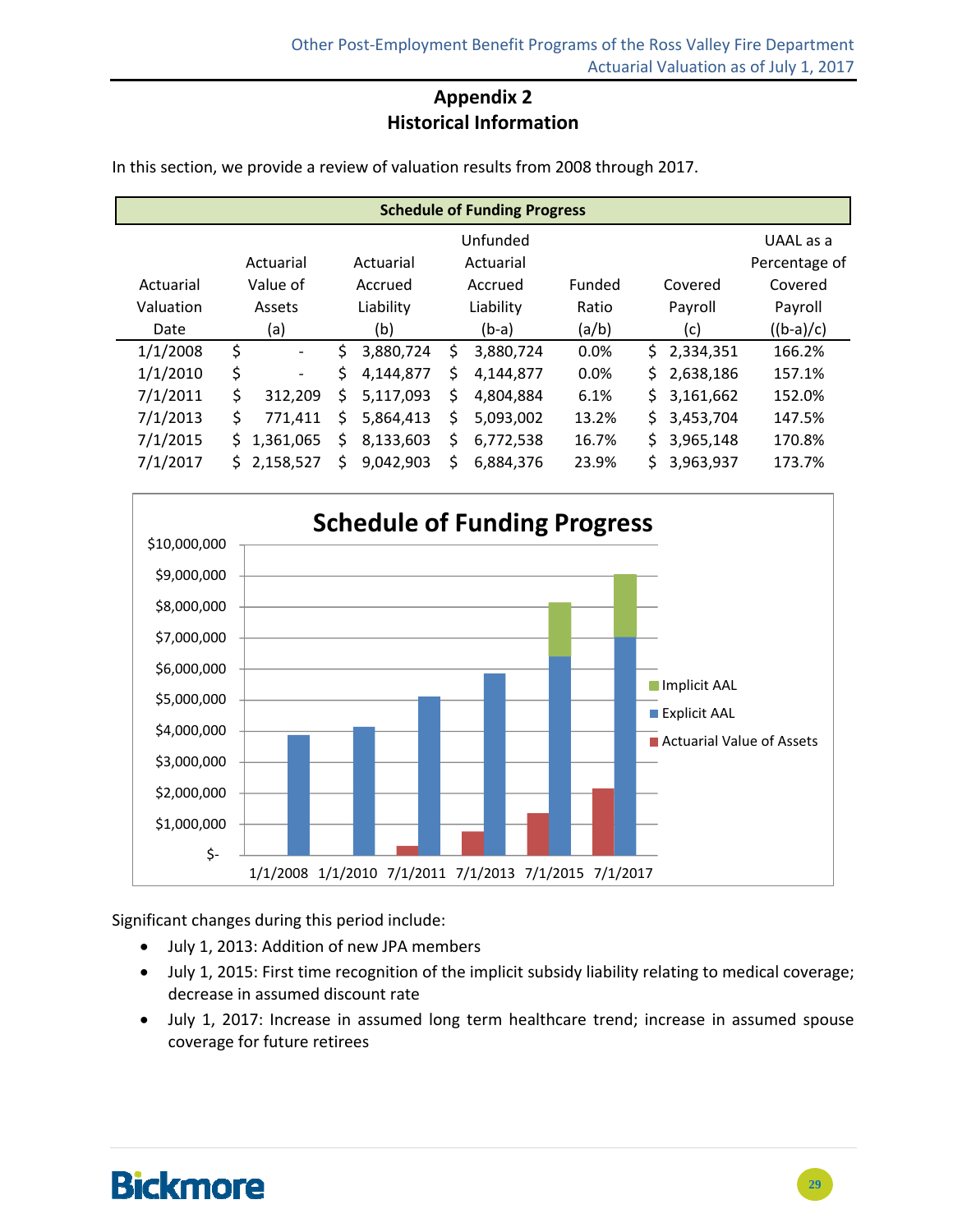#### **Appendix 2 ‐ Historical Information (Continued)**

This history of the Department's OPEB contributions was compiled from <sup>a</sup> combination of prior audited financial statements, the July 2013 and July 2015 actuarial valuation reports and from OPEB contribution information provided directly to us by the District. If any of these contributions do not appear to be accurate, please let us know. Amounts shown for the fiscal years ending June 30, 2018 June 30, 2019 and June 30 2020 are estimates.

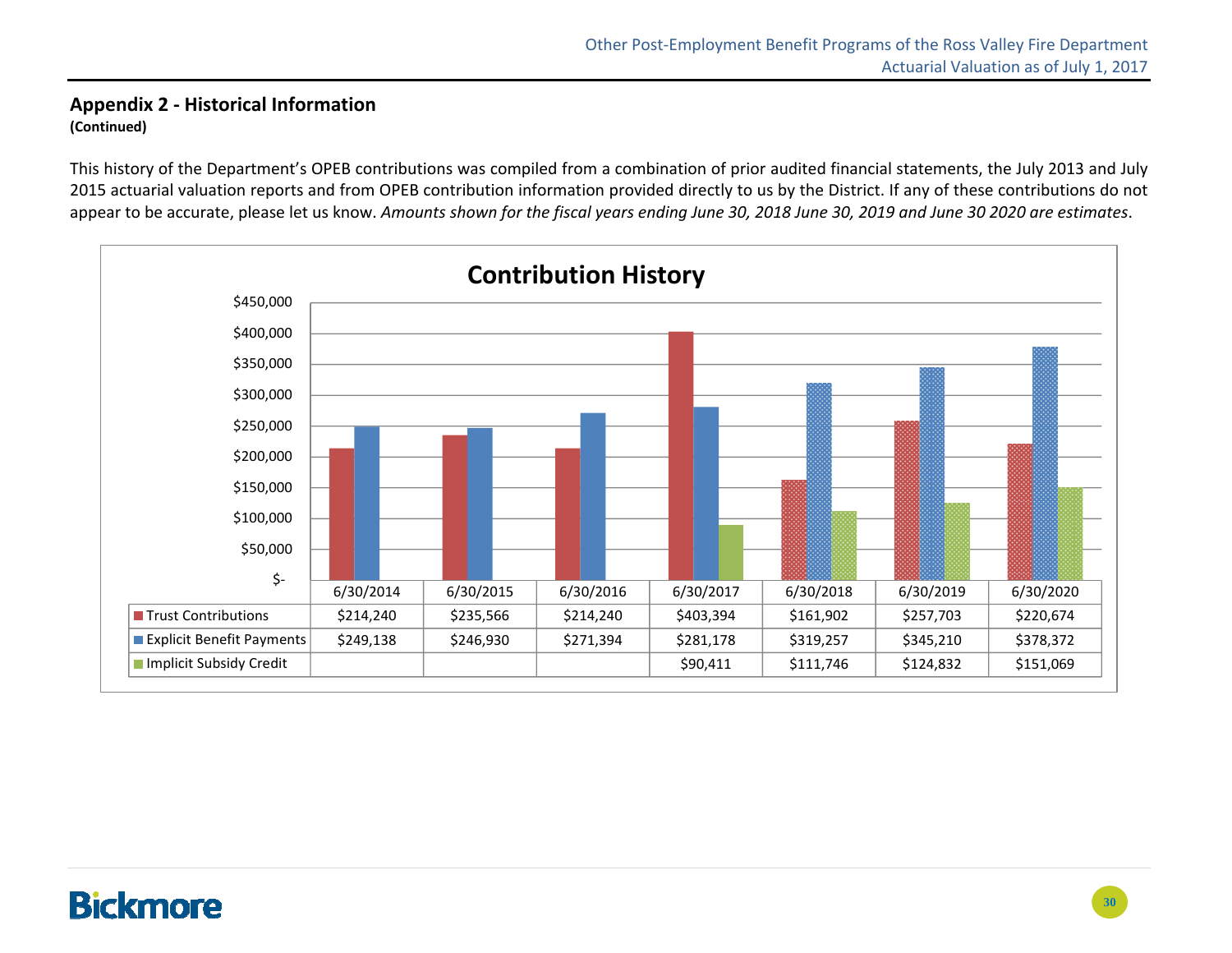#### **Addendum 1: Bickmore Age Rating Methodology**

Both accounting standards (e.g., GASB 75) and actuarial standards (e.g., ASOP 6) require that expected retiree claims, not just premiums paid, be reflected in most situations where an actuary is calculating retiree healthcare liabilities. Unfortunately the actuary is often required to perform these calculations without any underlying claims information. In most situations, the information is not available, but even when available, the information may not be credible due to the size of the group being considered.

Actuaries have developed methodologies to approximate healthcare claims from the premiums being paid by the plan sponsor. Any methodology requires adopting certain assumptions and using general studies of healthcare costs as substitutes when there is a lack of credible claims information for the specific plan being reviewed.

Premiums paid by sponsors are often uniform for all employee and retiree ages and genders, with a drop in premiums for those participants who are Medicare‐eligible. While the total premiums are expected to pay for the total claims for the insured group, on average, the premiums charged would not be sufficient to pay for the claims of older insureds, and would be expected to exceed the expected claims of younger insureds. An age-rating methodology takes the typically uniform premiums paid by plan sponsors and spreads the total premium dollars to each age and gender intended to better approximate what the insurer might be expecting in actual claims costs at each age and gender.

The process of translating premiums into expected claims by age and gender generally follows the steps below.

- 1. *Obtain or Develop Relative Medical Claims Costs by Age, Gender, or other categories that are deemed significant*. For example, a claims cost curve might show that, if a 50 year old male has \$1 in claims, then on average a 50 year old female has claims of \$1.25, a 30 year male has claims of \$0.40, and an 8 year old female has claims of \$0.20. The claims cost curve provides such relative costs for each age, gender, or any other significant factor the curve might have been developed to reflect. Table 4 provides the source of information used to develop such a curve and shows sample relative claims costs developed for the plan under consideration.
- 2. *Obtain a census of participants, their chosen medical coverage, and the premium charged for their coverage.* An attempt is made to find the group of participants that the insurer considered in setting the premiums they charge for coverage. That group includes the participant and any covered spouses and children. When information about dependents is unavailable, assumptions must be made about spouse age and the number and age of children represented in the population. These assumptions are provided in Table 4.
- 3. *Spread the total premium paid by the group to each covered participant or dependent based on expected claims.* The medical claims cost curve is used to spread the total premium dollars paid by the group to each participant reflecting their age, gender, or other relevant category. After this step, the actuary has a schedule of expected claims costs for each age and gender for the current premium year. It is these claims costs that are projected into the future by medical cost inflation assumptions when valuing expected future retiree claims.

The methodology described above is dependent on the data and methodologies used in whatever study might be used to develop claims cost curves for any given plan sponsor. These methodologies and assumptions can be found in the referenced paper cited as a source in the valuation report.

### **Bickmore**

**31**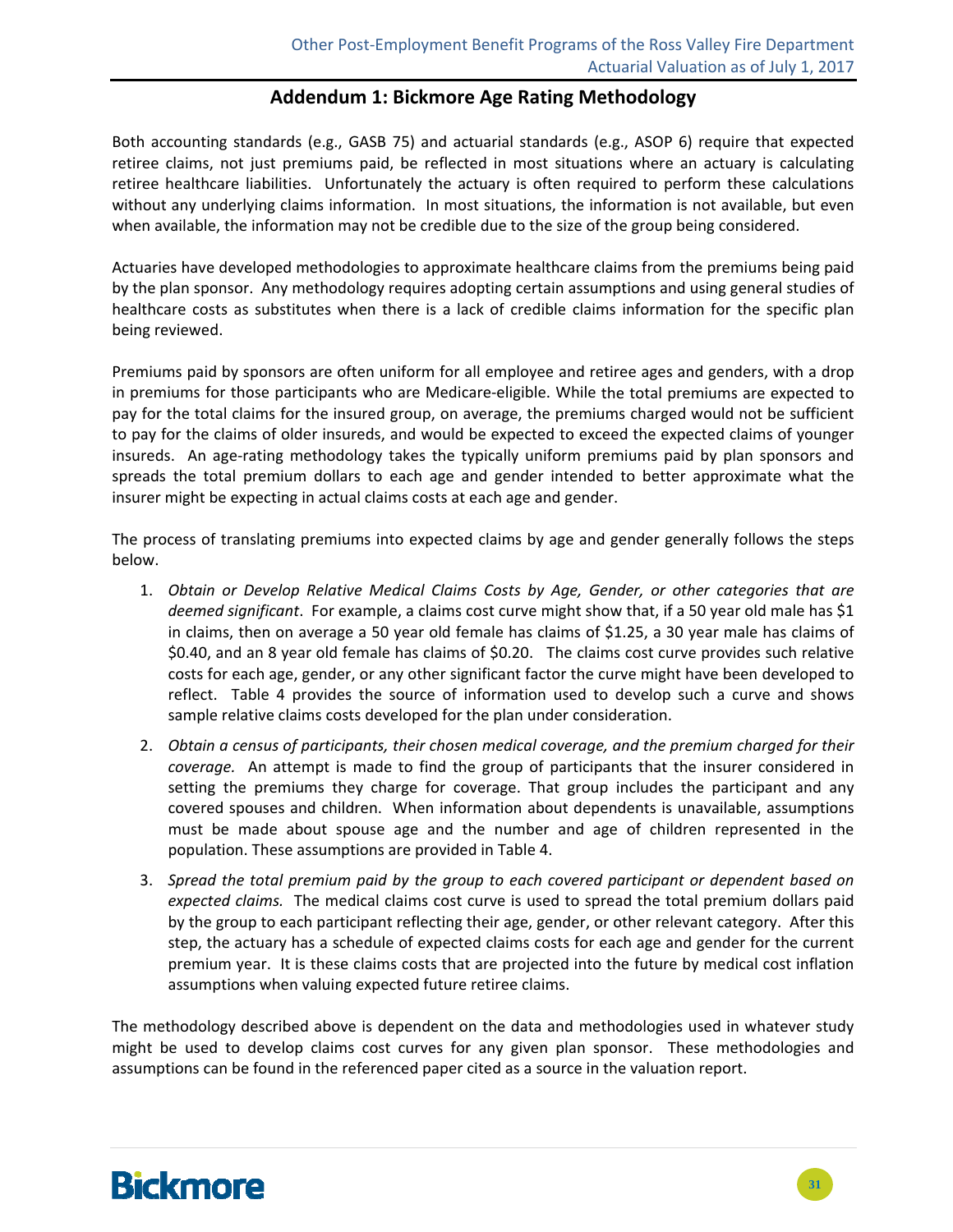#### **Addendum 2: Bickmore Mortality Projection Methodology**

Actuarial standards of practice (e.g., ASOP 35, Selection of Demographic and Other Noneconomic Assumptions for Measuring Pension Obligations, and ASOP 6, Measuring Retiree Group Benefits Obligations) indicate that the actuary should reflect the effect of mortality improvement (i.e., longer life expectancies in the future), both before and after the measurement date. The development of credible mortality improvement rates requires the analysis of large quantities of data over long periods of time. Because it would be extremely difficult for an individual actuary or firm to acquire and process such extensive amounts of data, actuaries typically rely on large studies published periodically by organizations such as the Society of Actuaries or Social Security Administration.

As noted in a recent actuarial study on mortality improvement, key principals in developing a credible mortality improvement model would include the following:

- (1) Short-term mortality improvement rates should be based on recent experience.
- (2) Long‐term mortality improvement rates should be based on expert opinion.
- (3) Short-term mortality improvement rates should blend smoothly into the assumed long-term rates over an appropriate transition period.

The **Bickmore Scale 2017** was developed from a blending of data and methodologies found in two published sources: (1) the Society of Actuaries Mortality Improvement Scale MP‐2016 Report, published in October 2016 and (2) the demographic assumptions used in the 2016 Annual Report of the Board of Trustees of the Federal Old‐Age and Survivors Insurance and Federal Disability Insurance Trust Funds, published June 2016.

Bickmore Scale 2017 is a two-dimensional mortality improvement scale reflecting both age and year of mortality improvement. The underlying base scale is Scale MP-2016 which has two segments  $- (1)$ historical improvement rates for the period 1951‐2012 and (2) an estimate of future mortality improvement for years 2013‐2015 using the Scale MP‐2016 methodology but utilizing the assumptions obtained from Scale MP‐2015. The Bickmore scale then transitions from the 2015 improvement rate to the Social Security Administration (SSA) Intermediate Scale linearly over the 10 year period 2016‐2025. After this transition period, the Bickmore Scale uses the constant mortality improvement rate from the SSA Intermediate Scale from 2025‐2039. The SSA's Intermediate Scale has a final step down in 2040 which is reflected in the Bickmore scale for years 2040 and thereafter. Over the ages 100 to 115, the SSA improvement rate is graded to zero.

Scale MP‐2016 can be found at the SOA website and the projection scales used in the 2016 Social Security Administrations Trustees Report at the Social Security Administration website.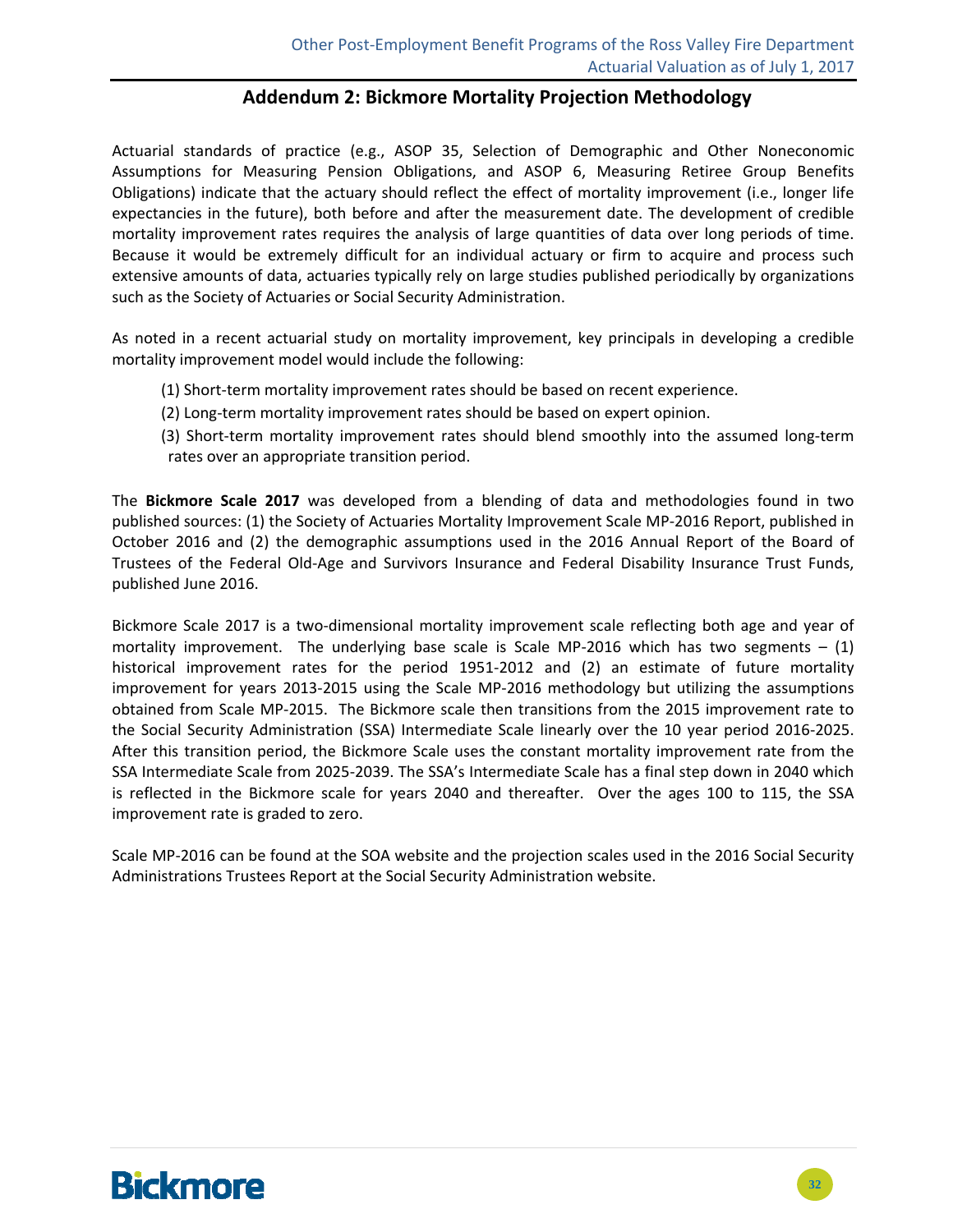#### **Glossary**

Actuarial Accrued Liability (AAL) – Total dollars required to fund all plan benefits attributable to service rendered as of the valuation date for current plan members and vested prior plan members; see "Actuarial Present Value".

Actuarial Funding Method – A procedure which calculates the actuarial present value of plan benefits and expenses, and allocates these expenses to time periods, typically as a normal cost and an actuarial accrued liability.

Actuarial Present Value Projected Benefits (APVPB) – The amount presently required to fund all projected plan benefits in the future, it is determined by discounting the future payments by an appropriate interest rate and the probability of nonpayment.

Actuarial Value of Assets – The actuarial value of assets is the value used by the actuary to offset the AAL for valuation purposes. The actuarial value of assets may be the market value of assets or may be based on a methodology designed to smooth out short‐term fluctuations in market values.

Actuarially Determined Contribution  $(ADC) - A$  contribution level determined by an actuary that is sufficient, assuming all assumptions are realized, to (1) fully fund new employee's expected benefits by their expected retirement date(s), (2) pay off over a sufficiently short period any unfunded liabilities current as of the date funding commences, and (3) adequately fund the trust so that the trust can meet benefit payment obligations.

CalPERS – Many state governments maintain a public employee retirement system; CalPERS is the California program, covering all eligible state government employees as well as other employees of other governments within California who have elected to join the system.

Defined Benefit (DB) – A pension or OPEB plan which defines the monthly income or other benefit which the plan member receives at or after separation from employment.

Defined Contribution (DC) – A pension or OPEB plan which establishes an individual account for each member and specifies how contributions to each active member's account are determined and the terms of distribution of the account after separation from employment.

Discount Rate – The rate of return that could be earned on an investment in the financial markets; typically, the discount rate is based on the expected long‐term yield of investments used to finance the benefits. The discount rate is used to adjust the dollar value of future projected benefits into a present value equivalent as of the valuation date.

Entry Age Normal Cost (EANC) – An actuarial funding method where, for each individual, the actuarial present value of benefits is levelly spread over the individual's projected earnings or service from entry age to the last age at which benefits can be paid.

Excise Tax – The Affordable Care Act created a 40% excise tax on the value of "employer sponsored coverage" that exceeds certain thresholds. The tax is first effective is 2020.

# **Bickmore**

**33**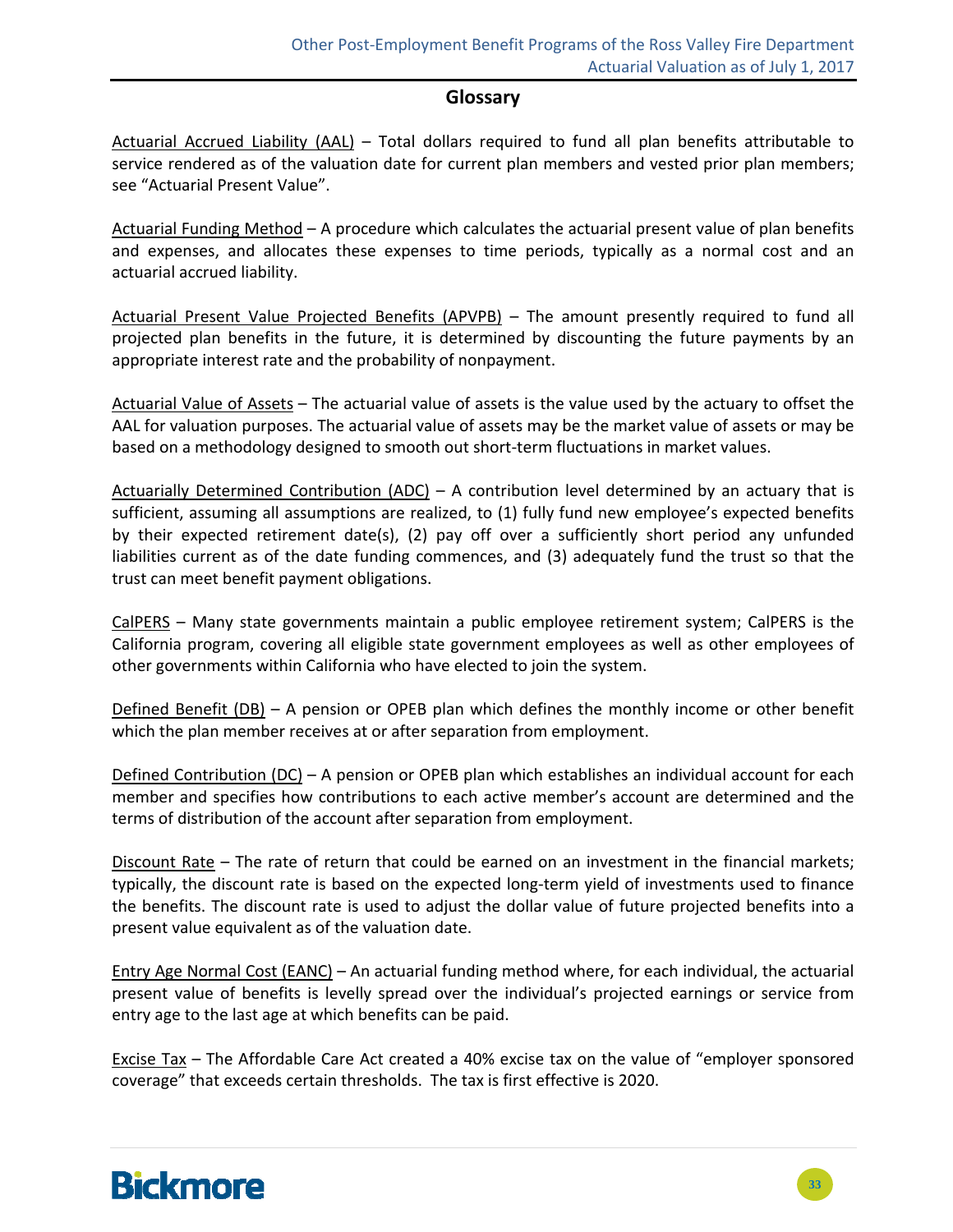#### **Glossary (Continued)**

Explicit Subsidy – The projected dollar value of future retiree healthcare costs expected to be paid directly by the Employer, e.g., the Employer's payment of all or a portion of the monthly retiree premium billed by the insurer for the retiree's coverage.

Funding Policy Contribution (FPC)– The contributions determined in accordance with the entity's adopted funding policy. The FPC may range from "pay‐go" (i.e. only paying benefits as they come due), to prefunding all projected liabilities expected for current and former employees. An entity's FPC may be: (1) less than the Actuarially Determined Contribution (ADC) indicating that the entity has chosen not to prefund part of the liabilities reflected in the ADC; (2) more than the ADC indicating that the entity wants to prefund benefits faster than a typical ADC; or (3) based on contributions equal to 100% of an ADC, indicating that the entity desires to prefund over the period indicated by the ADC.

Government Accounting Standards Board (GASB) – A private, not‐for‐profit organization which develops generally accepted accounting principles (GAAP) for U.S. state and local governments; like FASB, it is part of the Financial Accounting Foundation (FAF), which funds each organization and selects the members of each board

Health Care Trend – The assumed rate(s) of increase in future dollar values of premiums or healthcare claims, attributable to increases in the cost of healthcare; contributing factors include medical inflation, frequency or extent of utilization of services and technological developments.

Implicit Subsidy – The projected difference between future retiree claims and the premiums to be charged for retiree coverage; this difference results when the claims experience of active and retired employees are pooled together and a 'blended' group premium rate is charged for both actives and retirees; a portion of the active employee premiums subsidizes the retiree premiums.

Non-Industrial Disability (NID) – Unless specifically contracted by the individual Agency, PAM employees are assumed to be subject to only non-industrial disabilities.

Normal Cost – Total dollar value of benefits expected to be earned by plan members in the current year, as assigned by the chosen funding method; also called current service cost.

Other Post-Employment Benefits (OPEB) – Post-employment benefits other than pension benefits, most commonly healthcare benefits but also including life insurance if provided separately from a pension plan.

Pay-As-You-Go (PAYGO) – Contributions to the plan are made at about the same time and in about the same amount as benefit payments and expenses coming due.

PEMHCA – The Public Employees' Medical and Hospital Care Act, established by the California legislature in 1961, provides community-rated medical benefits to participating public employers. Among its extensive regulations are the requirements that a contracting Agency contribute toward medical insurance premiums for retired annuitants and that a contracting Agency file a resolution, adopted by its governing body, with the CalPERS Board establishing any new contribution.